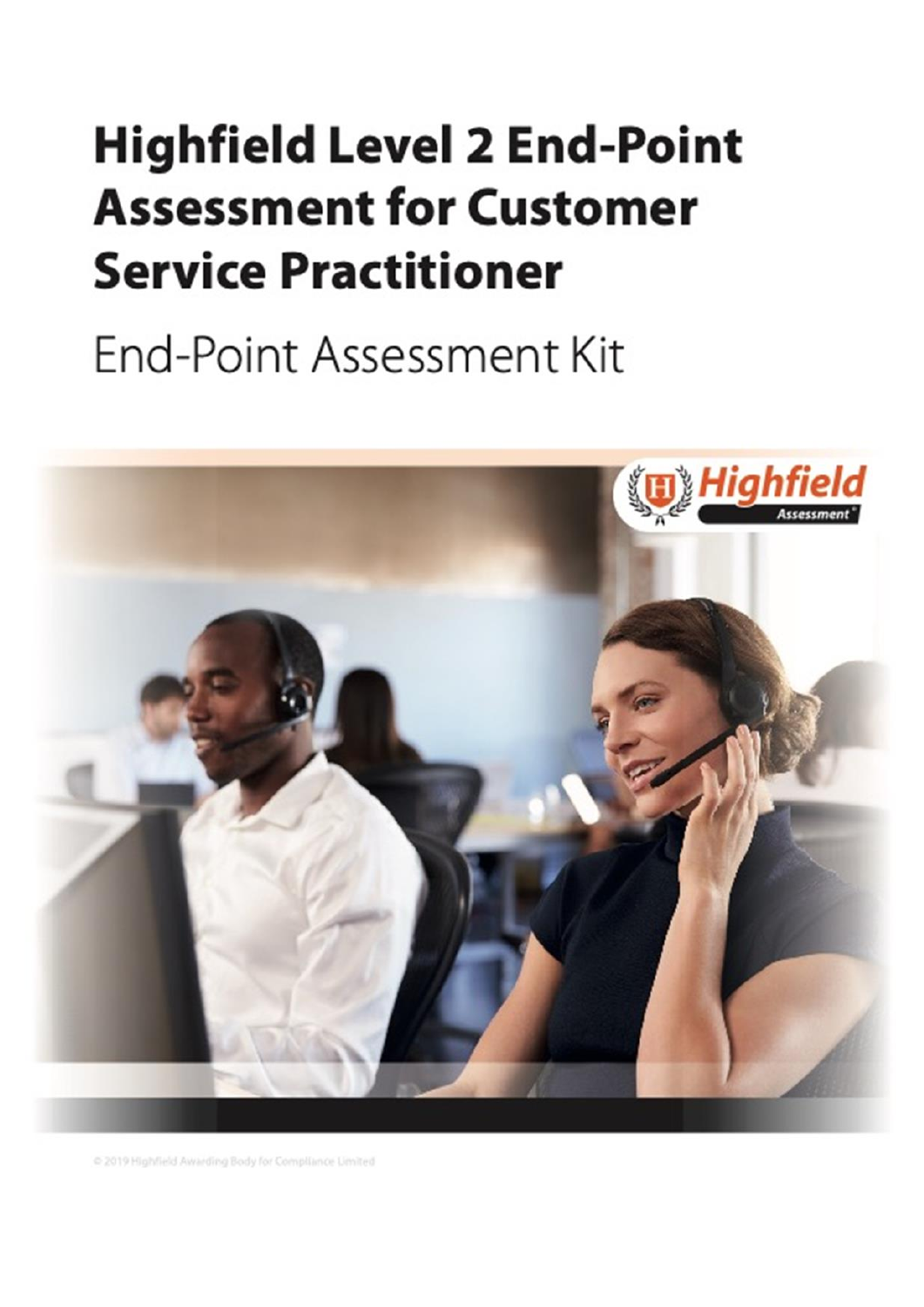# **Highfield Level 2 End-Point Assessment for Customer Service Practitioner**

## EPA Kit

## Contents

Please click on the headings below to navigate to the associated section of the EPA kit.

| <b>Introduction</b>                                       |    |
|-----------------------------------------------------------|----|
| The Highfield approach                                    |    |
| <b>Gateway</b>                                            | 8  |
| The Customer Service Practitioner Apprenticeship Standard |    |
| <b>Assessment summary</b>                                 | 28 |
| <b>Assessing the apprentice showcase</b>                  | 30 |
| Assessing the practical observation                       | 40 |
| <b>Assessing the professional discussion</b>              | 46 |



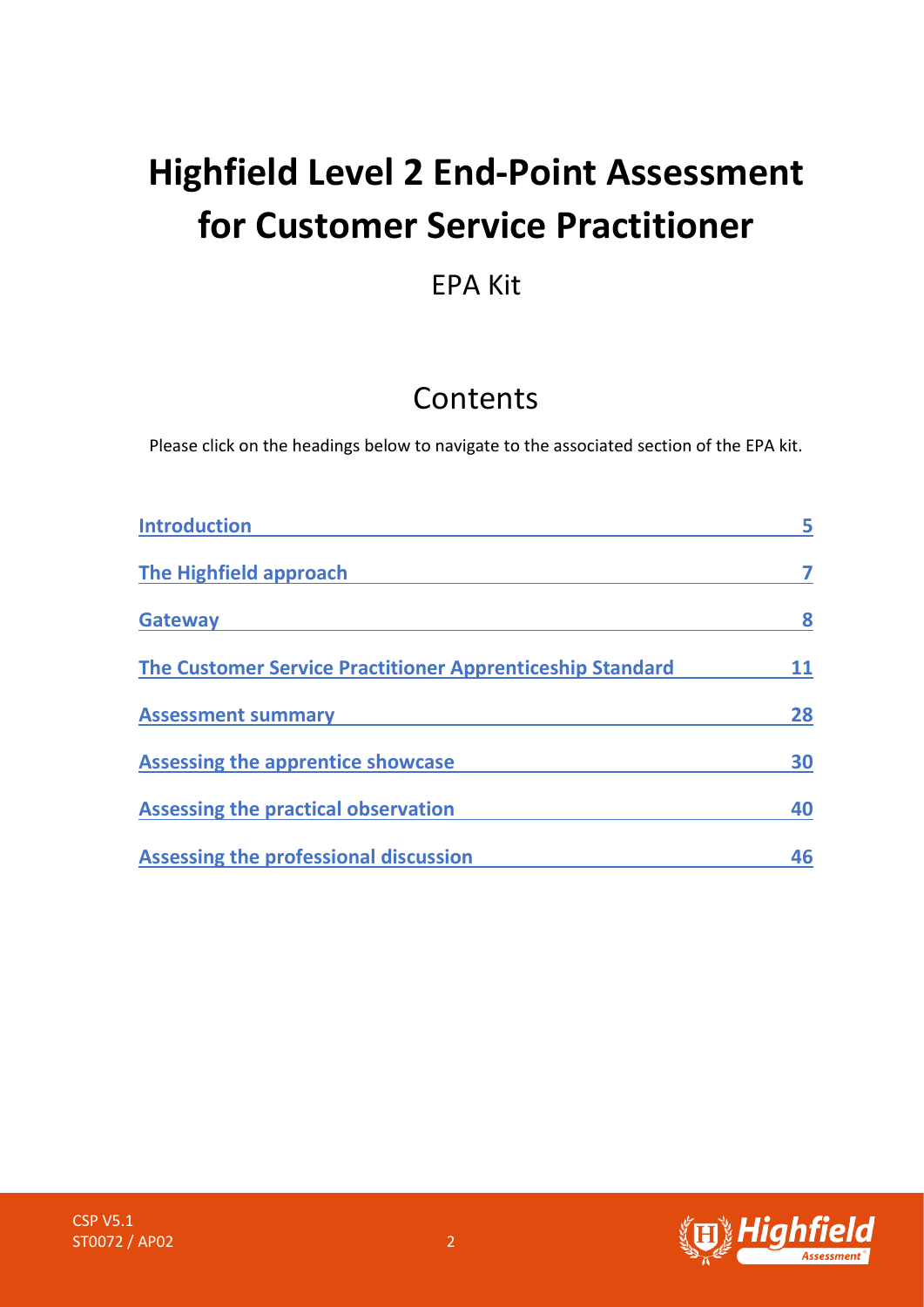## **How to use this EPA kit**

Welcome to the Highfield end-point assessment kit for the Level 2 Customer Service Practitioner Apprenticeship Standard.

Highfield is an independent end-point assessment organisation that has been approved to offer and carry out the independent end-point assessments for the Level 2 Customer Service Practitioner Apprenticeship Standard. Highfield internally quality assures all endpoint assessments in accordance with its IQA process, and additionally all end-point assessments are externally quality assured by the relevant EQA organisation.

The EPA kit is designed to outline all you need to know about the end-point assessments for this standard and will also provide an overview of the on-programme delivery requirements. In addition**,** advice and guidance for trainers on how to prepare apprentices for the end-point assessment is included. The approaches suggested are not the only way in which an apprentice may be prepared for their assessments, but trainers may find them helpful as a starting point.

Highfield also offers the Highfield Customer Service Practitioner Apprenti-kit that is a comprehensive learning resource, which is designed to be used on-programme.

For more information, please go to the Highfield Products website. Please note that the use of this kit is not a prerequisite for apprentices undertaking the Customer Service Practitioner end-point assessment.

#### **Key facts**

**Level:** 2 **On Programme Duration:** Minimum of 12 months **Grading:** Pass/distinction

**Apprenticeship standard:** Customer Service Practitioner **End-Point Assessment methods:** Apprentice showcase, practical observation, professional discussion

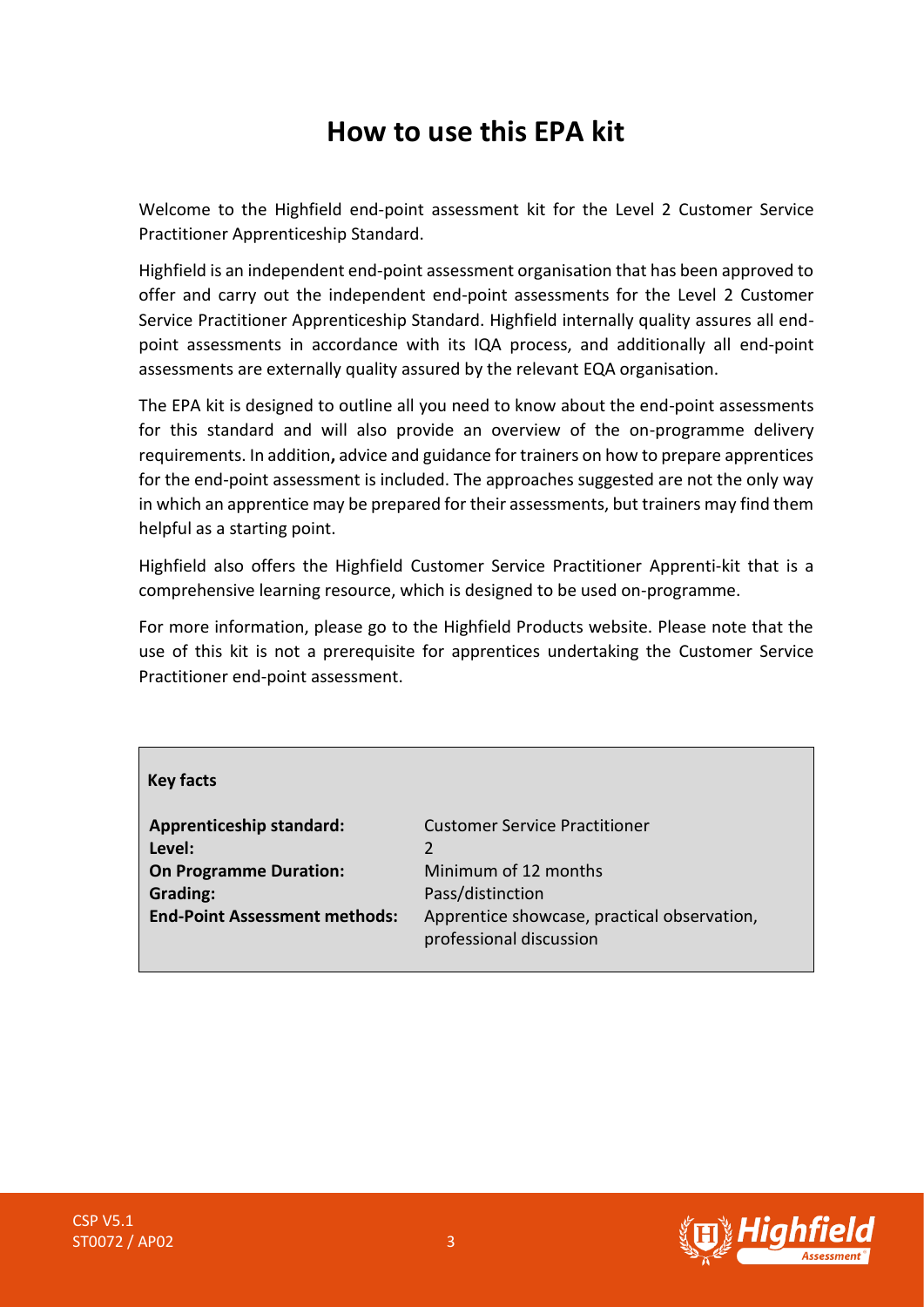#### **In this kit, you will find:**

- an overview of the standard and any on-programme requirements
- a section focused on delivery, where the standard and assessment criteria are presented in a suggested format that is suitable for delivery
- guidance on how to prepare the apprentice for gateway
- detailed information on which part of the standard is assessed by which assessment method
- suggestions on how to prepare the apprentice for each part of the end-point assessment
- a section focused on the end-point assessment method where the assessment criteria are presented in a format suitable for carrying out 'mock' assessments

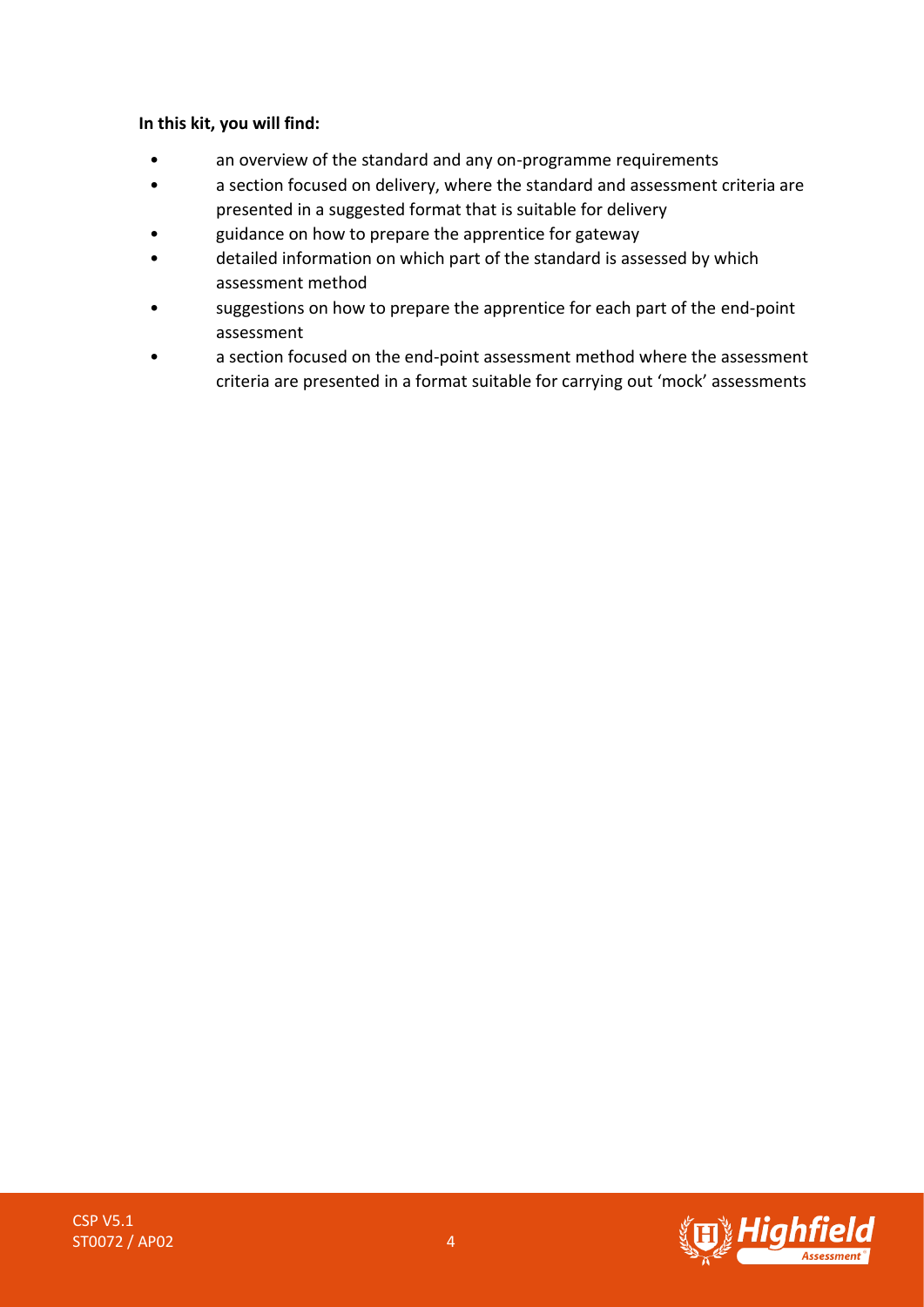## **Introduction**

## <span id="page-4-0"></span>**Standard overview**

The role of a customer service practitioner is to deliver high quality products and services to their organisation's customers. Your core responsibility will be to provide a high-quality service to customers that will be delivered from the workplace, digitally or through going to the customer's own locality. These may be one-off or routine contacts and include dealing with orders, payments, offering advice, guidance and support, meet-and-greet, sales, fixing problems, aftercare, service recovery or gaining insight through measuring customer satisfaction. You may be the first point of contact and work in any sector or organisation type.

Your actions will influence the customer experience and their satisfaction with your organisation. You will demonstrate excellent customer service skills and behaviours as well as product and/or service knowledge when delivering to your customers. You provide service in line with the organisation's customer service standards and strategy and within appropriate regulatory requirements. Your customer interactions may cover a wide range of situations and can include face to face, telephone, post, email, text and social media.

### **On-programme requirements**

The period of learning, development and continuous assessment is managed by the employer, in most cases with the support of a training provider. The on-programme pace will be driven by individuals as well as by the breadth of experience an employer can offer. The whole programme will be completed in no less than 12 months. The apprentice may start the end-point assessment at the earliest after 12 months on-programme.

In order to drive quality and consistency through on-programme learning, employers may wish to consider the following:

- use of their normal performance management processes to monitor the progress of the apprentice, provide feedback and guide development.
- provide support, ensuring the requirements of the apprenticeship standard are reflected in the above processes, and by filling any gaps through their work with apprentices.
- carry out joint reviews of progress at regular intervals, involving apprentices, line managers and others with a direct relationship, e.g. mentors, workplace coaches, etc. Together, they should agree on how any issues are to be resolved.
- apprentices may develop and maintain examples of their work throughout their apprenticeship that cover the full standard. This could be in the form of a portfolio or other tracking method to be reviewed on-programme at intervals agreed by the employer and training provider, for example, at 3, 6 and 9 months.

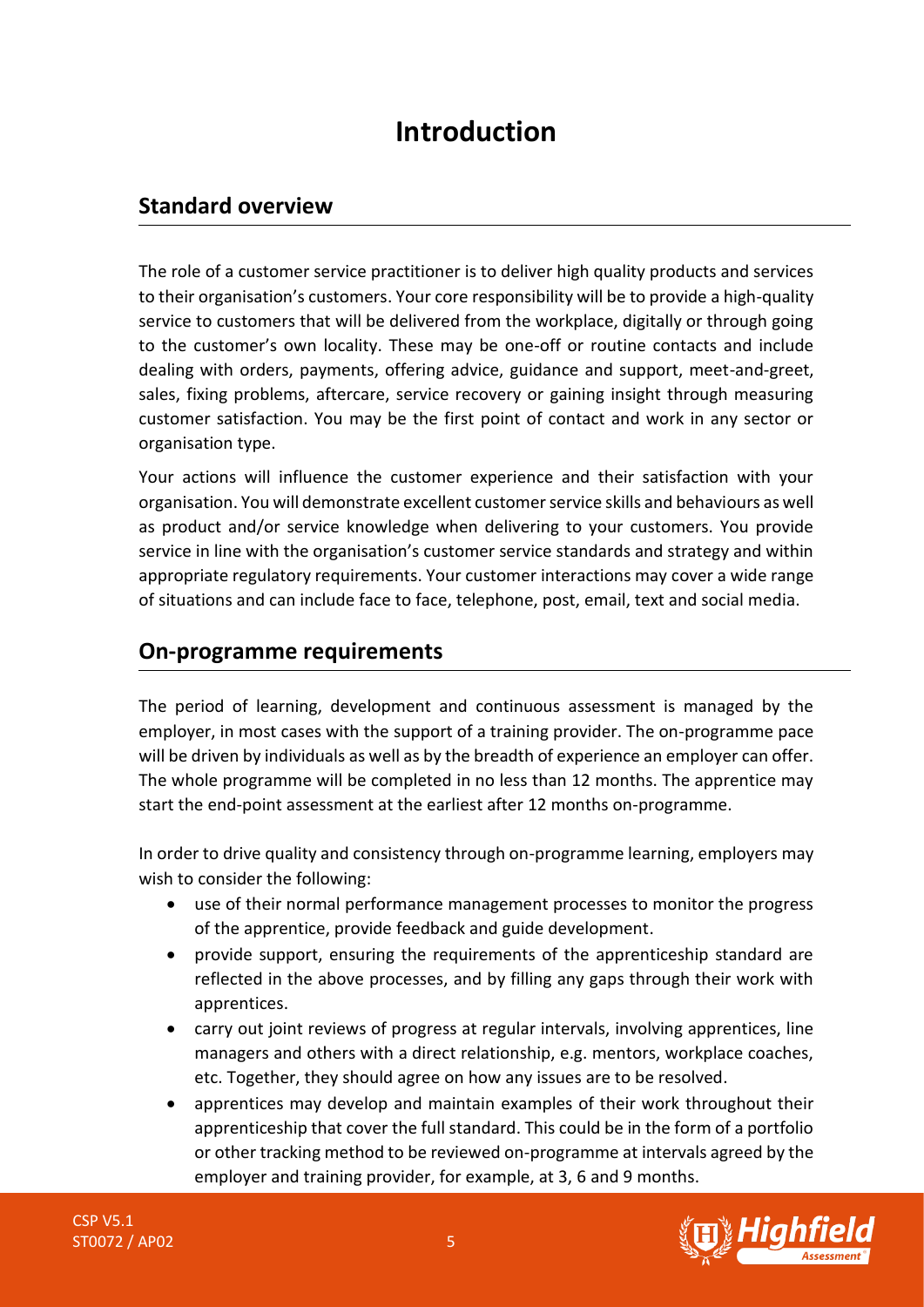## **Additional, relevant on-programme qualification**

There are no mandatory qualifications for apprentices for this standard. Employers may wish to choose the Highfield Level 2 Diploma in Customer Service Skills (RQF) to help structure the on-programme delivery.

## **Readiness for end-point assessment**

In order for an apprentice to be ready for the end-point assessments:

- they must have achieved level 1 English and maths and attempted level 2 English and maths.
- the line manager (employer) must be confident that the apprentice has developed all the knowledge, skills and behaviours defined in the apprenticeship standard and that the apprentice is competent in performing their role. To ensure this, the apprentice must attend a formal meeting with their employer to complete the gateway readiness report.
- the apprentice and the employer should then engage with Highfield to agree a plan and schedule for each assessment activity to ensure all components can be completed within the end-assessment window. The assessment plan does not specify an assessment window for this standard. Highfield suggests a 3-month assessment window that starts from the attempt of the first activity.

## **Order of end-point assessments**

<span id="page-5-0"></span>The professional discussion should take place after the practical observation. The apprentice showcase can take place at any point during the end-point assessment period.

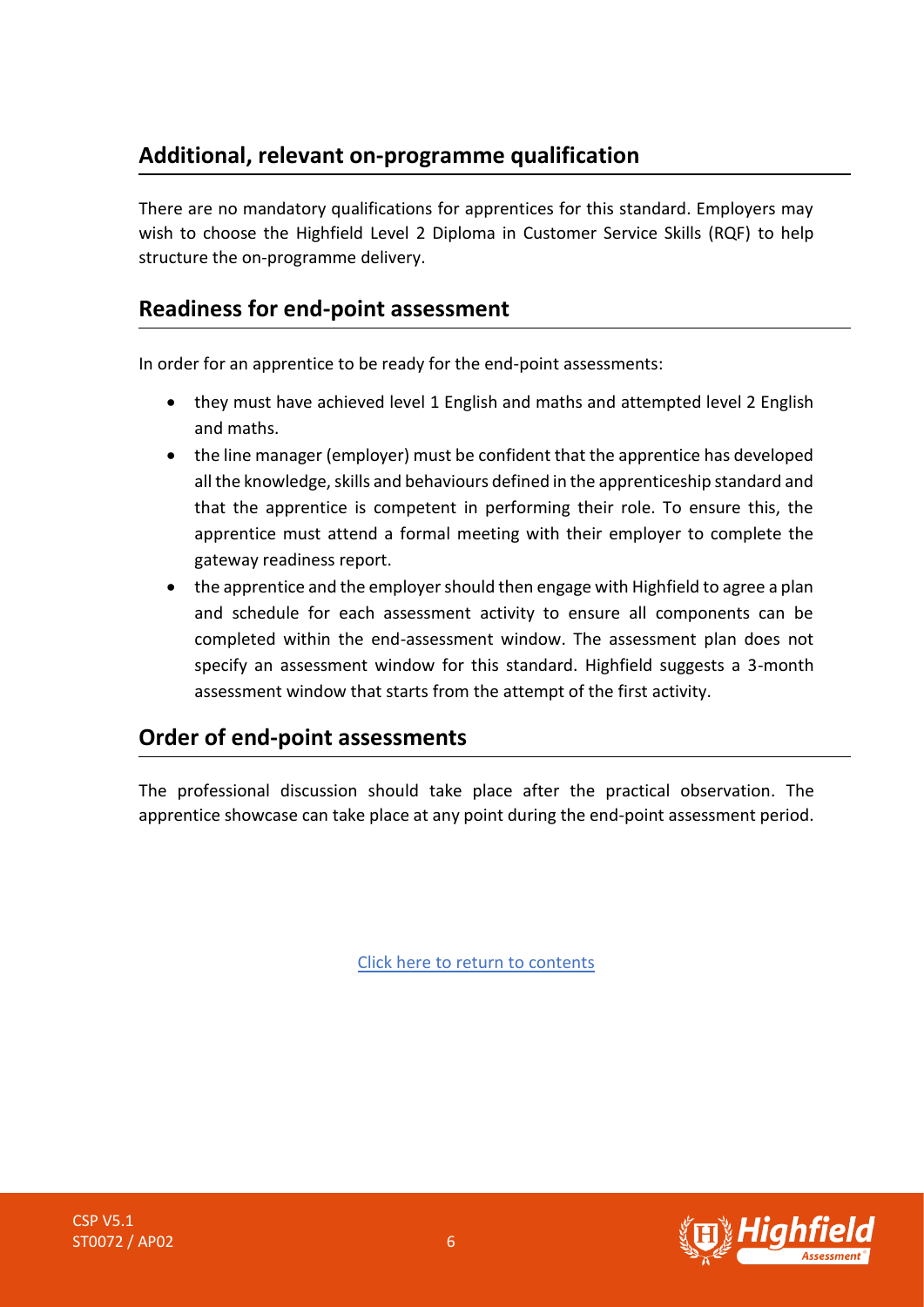## **The Highfield approach**

This section describes the approach Highfield has adopted in the development of this endpoint assessment in terms of its interpretation of the requirements of the end-point assessment plan and other relevant documents.

#### **Documents used in developing this end-point assessment**

Standard (2016)

<https://www.instituteforapprenticeships.org/apprenticeship-standards/team-leader-supervisor/>

End-point assessment plan (2018 ST0072/AP02)

[https://www.instituteforapprenticeships.org/media/1166/customer\\_service\\_practitioner.pdf](https://www.instituteforapprenticeships.org/media/1166/customer_service_practitioner.pdf)

#### **Specific considerations**

All of the evidence criteria used within this end-point assessment have been taken directly from the customer service practitioner assessment plan.

While there is no timing stated in the assessment plan, Highfield have taken the decision to impose a 90-minute time limit on apprentices as the assessment plan states this should be a minimum of 60-minutes in duration. This enables the apprentice to have an adequate amount of time to evidence the required KSBs.

During the practical observation, where possible, situations and evidence should be naturally occurring, however, in order to ensure that all criteria can be covered, some simulation will be allowed to ensure total coverage of the standards as set out in the practical observation. This simulation can be arranged before the assessment takes place to give the best opportunity for all criteria to be met, if the employer/training provider feels they are not likely to occur during the end-point observation.

Carry over of some criteria from the practical observation to the professional discussion will be allowed and this is covered in more depth later in this document. Criteria cannot be carried over if they have been attempted but not passed.

For the apprentice showcase, Highfield has set a recommended word and time limit as guidance for apprentices. The assessment plan allows for an interview to take place in order to delve deeper into the learning and experience of the apprentice, and Highfield have taken the decision to allow this with a time limit of 30 minutes (half of the required time for the professional discussion). This will be offered to all apprentices regardless of whether they choose the presentation or report option.

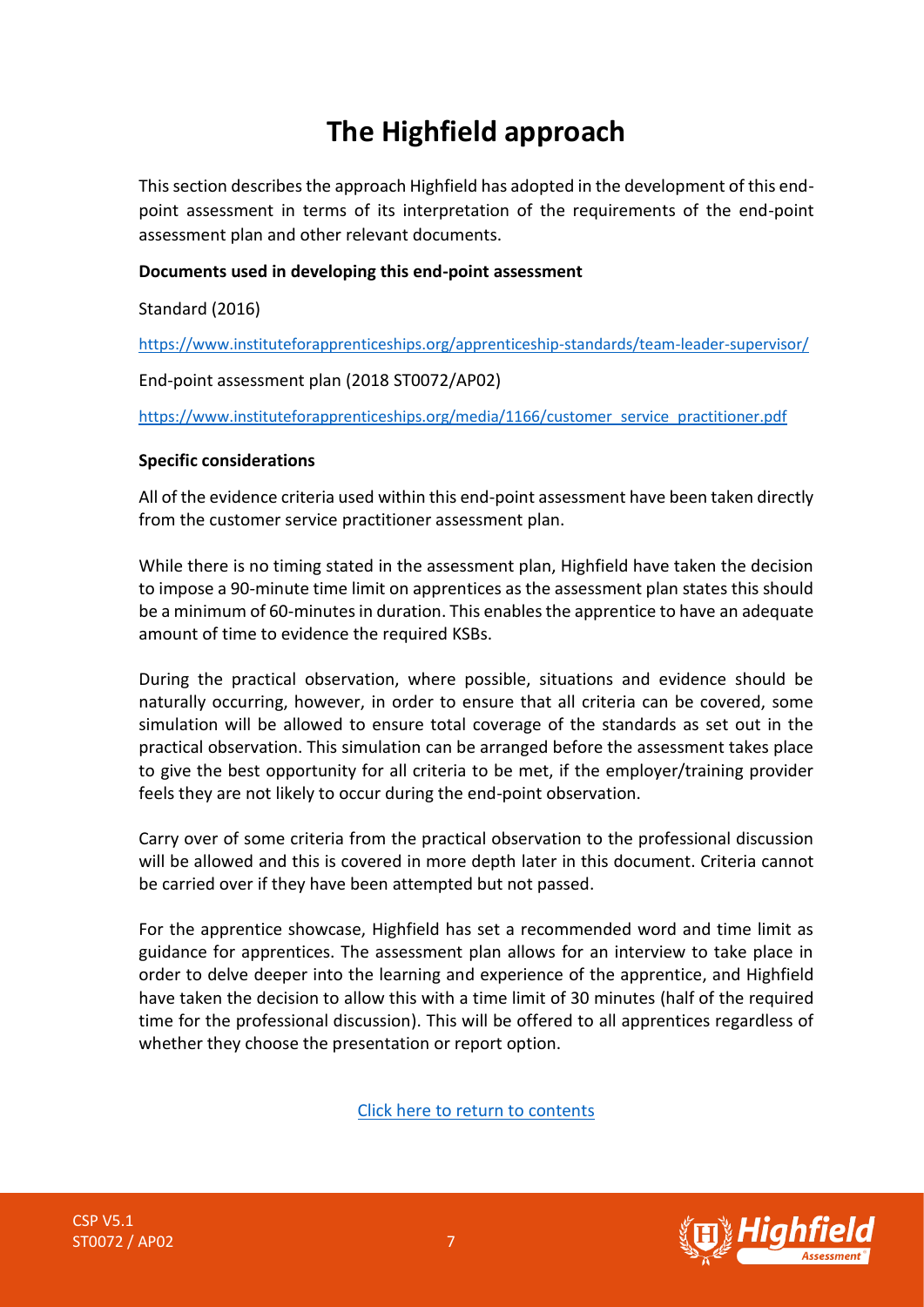## **Gateway**

## <span id="page-7-0"></span>**How to prepare for gateway**

After apprentices have completed their on-programme learning, they should be ready to pass through 'gateway' to their end-point assessment.

Gateway is a meeting that should be arranged between the apprentice, their employer and training provider to determine that the apprentice is ready to undertake their endpoint assessment. The apprentice should prepare for this meeting by bringing along workbased evidence, including:

- customer feedback
- recordings
- manager statements
- witness statements

As well as evidence from others, such as:

- mid and end-of-year performance reviews
- feedback to show how they have met the apprenticeship standards while onprogramme

In advance of gateway, apprentices will need to have:

- achieved Level 1 English
- achieved Level 1 maths
- taken the Level 2 English test
- taken the Level 2 maths test

Apprentices will have to confirm at gateway which method they wish to present their showcase to the assessor. This can either be a report or a presentation.

Apprentices should be advised by employers and providers to gather this evidence and undertake these qualifications during their on-programme training. It is recommended that employers and providers complete regular checks and reviews of this evidence to ensure the apprentice is progressing and achieving the standards before the formal gateway meeting is arranged.

## **The gateway meeting**

The gateway meeting should last around 1 hour and must be completed on or after the apprenticeship on-programme end date. It should be attended by the apprentice and the relevant people who have worked with the apprentice on-programme, such as the line

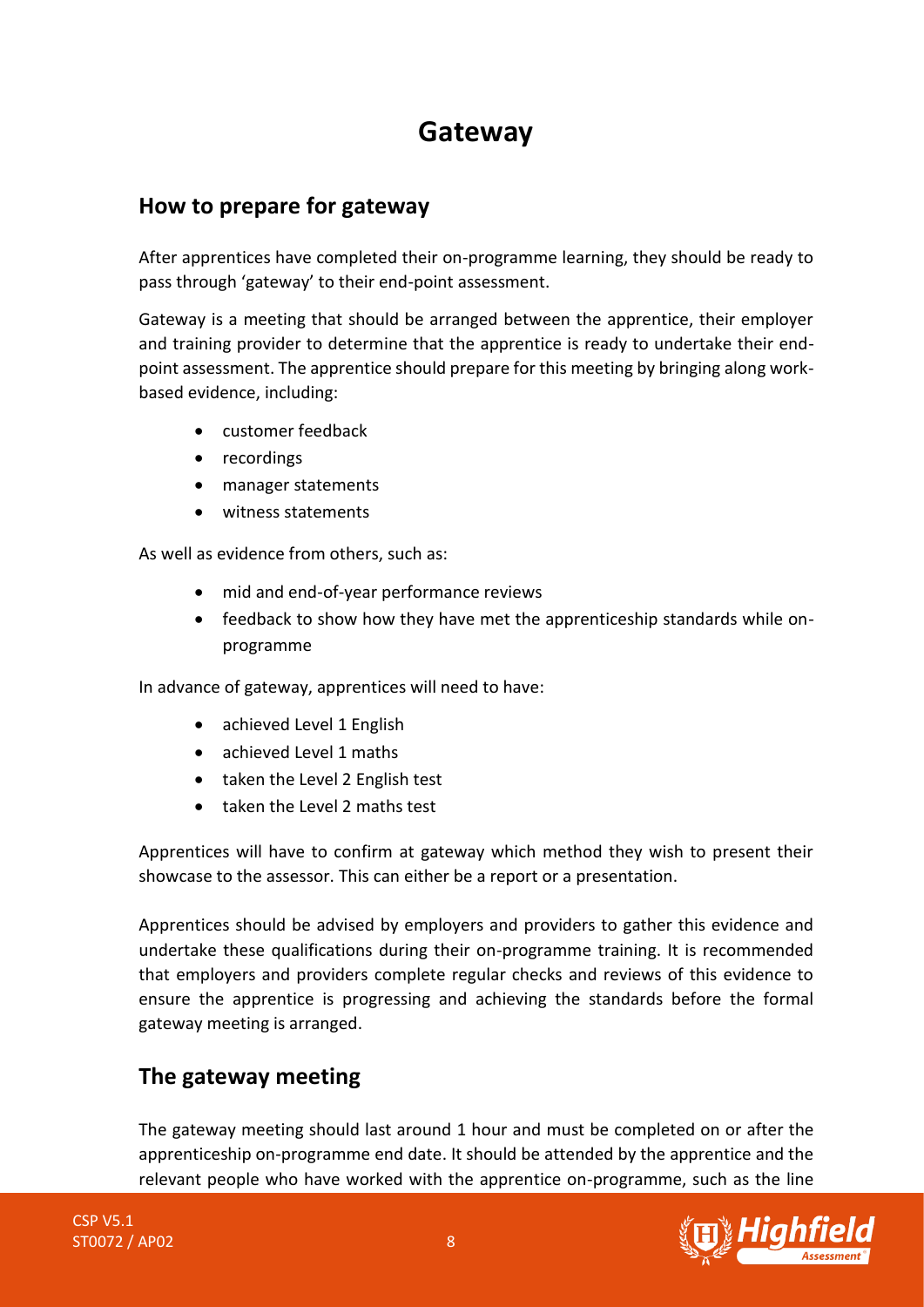manager/employer or mentor, the on-programme trainer/training provider and/or a senior manager (as appropriate to the business).

During the meeting, the apprentice, employer and training provider will discuss the apprentice's progress to date and confirm if the apprentice has met the full criteria of the apprenticeship standard during their on-programme training. The **gateway readiness report** should be used to log the outcomes of the meeting and should be agreed by all 3 parties. This report is available to download from the Highfield Assessment website.

The report should then be submitted to Highfield to initiate the end-point assessment process. If you require any support completing the gateway readiness report, please contact your employer engagement manager at Highfield Assessment.

**Please note:** a copy of the standard should be available to all attendees during the gateway meeting.

#### **Reasonable adjustments and special considerations**

Highfield Assessment has measures in place for apprentices who require additional support. Please refer to the Highfield Assessment Reasonable Adjustments Policy for further information/guidance.

#### **ID requirements**

All employers are required to ensure that each apprentice has their identification with them on the day of assessment so the end-point assessor/Highfield Assessment can check that the person undertaking the assessment is indeed the person they are claiming to be.

Highfield Assessment will accept the following as proof of an apprentice's identity:

- a valid passport (any nationality)
- a signed UK photocard driving licence
- a valid warrant card issued by HM forces or the police
- another photographic ID card, e.g. employee ID card, travel card, etc.

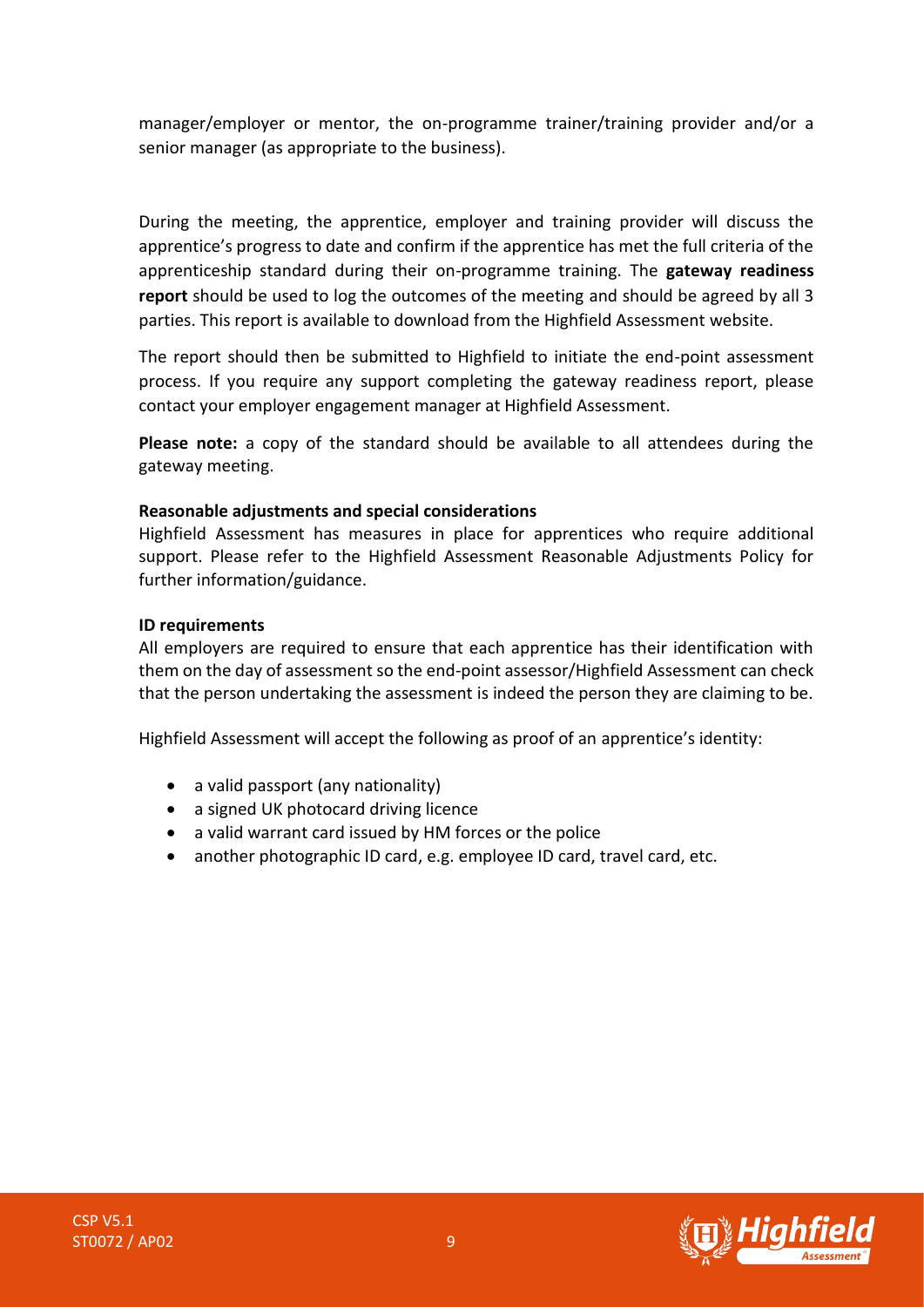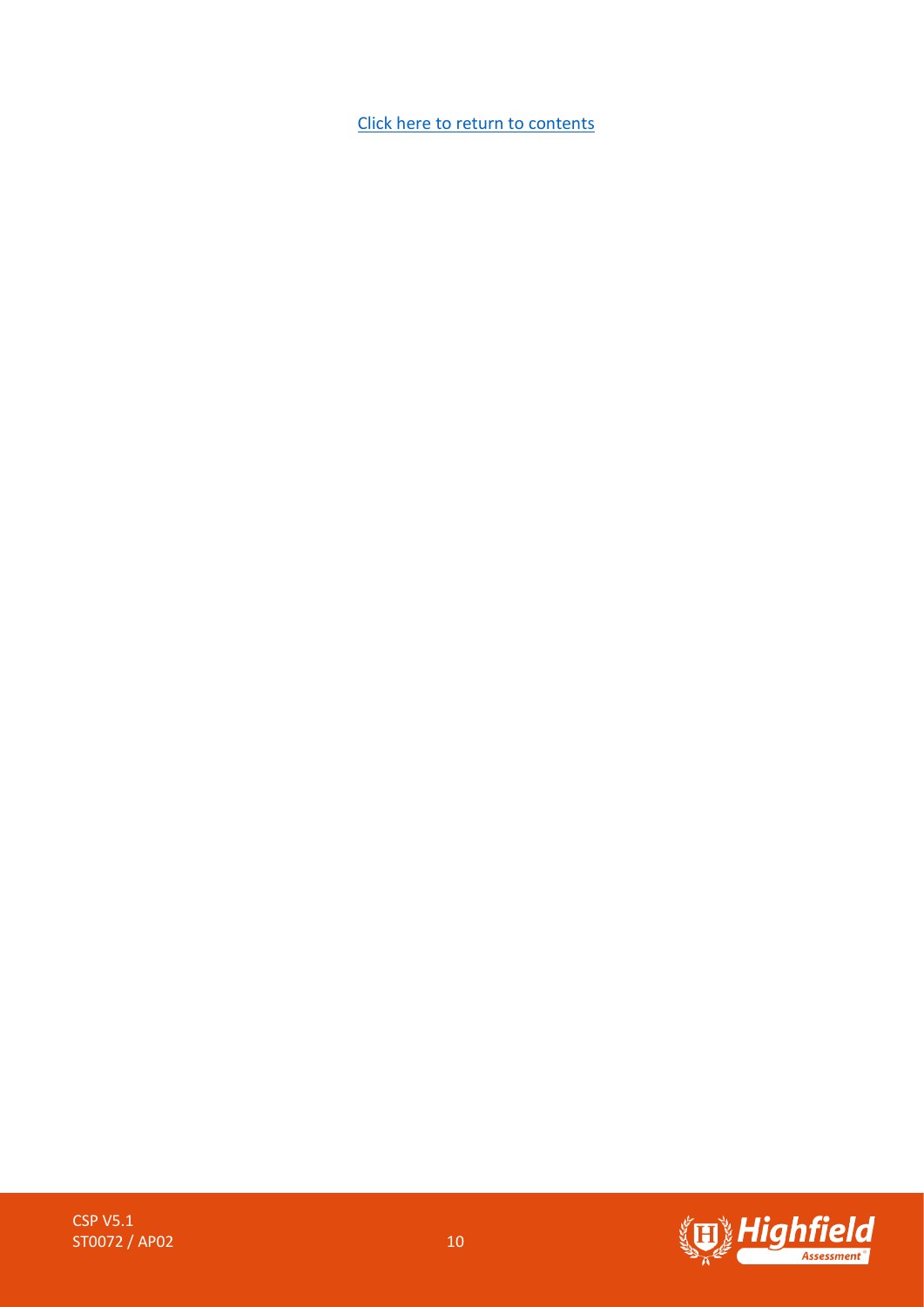## **The Customer Service Practitioner Apprenticeship Standard**

The following pages contain the Level 2 Customer Service Practitioner Apprenticeship Standard and the assessment criteria in a format that is suitable for delivery.

<span id="page-10-0"></span>

| <b>Knowing your customers</b>                                                                                                                                                                |                                                                                                                                                                                                                                              |                                                                                                                                                                                                              |  |  |  |  |
|----------------------------------------------------------------------------------------------------------------------------------------------------------------------------------------------|----------------------------------------------------------------------------------------------------------------------------------------------------------------------------------------------------------------------------------------------|--------------------------------------------------------------------------------------------------------------------------------------------------------------------------------------------------------------|--|--|--|--|
| <b>Professional discussion</b>                                                                                                                                                               |                                                                                                                                                                                                                                              |                                                                                                                                                                                                              |  |  |  |  |
| The apprentice will                                                                                                                                                                          | Assessment criteria                                                                                                                                                                                                                          | <b>Distinction criteria</b>                                                                                                                                                                                  |  |  |  |  |
| Understand who customers are<br>Understand the difference between<br>internal and external customers                                                                                         | Explain the difference between internal<br>K1.1<br>and external customers in the context of<br>their organisation                                                                                                                            | Explain the importance of building good<br>K1.4<br>customer relationships to the<br>organisation<br>Explain the difference in the way<br>K1.5<br>internal and external customer<br>relationships are managed |  |  |  |  |
| Understand the different needs and<br>priorities of your customers and the<br>best way to manage their expectations,<br>recognising and knowing how to adapt<br>style to be highly effective | Describe the specific needs of different<br>K1.2<br>customers, including those protected<br>under current equality law<br>Explain when and how to adapt their<br>K1.3<br>service approach to meet the needs and<br>expectations of customers | Explain the importance of balancing the<br>K1.6<br>needs of both the organisation and its<br>customers                                                                                                       |  |  |  |  |

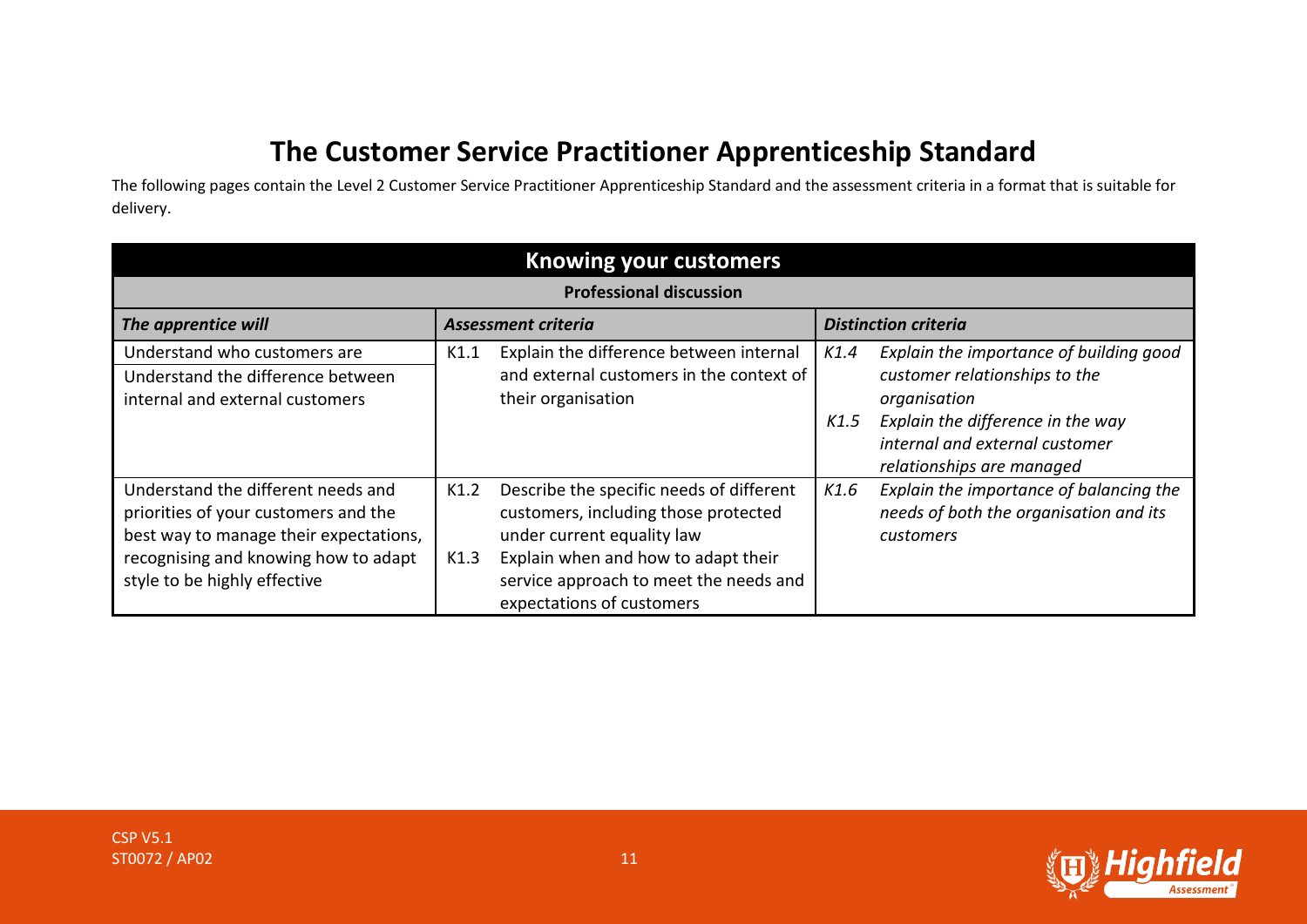| <b>Understanding the organisation</b>                                                                                                                                                      |                                                                                                                                                                                                                                                                                |                                                                                                                    |  |  |  |  |
|--------------------------------------------------------------------------------------------------------------------------------------------------------------------------------------------|--------------------------------------------------------------------------------------------------------------------------------------------------------------------------------------------------------------------------------------------------------------------------------|--------------------------------------------------------------------------------------------------------------------|--|--|--|--|
| <b>Apprentice showcase</b>                                                                                                                                                                 |                                                                                                                                                                                                                                                                                |                                                                                                                    |  |  |  |  |
| The apprentice will                                                                                                                                                                        | <b>Assessment criteria</b>                                                                                                                                                                                                                                                     | <b>Distinction criteria</b>                                                                                        |  |  |  |  |
| Know the purpose of the business and<br>what 'brand promise' means                                                                                                                         | State the aims of the organisation in relation to<br>K2.1<br>its sector<br>State what is meant by the organisation's 'brand<br>K2.2<br>promise'                                                                                                                                | K2.6<br>Explain how the organisational<br>policies and procedures impact<br>on the delivery of customer<br>service |  |  |  |  |
| Know your organisation's core values<br>and how they link to the service culture                                                                                                           | Explain how the organisation's core values<br>K2.3<br>relate to its service culture                                                                                                                                                                                            |                                                                                                                    |  |  |  |  |
| Know the internal policies and<br>procedures, including any<br>complaints processes and digital<br>media policies that are relevant to<br>you and your organisation                        | K2.4<br>State the purpose of different organisational<br>policies and procedures that affect their<br>customer service role<br>Describe the type of guidelines in a digital media<br>K2.5<br>policy that affect the use of social and digital<br>media in the work environment |                                                                                                                    |  |  |  |  |
| <b>Amplification and guidance</b>                                                                                                                                                          |                                                                                                                                                                                                                                                                                |                                                                                                                    |  |  |  |  |
| <b>Sector</b><br>public, private or third sector (charity)<br>$\circ$<br>'Brand promise'<br>$\circ$<br><b>Core values</b><br>$\circ$<br><b>Organisational policies and procedures</b><br>O | a commitment or promise made between a company and its customers<br>principles that guide an organisation's internal and external behaviour and conduct<br>an organisation's policies and procedures that are used internally                                                  |                                                                                                                    |  |  |  |  |

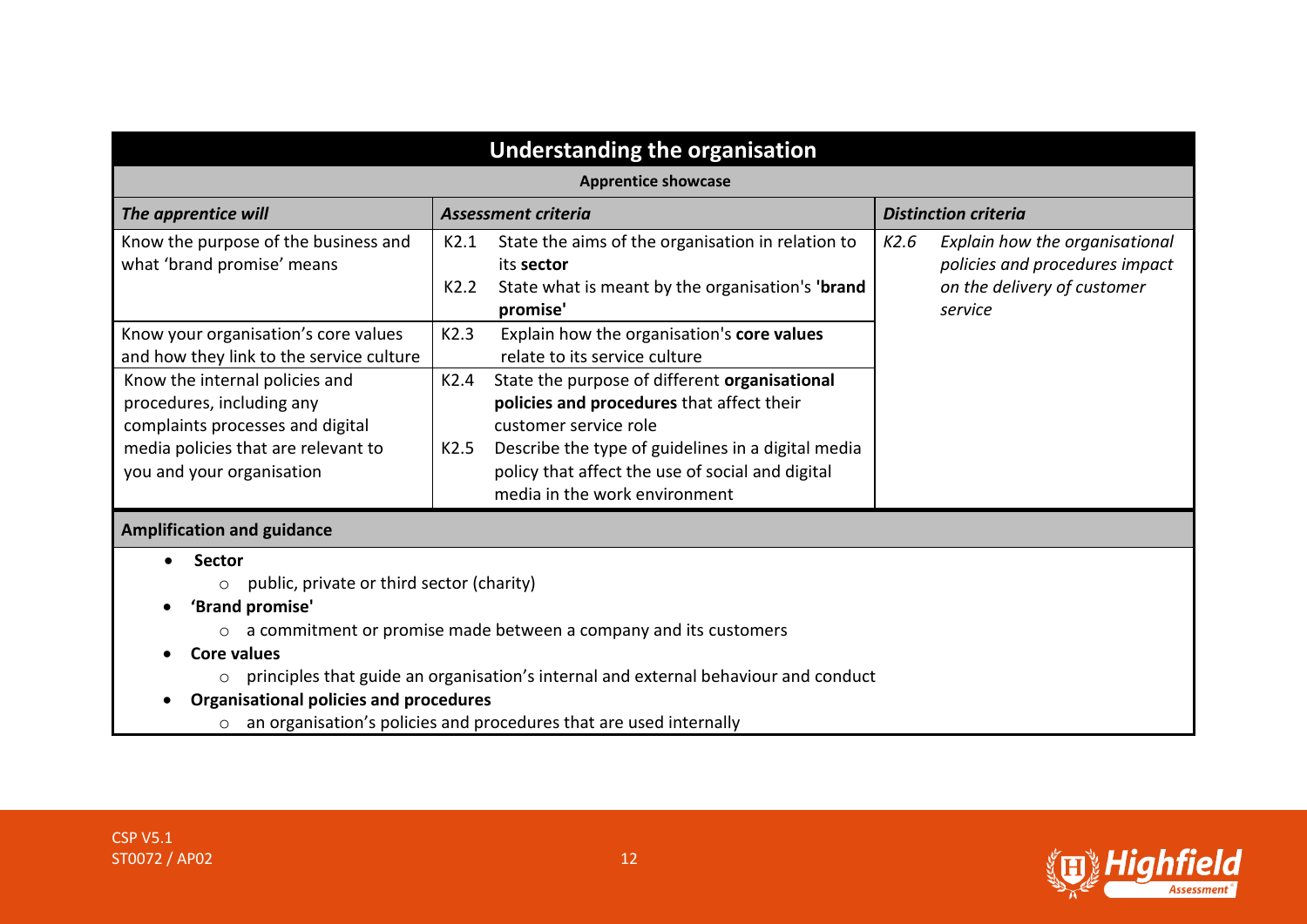| <b>Meeting regulations and legislation</b>                                                     |                            |                                                                                                                                                                                                    |      |                                                                                                                      |  |  |
|------------------------------------------------------------------------------------------------|----------------------------|----------------------------------------------------------------------------------------------------------------------------------------------------------------------------------------------------|------|----------------------------------------------------------------------------------------------------------------------|--|--|
|                                                                                                | <b>Apprentice showcase</b> |                                                                                                                                                                                                    |      |                                                                                                                      |  |  |
| The apprentice will                                                                            |                            | <b>Assessment criteria</b>                                                                                                                                                                         |      | <b>Distinction criteria</b>                                                                                          |  |  |
| Know the appropriate legislation and<br>regulatory requirements that affect<br>your business   | K3.1                       | Explain how the relevant legislation and<br>regulations affect the organisation's<br>customer service provision                                                                                    | K3.4 | Explain the potential impact on the<br>organisation if it fails to adhere to each<br>of the relevant legislation and |  |  |
| Know your responsibility in relation to<br>this and how to apply it when<br>delivering service | K3.2<br>K3.3               | State their responsibilities for keeping<br>information confidential in the<br>organisation<br>State the responsibilities of employees<br>and employers under the Health and<br>Safety at Work Act | K3.5 | regulations<br>Explain how a code of practice or ethical<br>standards affects customer service                       |  |  |

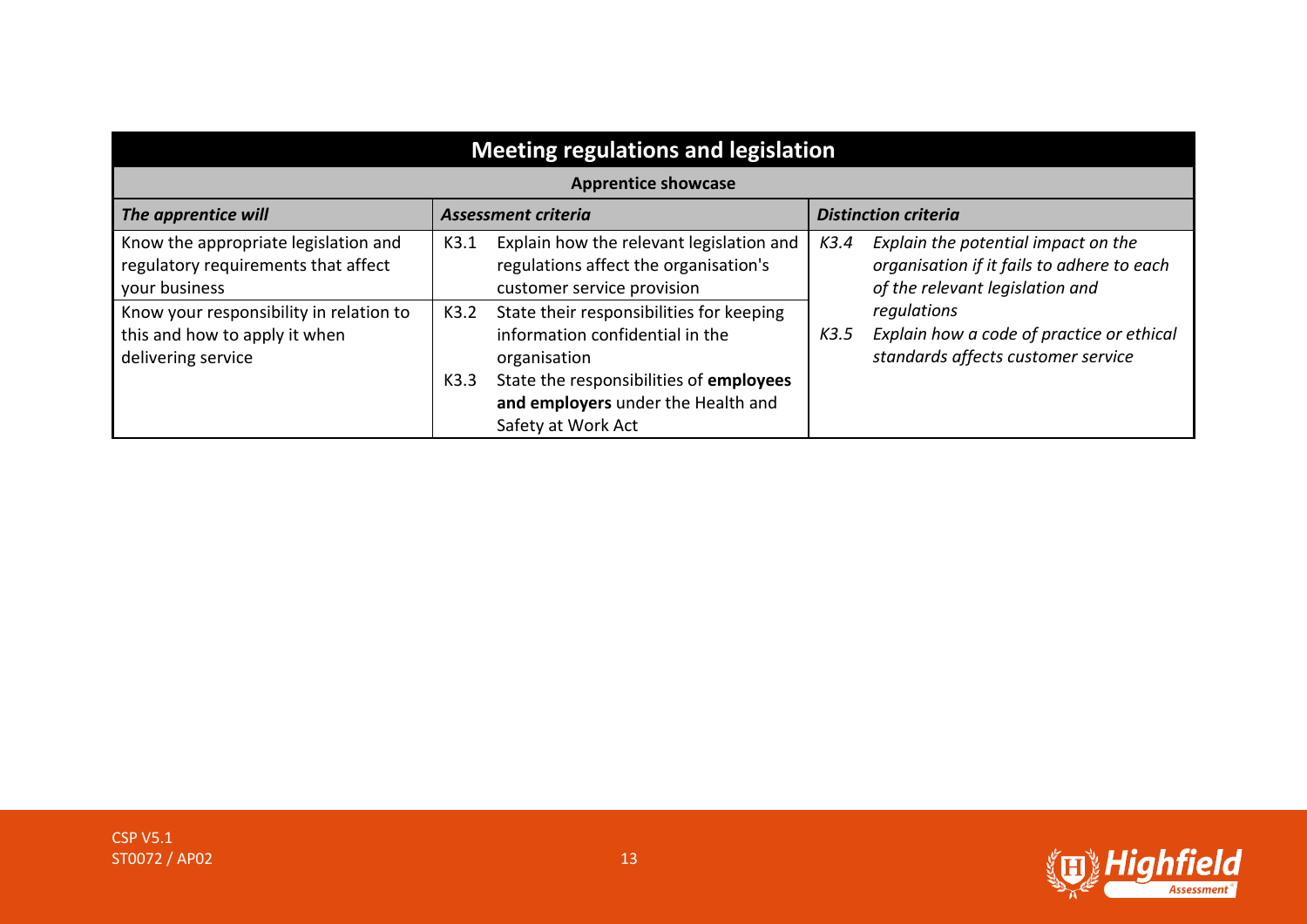| <b>Systems and resources</b>                                                                                                                                                                           |                                                                                                                                                                                                                                                                              |                                                         |  |  |
|--------------------------------------------------------------------------------------------------------------------------------------------------------------------------------------------------------|------------------------------------------------------------------------------------------------------------------------------------------------------------------------------------------------------------------------------------------------------------------------------|---------------------------------------------------------|--|--|
| <b>Apprentice showcase</b>                                                                                                                                                                             |                                                                                                                                                                                                                                                                              |                                                         |  |  |
| The apprentice will                                                                                                                                                                                    | <b>Assessment criteria</b>                                                                                                                                                                                                                                                   | <b>Distinction criteria</b>                             |  |  |
| Know how to use systems, equipment<br>and technology to meet the needs of<br>your customers<br>Understand types of measurement and<br>evaluation tools available to monitor<br>customer service levels | Explain the use of the different systems,<br>K4.1<br>equipment and/or technology available in the<br>organisation to meet customer needs effectively<br>Describe the measures and evaluation tools<br>K4.2<br>used in the organisation to monitor customer<br>service levels | There are no distinction criteria for this<br>component |  |  |
| <b>Amplification and guidance</b>                                                                                                                                                                      |                                                                                                                                                                                                                                                                              |                                                         |  |  |
| <b>Measures and evaluation tools</b>                                                                                                                                                                   | o methods or tools used to evaluate, measure and document                                                                                                                                                                                                                    |                                                         |  |  |

| Your role and responsibility                                                                                          |                                                    |                                                                                                                                   |                                                         |  |  |  |
|-----------------------------------------------------------------------------------------------------------------------|----------------------------------------------------|-----------------------------------------------------------------------------------------------------------------------------------|---------------------------------------------------------|--|--|--|
|                                                                                                                       | <b>Professional discussion</b>                     |                                                                                                                                   |                                                         |  |  |  |
| The apprentice will                                                                                                   | Assessment criteria<br><b>Distinction criteria</b> |                                                                                                                                   |                                                         |  |  |  |
| Understand your roles and<br>responsibilities within your<br>organisation and the impact of your<br>actions on others | K5.1                                               | Explain how the actions taken in the<br>context of their job role and<br>responsibilities impact on others in the<br>organisation | There are no distinction criteria for this<br>component |  |  |  |
| Know the targets and goals you need to<br>deliver against                                                             | K5.2                                               | Describe how to achieve their agreed<br>targets and goals                                                                         |                                                         |  |  |  |

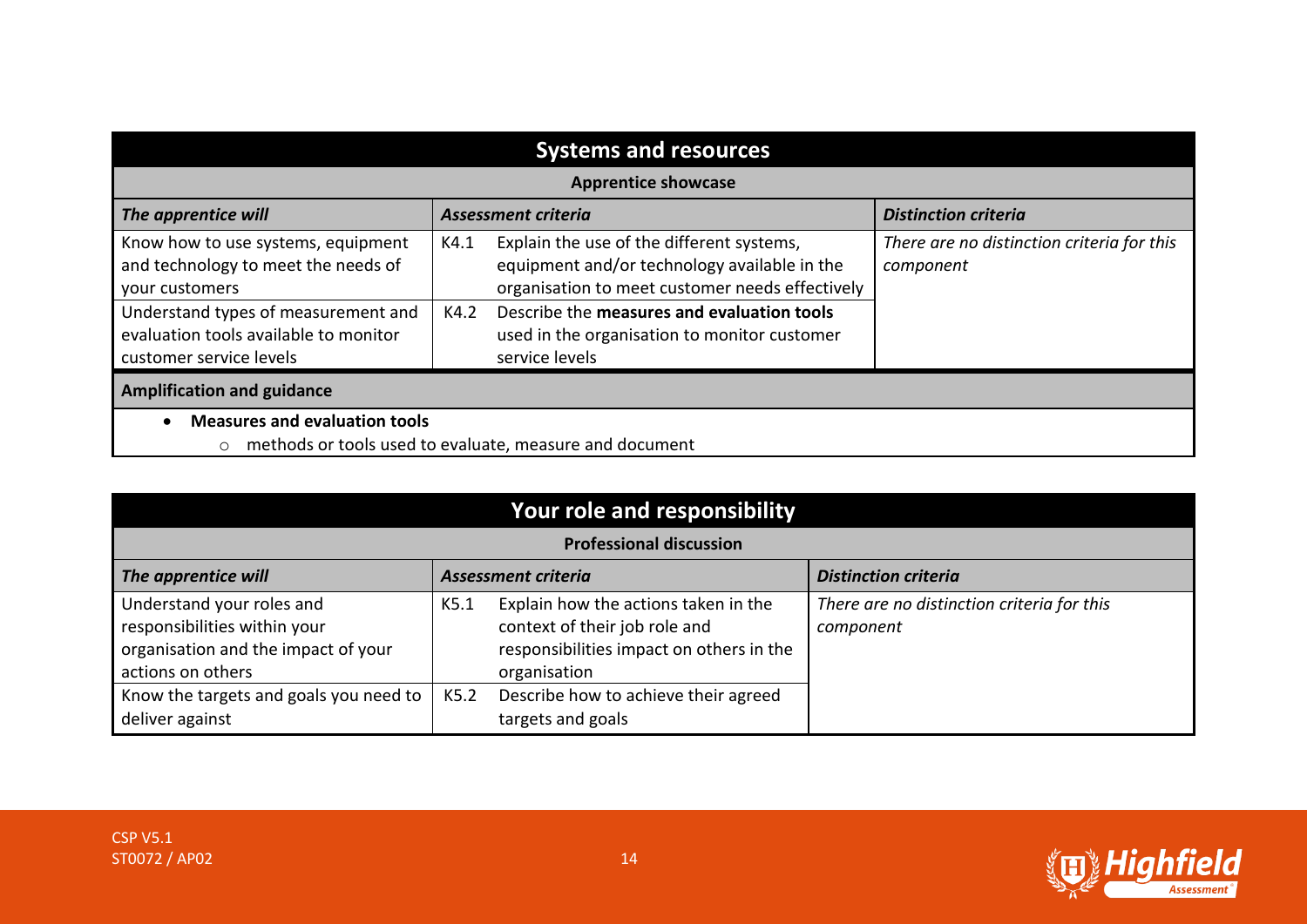| <b>Customer experience</b>                                                                                                   |      |                                                                                                     |                                                                              |  |  |
|------------------------------------------------------------------------------------------------------------------------------|------|-----------------------------------------------------------------------------------------------------|------------------------------------------------------------------------------|--|--|
|                                                                                                                              |      | <b>Professional discussion</b>                                                                      |                                                                              |  |  |
| The apprentice will                                                                                                          |      | <b>Assessment criteria</b>                                                                          | <b>Distinction criteria</b>                                                  |  |  |
| Understand how establishing the facts<br>enables you to create a customer-<br>focused experience and appropriate<br>response | K6.1 | Explain how an understanding of the<br>facts can be used to create a customer<br>focused experience | K6.3 Explain how to respond to customer needs<br>and requirements positively |  |  |
| Understand how to build trust with a<br>customer and why this is important                                                   | K6.2 | Explain how to build trust with<br>customers and the importance of doing<br>so                      |                                                                              |  |  |

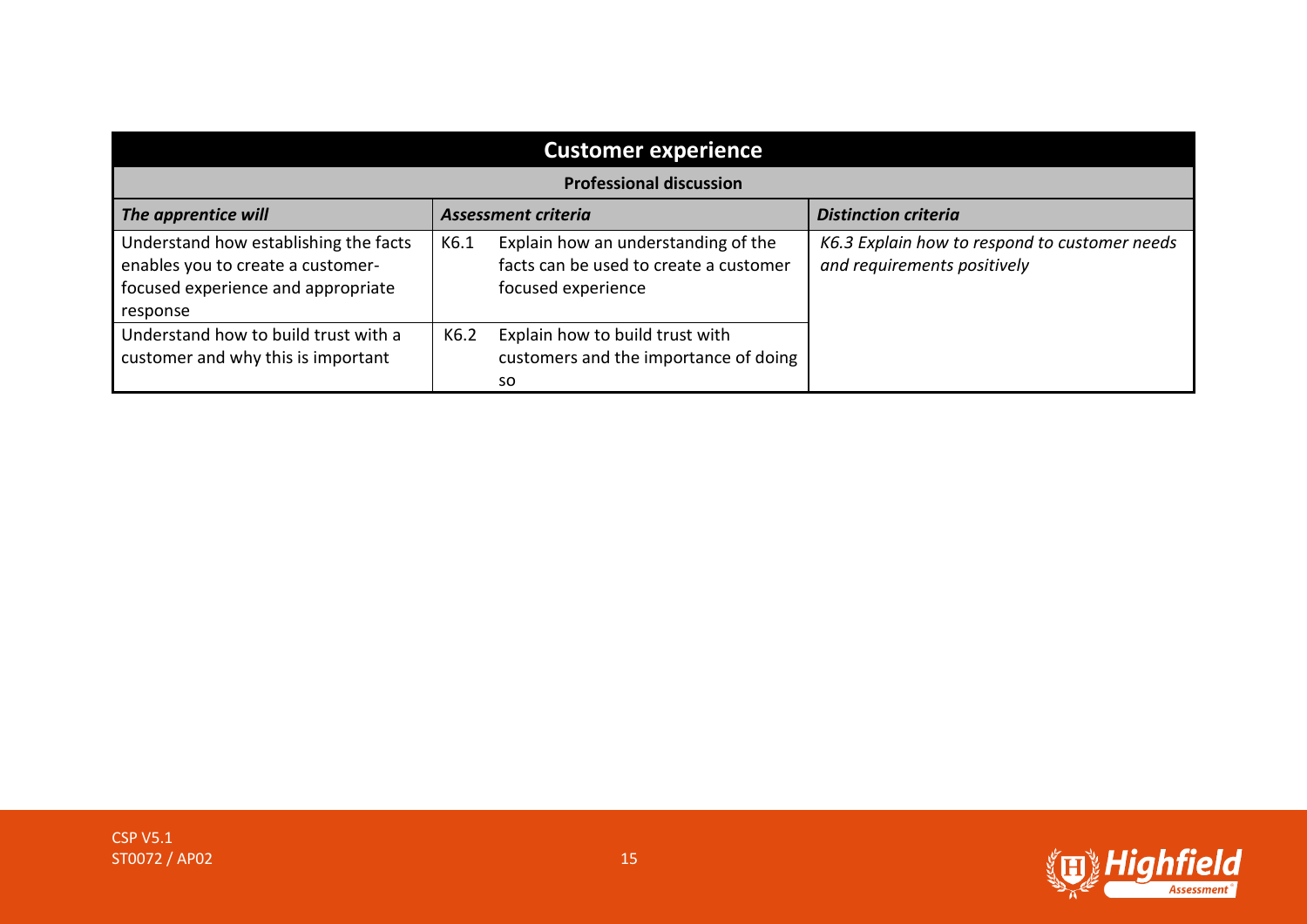| <b>Product and service knowledge</b>                                                                    |                                                                                                                                                                                                                            |                                                                                                                    |  |  |  |  |
|---------------------------------------------------------------------------------------------------------|----------------------------------------------------------------------------------------------------------------------------------------------------------------------------------------------------------------------------|--------------------------------------------------------------------------------------------------------------------|--|--|--|--|
| <b>Apprentice showcase</b>                                                                              |                                                                                                                                                                                                                            |                                                                                                                    |  |  |  |  |
| The apprentice will                                                                                     | Assessment criteria                                                                                                                                                                                                        | <b>Distinction criteria</b>                                                                                        |  |  |  |  |
| Understand the products or services<br>that are available from your<br>organisation and keep up to date | Explain the difference between the<br>K7.1<br>features and benefits of products and/or<br>services in relation to the organisation                                                                                         | Explain why it is important to update<br>K7.3<br>their knowledge on the organisation's<br>products and/or services |  |  |  |  |
|                                                                                                         | Describe how to maintain their<br>K7.2<br>knowledge of the organisation's<br>products and/or services                                                                                                                      |                                                                                                                    |  |  |  |  |
| <b>Amplification and guidance</b>                                                                       |                                                                                                                                                                                                                            |                                                                                                                    |  |  |  |  |
| <b>Features and benefits</b><br>$\bullet$<br>$\circ$<br>$\circ$                                         | features - facts about products or services that add credibility and substance to your sales pitch<br>benefits - give customers a reason to buy because they explain how the product or service improves a customer's life |                                                                                                                    |  |  |  |  |

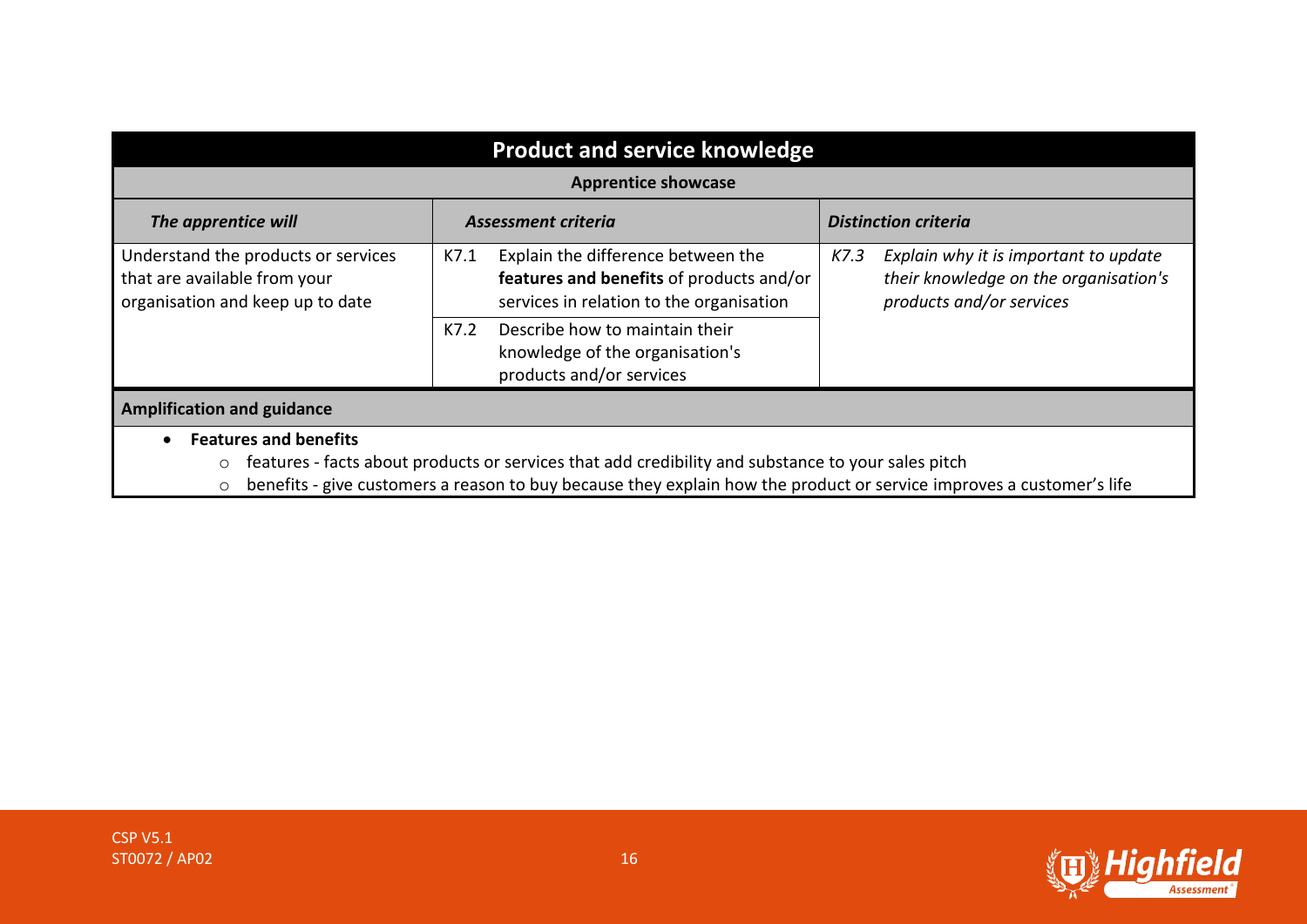| <b>Interpersonal skills</b>                                                                                                                   |                              |                                                                                                                                |                             |                                                                                                                                                                                                                                                 |  |  |  |
|-----------------------------------------------------------------------------------------------------------------------------------------------|------------------------------|--------------------------------------------------------------------------------------------------------------------------------|-----------------------------|-------------------------------------------------------------------------------------------------------------------------------------------------------------------------------------------------------------------------------------------------|--|--|--|
|                                                                                                                                               | <b>Practical observation</b> |                                                                                                                                |                             |                                                                                                                                                                                                                                                 |  |  |  |
| The apprentice will                                                                                                                           |                              | Assessment criteria                                                                                                            | <b>Distinction criteria</b> |                                                                                                                                                                                                                                                 |  |  |  |
| Use a range of questioning<br>skills, including listening and<br>responding in a way that<br>builds rapport, determines<br>customer needs and | S8.1                         | Demonstrate willingness and ability<br>to engage with customers in a<br>positive manner using relevant<br>interpersonal skills | S8.4                        | Demonstrate ability to adapt interpersonal skills when<br>working on meeting the needs and expectations of<br>different customers, showing knowledge of the<br>application of the Equality Act when communicating<br>(verbally or non-verbally) |  |  |  |
| expectations and achieves<br>positive engagement and<br>delivery                                                                              | S8.2                         | Work with customers to build a<br>rapport, recognising and where<br>possible meeting their needs and<br>expectations           | S8.5                        | Demonstrate ability to balance the needs and<br>expectations of the customer with that of the<br>organisation                                                                                                                                   |  |  |  |
|                                                                                                                                               | S8.3                         | Show willingness to work with<br>others and share ideas where<br>appropriate                                                   | S8.6                        | Proactively work with others to ensure efficient<br>customer service delivery                                                                                                                                                                   |  |  |  |

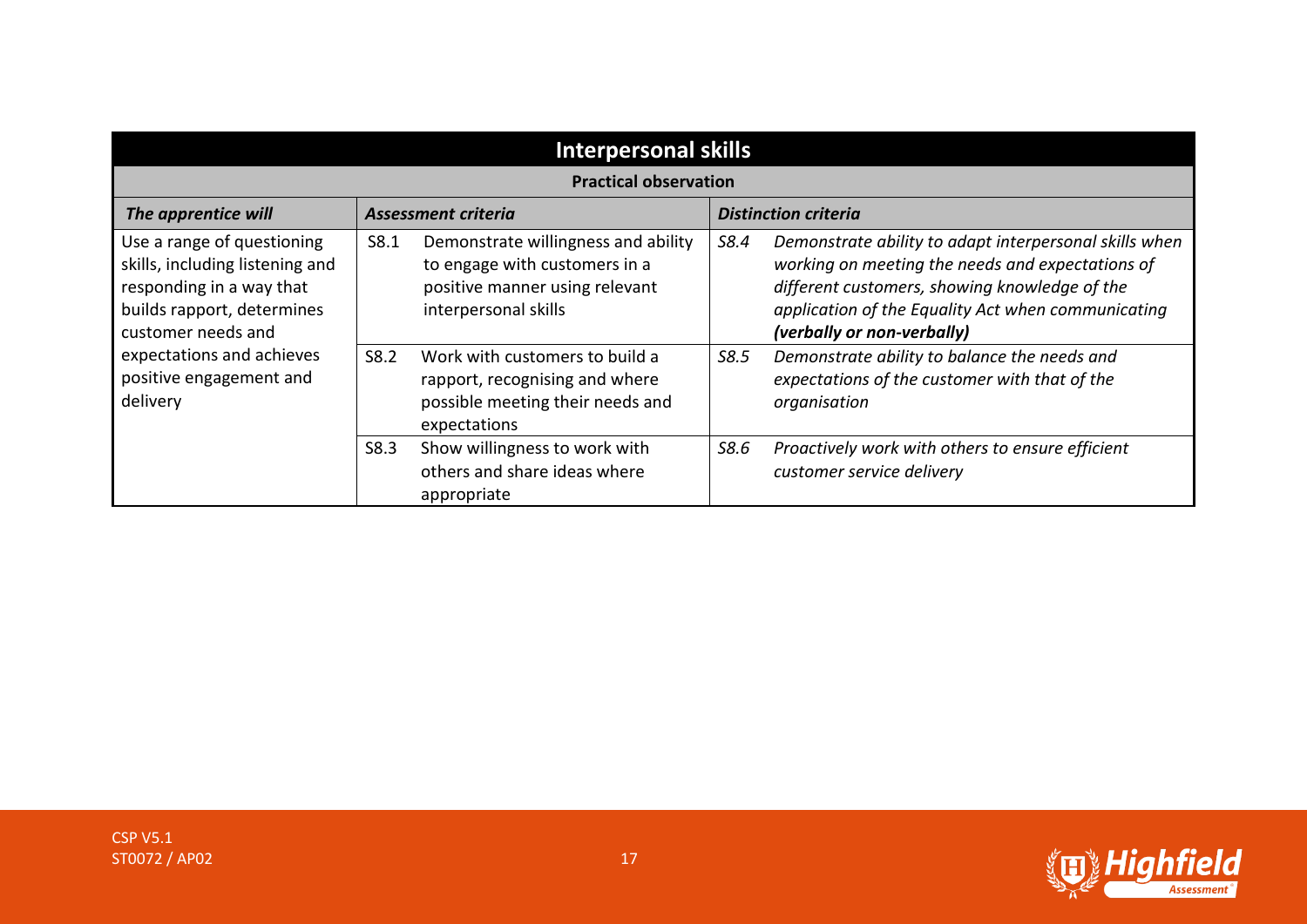| <b>Communication</b>                                                             |                                                                         |                                                                  |  |  |  |  |
|----------------------------------------------------------------------------------|-------------------------------------------------------------------------|------------------------------------------------------------------|--|--|--|--|
| <b>Practical observation</b>                                                     |                                                                         |                                                                  |  |  |  |  |
| <b>Distinction criteria</b><br>The apprentice will<br><b>Assessment criteria</b> |                                                                         |                                                                  |  |  |  |  |
| (Depending on your job role and work                                             | Face to face:                                                           | <b>Both face to face and non-facing:</b>                         |  |  |  |  |
| environment)                                                                     | S9.1<br>Demonstrate ability to make initial                             | S9.7<br>Demonstrate ability to adapt                             |  |  |  |  |
|                                                                                  | customer contact and use appropriate                                    | communication - tone, behaviour                                  |  |  |  |  |
| Use appropriate verbal and non-verbal                                            | verbal and non-verbal communication                                     | and language - to different                                      |  |  |  |  |
| communication skills, along with summarising                                     | skills                                                                  | customers and their interactions,                                |  |  |  |  |
| language during face-to-face communications                                      | S9.2<br>Adapt tone, behaviour and body                                  | showing clear knowledge of the                                   |  |  |  |  |
|                                                                                  | language when necessary, recognising                                    | application of the Equality Act in                               |  |  |  |  |
| and/or                                                                           | and confirming understanding of needs                                   | all customer handling.                                           |  |  |  |  |
|                                                                                  | and expectations                                                        | Demonstrate ability to flex to<br>S9.8                           |  |  |  |  |
| Use appropriate communication skills, along                                      | S9.3<br>Demonstrate ability to recognise when                           | various customer personalities, while                            |  |  |  |  |
| with reinforcement techniques (to confirm                                        | to summarise and the techniques to                                      | remaining calm and in control where                              |  |  |  |  |
| understanding) during non-facing customer                                        | use                                                                     | necessary. They will also demonstrate                            |  |  |  |  |
| interactions                                                                     | Non-facing:<br>S9.4                                                     | they know the organisational procedures                          |  |  |  |  |
|                                                                                  | Demonstrate ability to make initial<br>customer contact and make use of | to be followed in all communication and<br>the importance to the |  |  |  |  |
| Use an appropriate 'tone of voice' in all                                        | appropriate communication skills                                        | brand/organisation of this requirement.                          |  |  |  |  |
| communications, including written and digital,                                   | Adapts tone and behaviour when<br>S9.5                                  |                                                                  |  |  |  |  |
| that reflect the organisation's brand                                            | necessary, recognising and confirming                                   |                                                                  |  |  |  |  |
|                                                                                  | understanding of needs and                                              |                                                                  |  |  |  |  |
|                                                                                  | expectations                                                            |                                                                  |  |  |  |  |
|                                                                                  | S9.6<br>Demonstrates ability to recognise and                           |                                                                  |  |  |  |  |
|                                                                                  | use reinforcement techniques during                                     |                                                                  |  |  |  |  |
|                                                                                  | customer interactions                                                   |                                                                  |  |  |  |  |

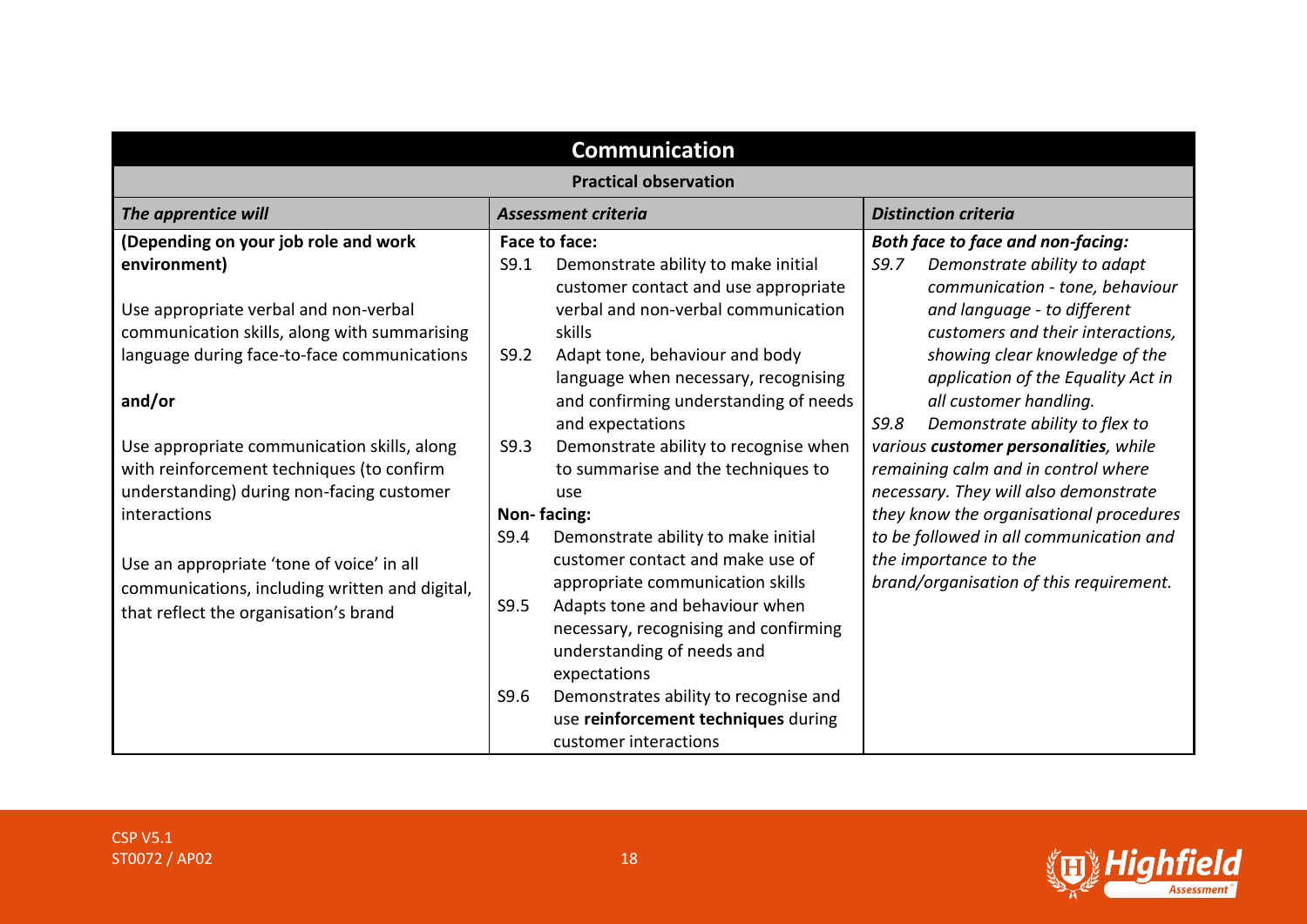#### **Amplification and guidance**

- **Reinforcement techniques** 
	- o something used to clear up customer confusion and help them understand
- **Customer personalities** 
	- o e.g. an angry or an easy-going, relaxed customer

| <b>Influencing skills</b>                                                                                                                                                |                                                                                                                                                                                                                                                                                                                                                                             |                                                                                                                                     |  |  |  |  |
|--------------------------------------------------------------------------------------------------------------------------------------------------------------------------|-----------------------------------------------------------------------------------------------------------------------------------------------------------------------------------------------------------------------------------------------------------------------------------------------------------------------------------------------------------------------------|-------------------------------------------------------------------------------------------------------------------------------------|--|--|--|--|
| <b>Apprentice showcase</b>                                                                                                                                               |                                                                                                                                                                                                                                                                                                                                                                             |                                                                                                                                     |  |  |  |  |
| The apprentice will                                                                                                                                                      | Assessment criteria                                                                                                                                                                                                                                                                                                                                                         | <b>Distinction criteria</b>                                                                                                         |  |  |  |  |
| Provide clear explanations and offer<br>options in order to help customers<br>make choices that are mutually<br>beneficial to both the customer and<br>your organisation | Offer appropriate product and/or service<br>S10.1<br>options to meet the identified needs of<br>customers and the needs of the<br>organisation<br>Communicate to customers in a clear<br>S <sub>10.2</sub><br>and coherent manner how the products<br>and/or services offered meet their needs<br>S10.3 Handle customer objections in a positive<br>and professional manner | Provide appropriate explanations to<br>S10.4<br>customers in situations where a<br>mutually beneficial outcome cannot be<br>reached |  |  |  |  |
| <b>Amplification and guidance</b>                                                                                                                                        |                                                                                                                                                                                                                                                                                                                                                                             |                                                                                                                                     |  |  |  |  |
| <b>Clear and coherent manner</b><br>i.e. without the use of jargon<br>$\circ$                                                                                            |                                                                                                                                                                                                                                                                                                                                                                             |                                                                                                                                     |  |  |  |  |

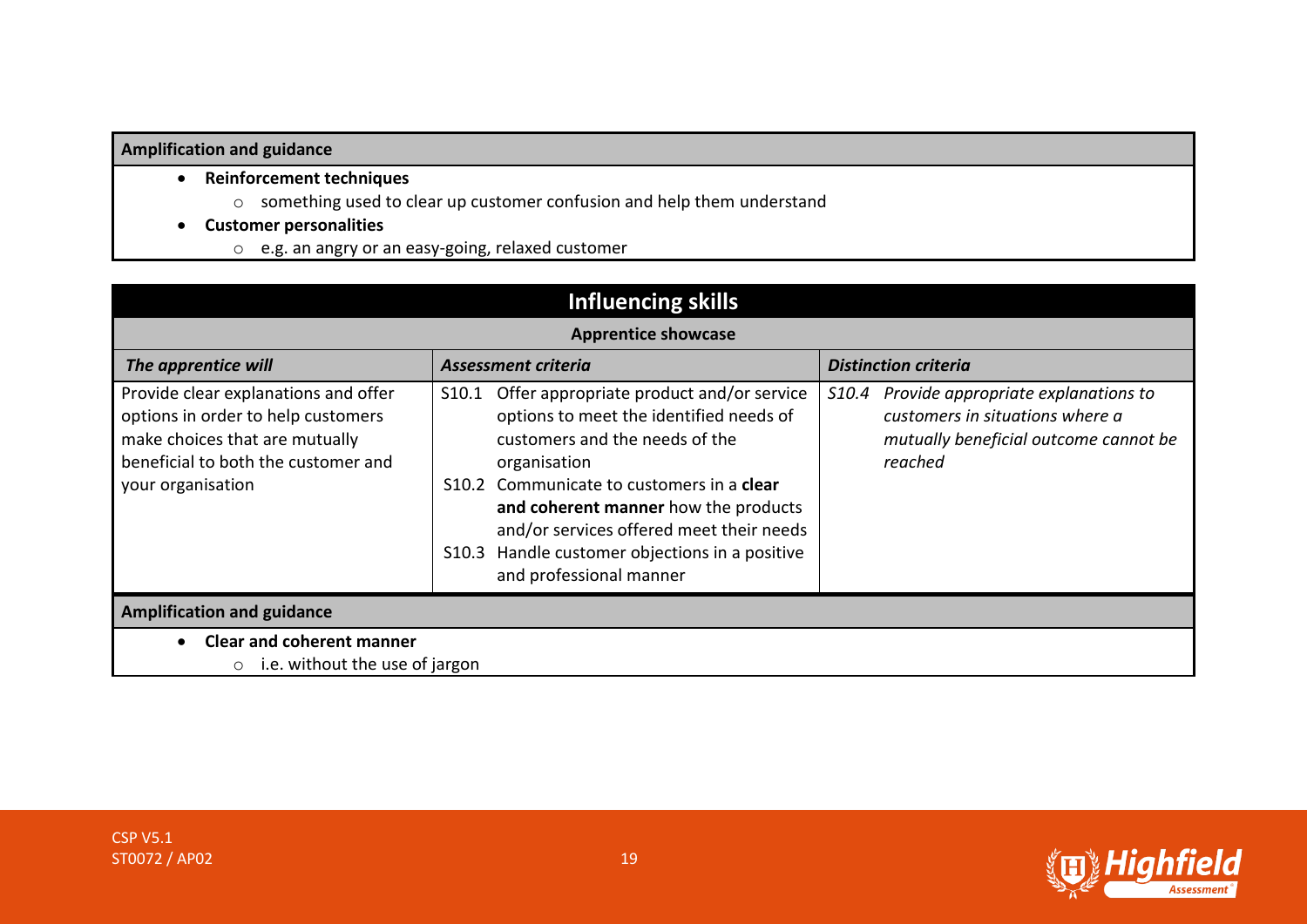| <b>Personal organisation</b>                                                                         |                |                                                                                                                                                                        |       |                                                                                                    |
|------------------------------------------------------------------------------------------------------|----------------|------------------------------------------------------------------------------------------------------------------------------------------------------------------------|-------|----------------------------------------------------------------------------------------------------|
| <b>Apprentice showcase</b>                                                                           |                |                                                                                                                                                                        |       |                                                                                                    |
| The apprentice will<br><b>Distinction criteria</b><br>Assessment criteria                            |                |                                                                                                                                                                        |       |                                                                                                    |
| Be able to organise yourself, prioritise<br>your own workload/activity and work<br>to meet deadlines | S11.1<br>S11.2 | Prioritise and plan the completion of<br>tasks according to agreed deadlines<br>Use appropriate tools and techniques<br>to monitor the progress of tasks<br>completion | S11.3 | Respond in a professional manner to<br>challenges and changes and adjust<br>priorities accordingly |

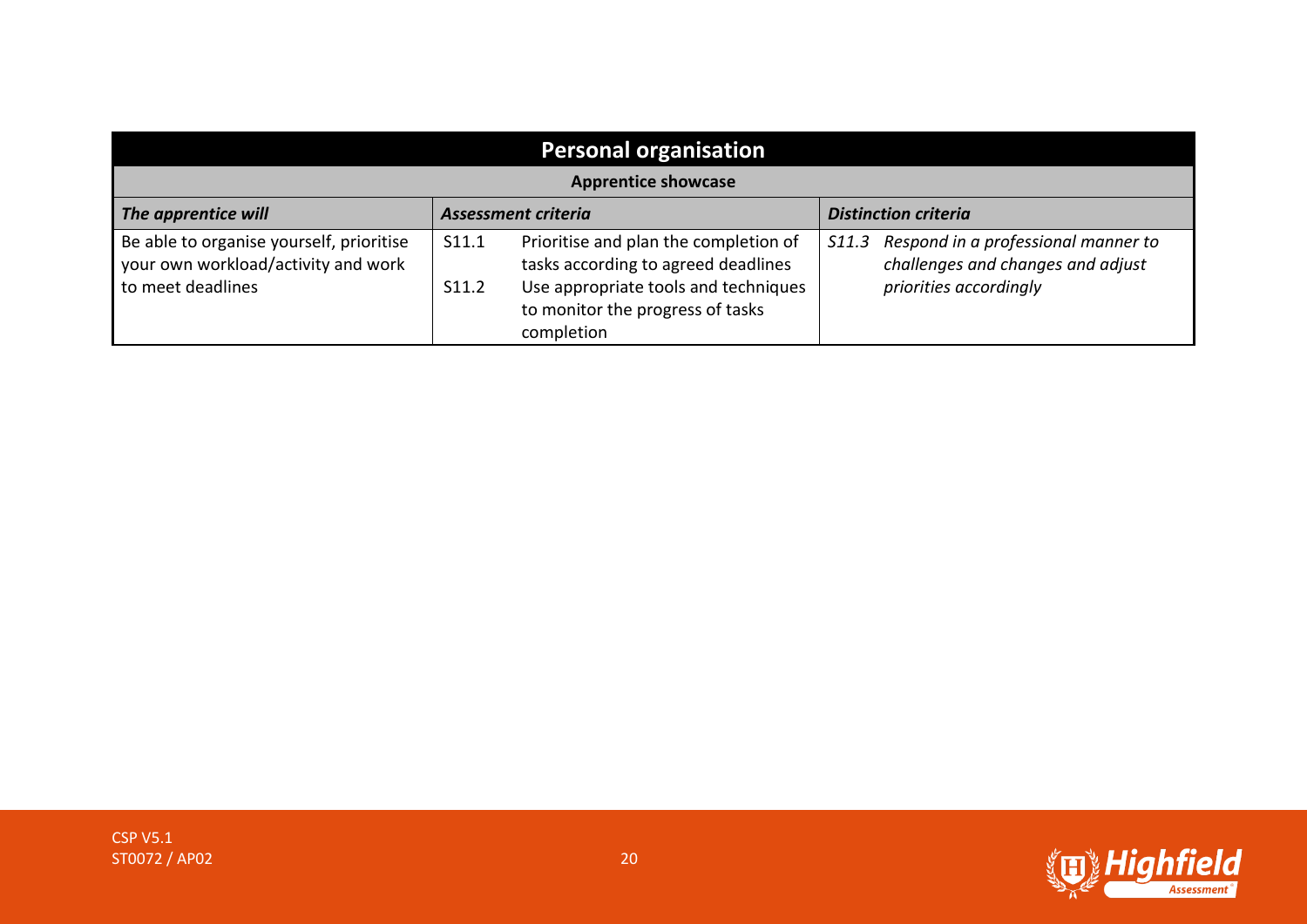| Dealing with customer conflict and challenge                                                          |                |                                                                                                                                                                                                                                                                |                                                                                                                                    |  |
|-------------------------------------------------------------------------------------------------------|----------------|----------------------------------------------------------------------------------------------------------------------------------------------------------------------------------------------------------------------------------------------------------------|------------------------------------------------------------------------------------------------------------------------------------|--|
|                                                                                                       |                | <b>Apprentice showcase</b>                                                                                                                                                                                                                                     |                                                                                                                                    |  |
| The apprentice will                                                                                   |                | <b>Assessment criteria</b>                                                                                                                                                                                                                                     | <b>Distinction criteria</b>                                                                                                        |  |
| Demonstrate patience and calmness                                                                     | S12.1          | Maintain calm and patient at all times<br>when dealing with challenging<br>customer situations                                                                                                                                                                 | S12.7 Take ownership of customer issues,<br>taking the appropriate actions to ensure<br>customers' needs and expectations are met. |  |
| Show you understand the customer's<br>point of view                                                   | S12.2          | Demonstrate sensitivity to, and<br>interest in, the customers' concerns                                                                                                                                                                                        |                                                                                                                                    |  |
| Use appropriate signposting or<br>resolution to meet your customers'<br>needs and manage expectations | S12.3<br>S12.4 | Communicate in a clear and coherent<br>manner the next steps and/or options<br>to meet the needs and expectations<br>of customers<br>Resolve customer conflicts and/or<br>challenges in line with the relevant<br>organisational policies and/or<br>procedures |                                                                                                                                    |  |
| Maintain informative communication<br>during service recovery                                         | S12.5<br>S12.6 | Keep customers informed of progress<br>while resolving issues<br>Maintain accurate record of customer<br>issues and progress to resolution                                                                                                                     |                                                                                                                                    |  |
| <b>Amplification and guidance</b>                                                                     |                |                                                                                                                                                                                                                                                                |                                                                                                                                    |  |
| <b>Clear and coherent manner</b><br>i.e. without the use of jargon<br>$\circ$                         |                |                                                                                                                                                                                                                                                                |                                                                                                                                    |  |

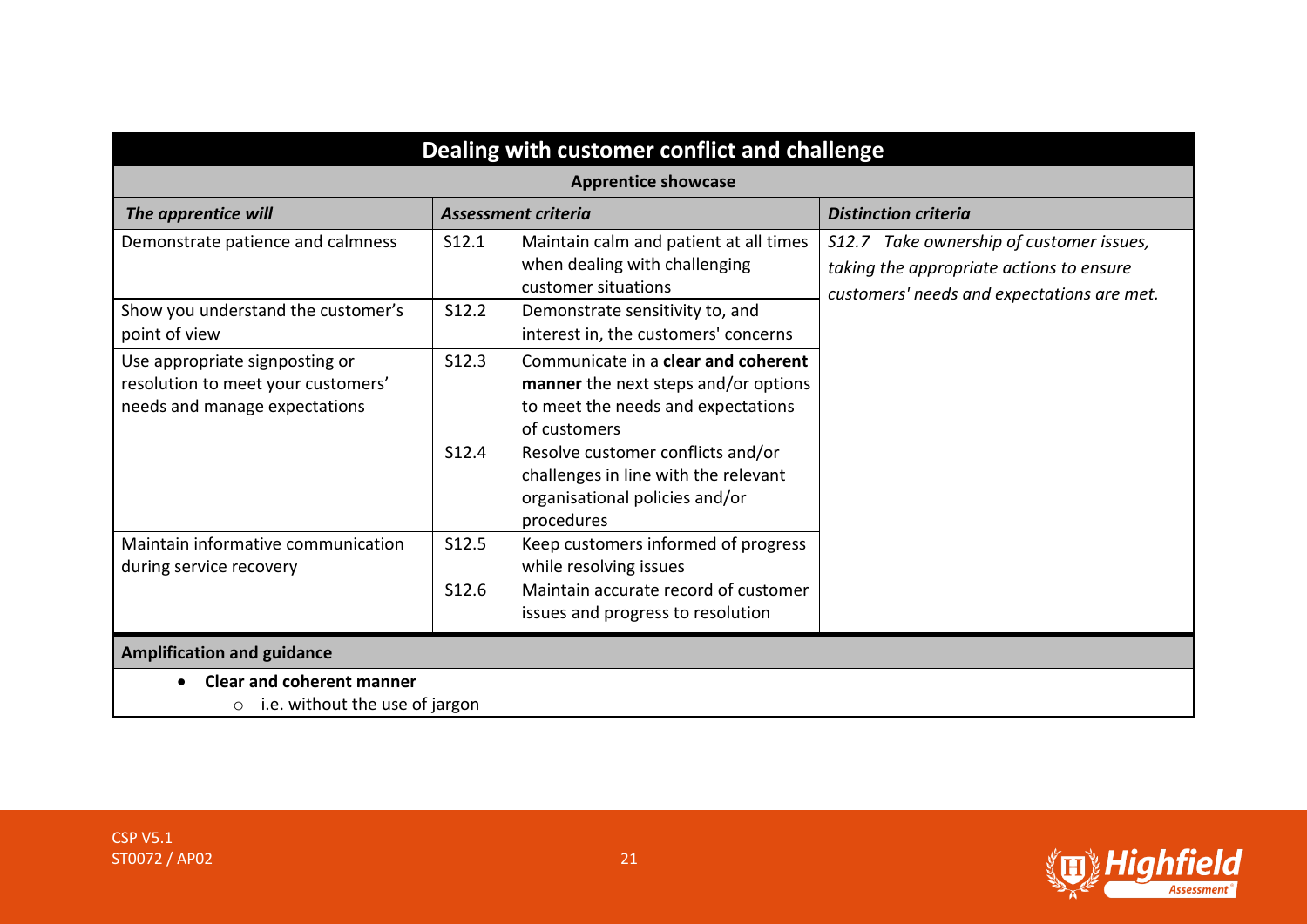| <b>Developing self</b>                                                                                                                                                  |                                                                                                                           |                                                                                                   |  |
|-------------------------------------------------------------------------------------------------------------------------------------------------------------------------|---------------------------------------------------------------------------------------------------------------------------|---------------------------------------------------------------------------------------------------|--|
|                                                                                                                                                                         | <b>Apprentice showcase</b>                                                                                                |                                                                                                   |  |
| The apprentice will                                                                                                                                                     | Assessment criteria                                                                                                       | <b>Distinction criteria</b>                                                                       |  |
| Take ownership for keeping your<br>service knowledge and skills up<br>to date                                                                                           | B13.1 Conduct a self-assessment to identify their<br>strengths and weaknesses in relation to the<br>job role              | B13.3 Review the effectiveness of their<br>personal development plan and update<br>it accordingly |  |
| Consider personal goals and<br>propose development that would<br>help achieve them                                                                                      | B13.2 Produce a personal development plan to<br>support the achievement of their agreed<br>learning and development goals |                                                                                                   |  |
| <b>Amplification and guidance</b>                                                                                                                                       |                                                                                                                           |                                                                                                   |  |
| Personal development plan<br>a description of strengths and weaknesses, goals, reflection and planning regarding self-improvement within the<br>$\circ$<br>organisation |                                                                                                                           |                                                                                                   |  |

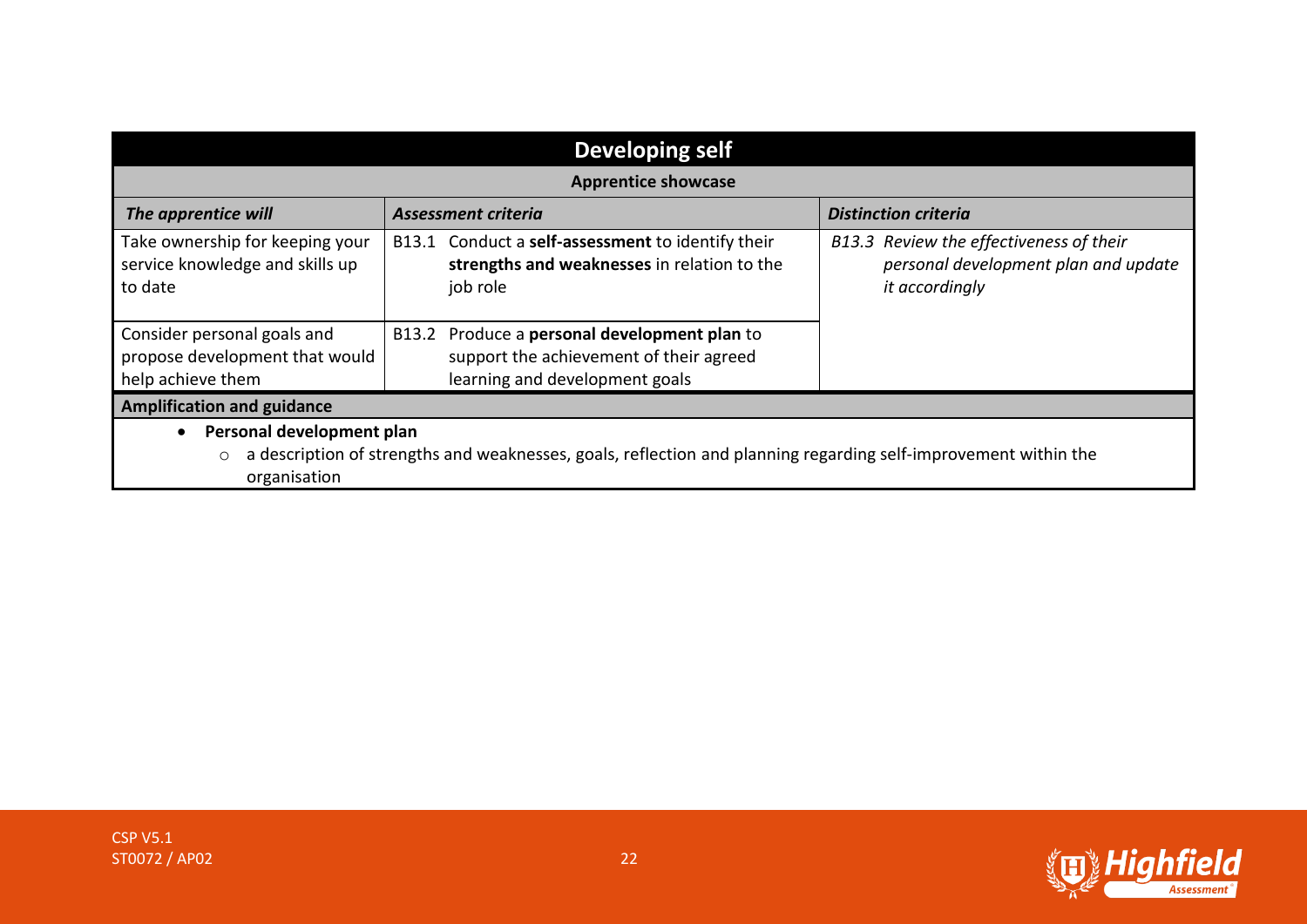| Being open to feedback                                                                                     |                                                                                                                                                                                                  |                                                         |  |  |
|------------------------------------------------------------------------------------------------------------|--------------------------------------------------------------------------------------------------------------------------------------------------------------------------------------------------|---------------------------------------------------------|--|--|
| <b>Apprentice showcase</b>                                                                                 |                                                                                                                                                                                                  |                                                         |  |  |
| The apprentice will<br><b>Assessment criteria</b><br><b>Distinction criteria</b>                           |                                                                                                                                                                                                  |                                                         |  |  |
| Act on and seek feedback from<br>others to develop or maintain<br>personal service skills and<br>knowledge | B14.1 Seek constructive feedback about their<br>customer service skills and knowledge from<br>others<br>B14.2 Use feedback from others to develop their<br>customer service skills and knowledge | There are no distinction criteria for this<br>component |  |  |
| <b>Amplification and guidance</b>                                                                          |                                                                                                                                                                                                  |                                                         |  |  |
| <b>Constructive feedback</b>                                                                               |                                                                                                                                                                                                  |                                                         |  |  |
| can be positive or negative<br>$\circ$                                                                     |                                                                                                                                                                                                  |                                                         |  |  |



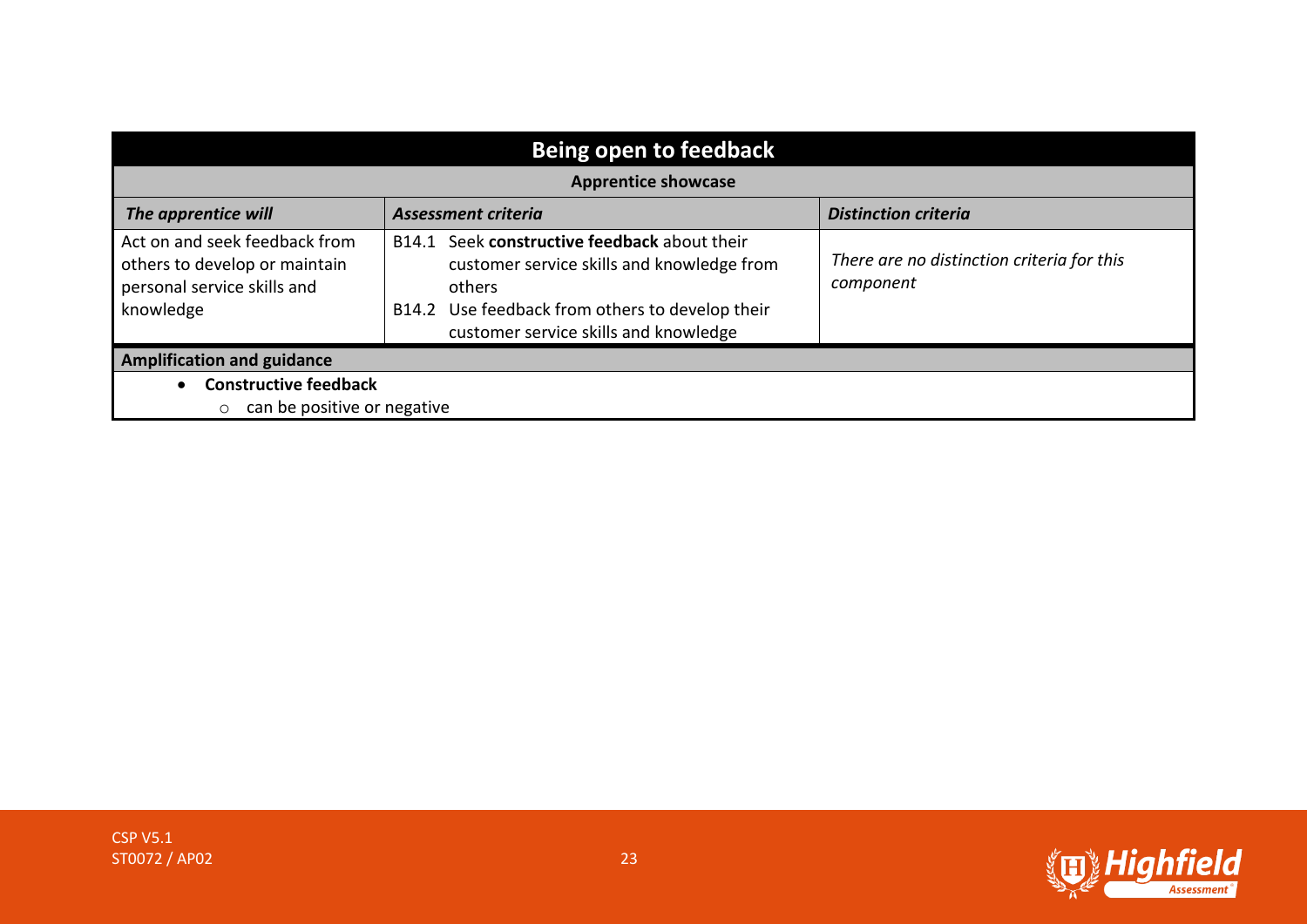| <b>Team working</b>                                                                                                                                                                                                                                                                                                                                               |                                                                                                                                                                                                                   |                                                                                                                                          |  |
|-------------------------------------------------------------------------------------------------------------------------------------------------------------------------------------------------------------------------------------------------------------------------------------------------------------------------------------------------------------------|-------------------------------------------------------------------------------------------------------------------------------------------------------------------------------------------------------------------|------------------------------------------------------------------------------------------------------------------------------------------|--|
|                                                                                                                                                                                                                                                                                                                                                                   | <b>Apprentice showcase</b>                                                                                                                                                                                        |                                                                                                                                          |  |
| The apprentice will                                                                                                                                                                                                                                                                                                                                               | Assessment criteria                                                                                                                                                                                               | <b>Distinction criteria</b>                                                                                                              |  |
| Frequently and consistently<br>communicate and work with<br>others in the interest of helping<br>customers efficiently                                                                                                                                                                                                                                            | B15.1 Work with others in a positive and <b>productive</b><br>manner<br>B15.2 Communicate information in a timely and<br>reliable manner to team members to support<br>them in meeting customer needs efficiently | Recognise when to adapt personal<br>B15.4<br>behaviours and communication<br>approach to meet the needs of team<br>members and customers |  |
| Share personal learning and case<br>Share personal learning and information with<br>B15.5 Present reasoned ideas for improving<br>B15.3<br>studies with others, presenting<br>others to support good customer service<br>customer service practice to the<br>recommendations and<br>appropriate colleagues<br>practice<br>improvement to support good<br>practice |                                                                                                                                                                                                                   |                                                                                                                                          |  |
| <b>Amplification and guidance</b>                                                                                                                                                                                                                                                                                                                                 |                                                                                                                                                                                                                   |                                                                                                                                          |  |
| <b>Productive manner</b>                                                                                                                                                                                                                                                                                                                                          |                                                                                                                                                                                                                   |                                                                                                                                          |  |
| working in a way that ensures the desired result is achieved<br>$\circ$                                                                                                                                                                                                                                                                                           |                                                                                                                                                                                                                   |                                                                                                                                          |  |



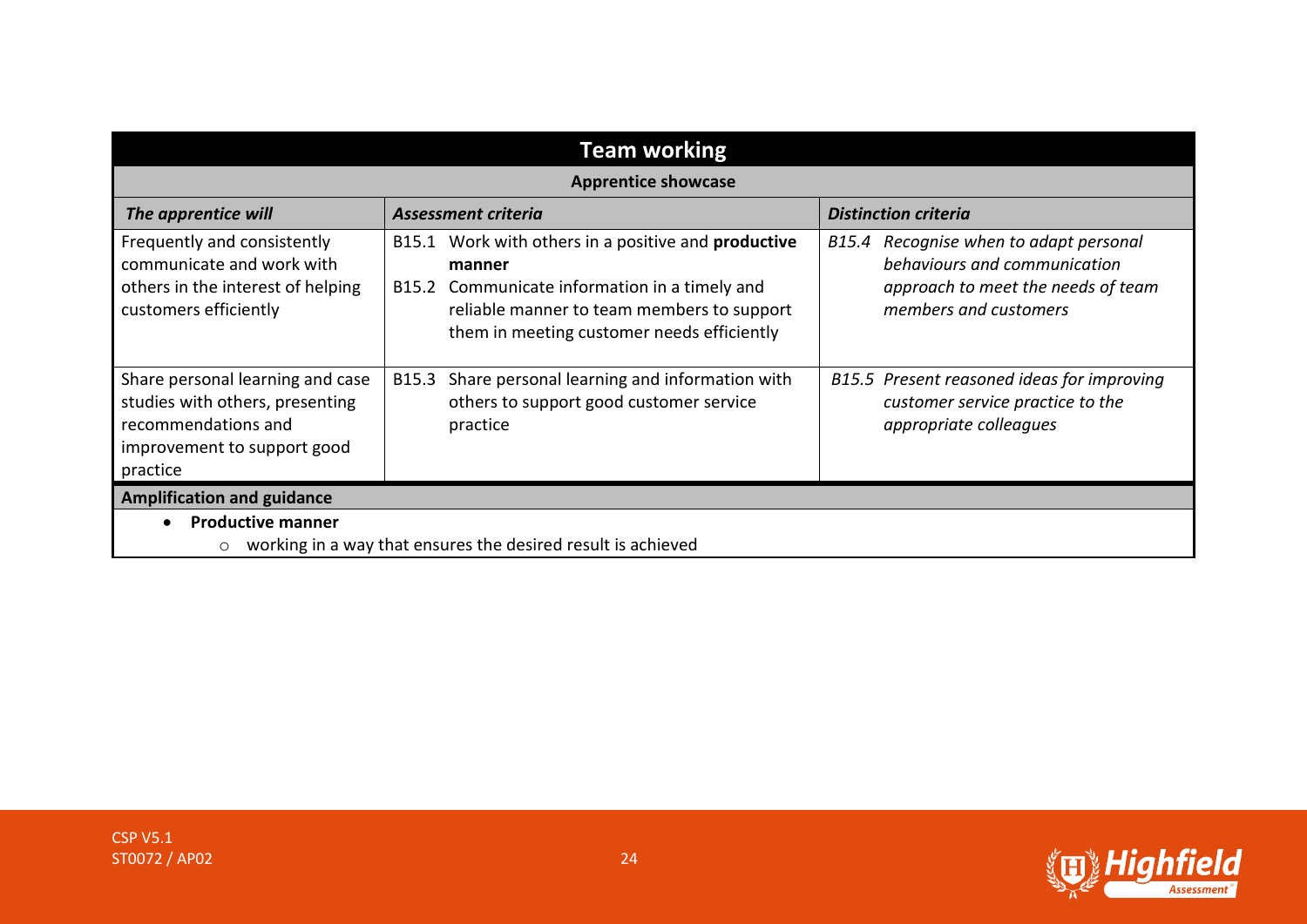| Equality – treating all customers as individuals                                                                                                                                                                                                                                          |                                                                                               |                                                         |  |
|-------------------------------------------------------------------------------------------------------------------------------------------------------------------------------------------------------------------------------------------------------------------------------------------|-----------------------------------------------------------------------------------------------|---------------------------------------------------------|--|
|                                                                                                                                                                                                                                                                                           | <b>Practical observation</b>                                                                  |                                                         |  |
| The apprentice will                                                                                                                                                                                                                                                                       | <b>Assessment criteria</b>                                                                    | <b>Distinction criteria</b>                             |  |
| Treat customers as individuals to<br>Recognise and respond to individual needs to<br>B16.1<br>provide a personalised customer service<br>provide a personalised customer<br>service experience<br>experience                                                                              |                                                                                               | There are no distinction criteria for this<br>component |  |
| Uphold the organisation's core<br>values and service culture<br>through your actions                                                                                                                                                                                                      | B16.2 Behave in a way that upholds the core values<br>and service culture of the organisation |                                                         |  |
| <b>Amplification and guidance</b>                                                                                                                                                                                                                                                         |                                                                                               |                                                         |  |
| A personalised customer service experience<br>$\circ$ treating the customers as individuals (to make them feel special)<br>Core values<br>$\circ$ guiding principles that dictate behaviour and action<br>Service culture<br>$\circ$ how the business the candidate works for does things |                                                                                               |                                                         |  |

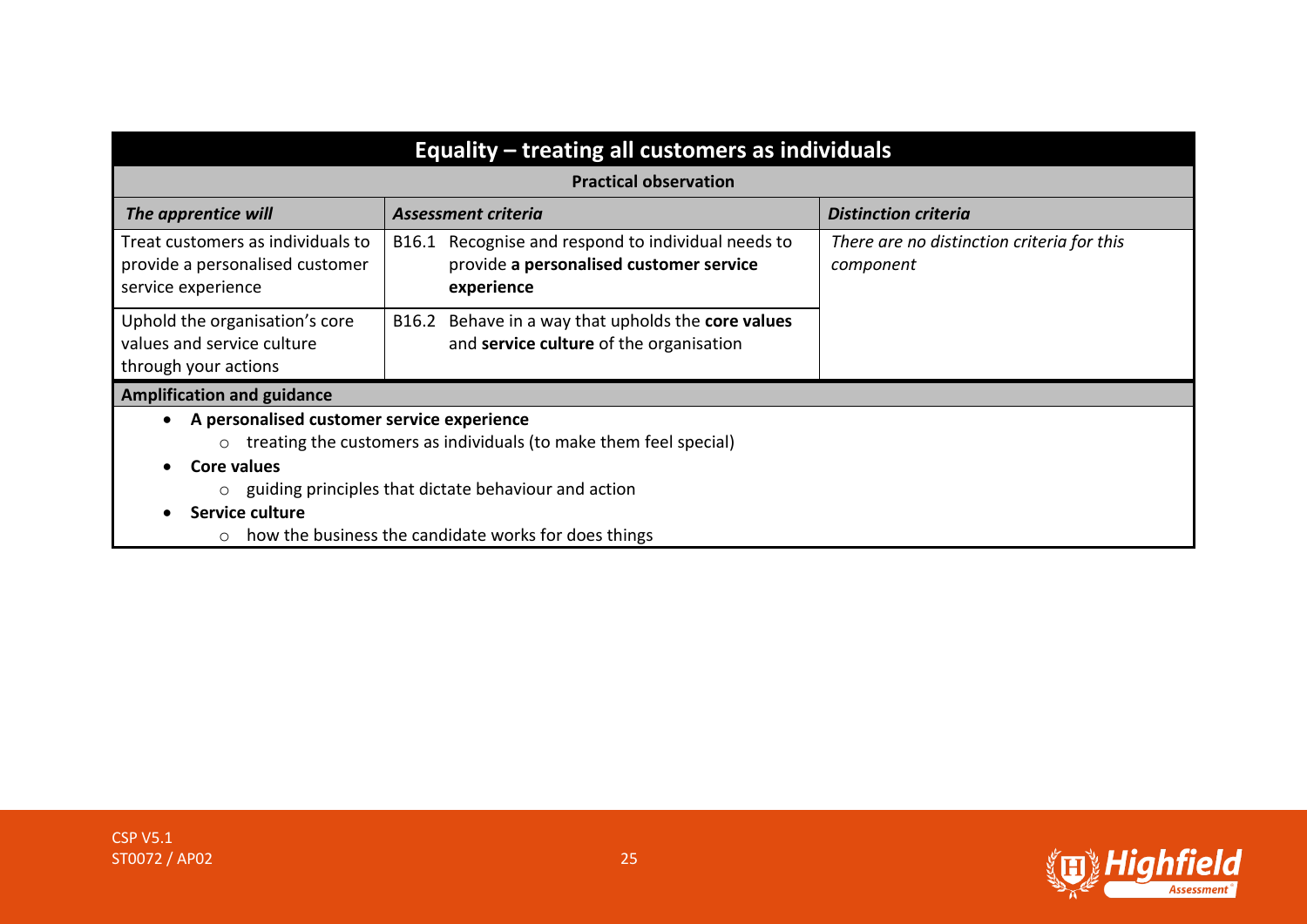| Presentation - dress code, professional language                                                                                                                                                                                                                                                                                                                                                                                                                                  |                     |                                                         |  |
|-----------------------------------------------------------------------------------------------------------------------------------------------------------------------------------------------------------------------------------------------------------------------------------------------------------------------------------------------------------------------------------------------------------------------------------------------------------------------------------|---------------------|---------------------------------------------------------|--|
| <b>Practical observation</b>                                                                                                                                                                                                                                                                                                                                                                                                                                                      |                     |                                                         |  |
| The apprentice will                                                                                                                                                                                                                                                                                                                                                                                                                                                               | Assessment criteria | <b>Distinction criteria</b>                             |  |
| Demonstrate professional<br>B <sub>17.1</sub> Face to face:<br>pride in the job through<br>Present a professional image in line with the organisational dress<br>appropriate dress and positive<br>code and code of conduct<br>and confident language<br>0r<br>Non-facing:<br>Demonstrate a positive attitude and welcoming approach consistently<br>when dealing with customers<br>Maintain professional and positive language consistently in customer<br>B17.2<br>interactions |                     | There are no distinction<br>criteria for this component |  |
| <b>Amplification and guidance</b>                                                                                                                                                                                                                                                                                                                                                                                                                                                 |                     |                                                         |  |
| Dress code<br>$\circ$ e.g. mandatory clothing required for work or a uniform<br>Code of conduct<br>$\circ$ rules set out by an organisation                                                                                                                                                                                                                                                                                                                                       |                     |                                                         |  |

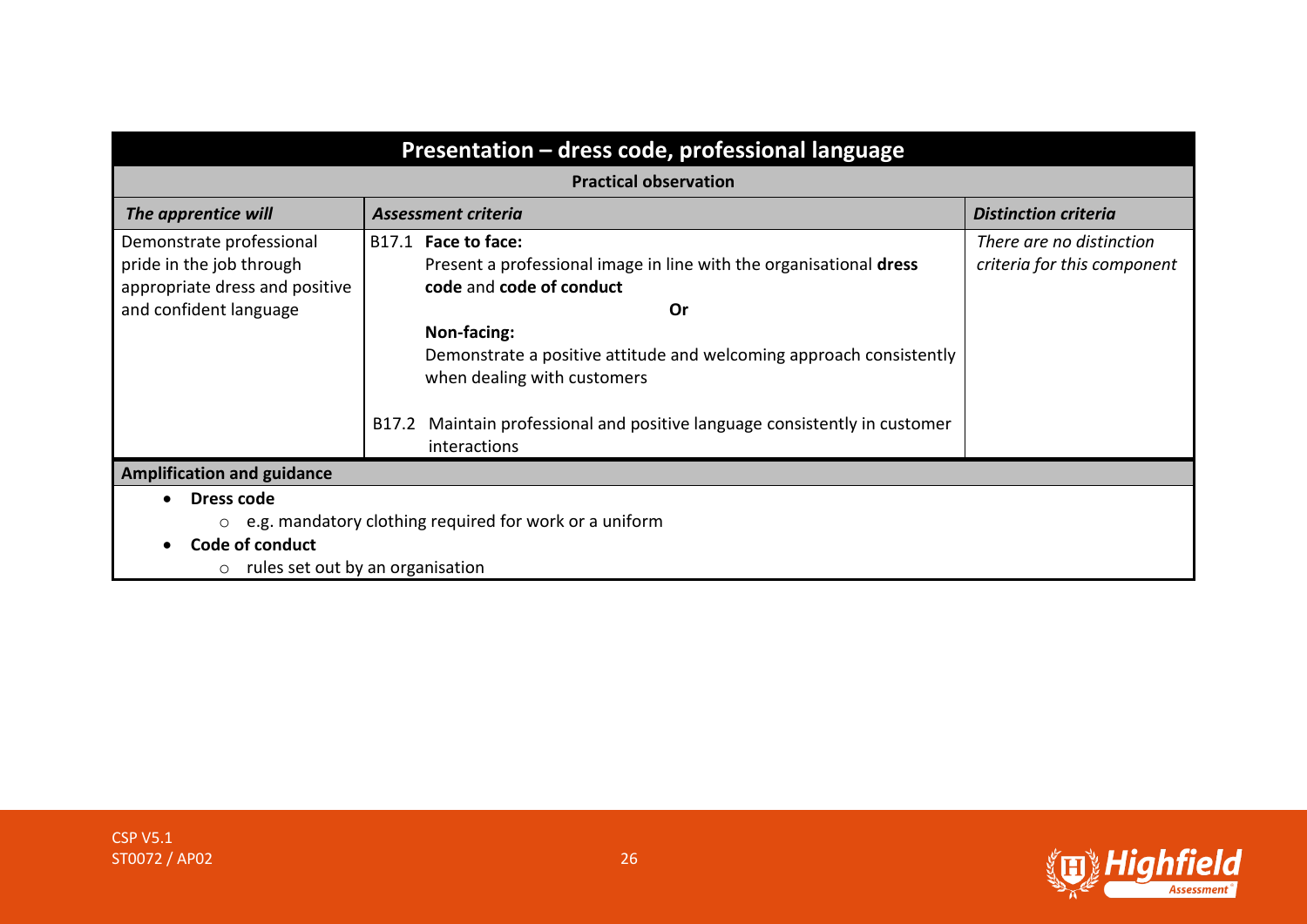| <b>Right first time</b>                                                                                                                                                                                                                                                                                                                                                                                                                                                                                                                                                                                                                                     |                                                                                                                                                                                                                                                                                                                                                                                                                                                 |                                                         |  |
|-------------------------------------------------------------------------------------------------------------------------------------------------------------------------------------------------------------------------------------------------------------------------------------------------------------------------------------------------------------------------------------------------------------------------------------------------------------------------------------------------------------------------------------------------------------------------------------------------------------------------------------------------------------|-------------------------------------------------------------------------------------------------------------------------------------------------------------------------------------------------------------------------------------------------------------------------------------------------------------------------------------------------------------------------------------------------------------------------------------------------|---------------------------------------------------------|--|
|                                                                                                                                                                                                                                                                                                                                                                                                                                                                                                                                                                                                                                                             | <b>Practical observation</b>                                                                                                                                                                                                                                                                                                                                                                                                                    |                                                         |  |
| The apprentice will                                                                                                                                                                                                                                                                                                                                                                                                                                                                                                                                                                                                                                         | <b>Assessment Criteria</b>                                                                                                                                                                                                                                                                                                                                                                                                                      | <b>Distinction Criteria</b>                             |  |
| Use communication behaviours<br>that establish clearly what each<br>customer requires and manage<br>their expectations                                                                                                                                                                                                                                                                                                                                                                                                                                                                                                                                      | B18.1 Demonstrate ability to confidently approach customers,<br>remaining positive and professional when circumstances<br>are challenging<br>B18.2 They will show an ability to establish needs and<br>expectations, working towards meeting them where<br>possible, explaining when necessary when they cannot be<br>met<br>B18.3 Demonstrate knowledge of the organisational products<br>and/or services and knowledge and application of the | There are no distinction criteria for<br>this component |  |
| organisation's policies and procedures<br>Take ownership from the first<br>B18.4 Demonstrate recognition of own role, responsibilities, level<br>contact and then take<br>of authority and organisational procedures when dealing<br>with customers<br>responsibility for fulfilling your<br>B18.5 Take ownership from beginning to end, building and<br>promise<br>maintaining a relationship with the customer<br>B18.6 Recognise the importance of good customer service to the<br>customer and in turn the organisation, making contact as<br>promised, referring to others as necessary with all required<br>detail, following up to ensure conclusion |                                                                                                                                                                                                                                                                                                                                                                                                                                                 |                                                         |  |
| <b>Amplification and guidance</b>                                                                                                                                                                                                                                                                                                                                                                                                                                                                                                                                                                                                                           |                                                                                                                                                                                                                                                                                                                                                                                                                                                 |                                                         |  |
| Level of authority<br>what the candidate can deal with and what will need to be referred to management etc.<br>$\circ$                                                                                                                                                                                                                                                                                                                                                                                                                                                                                                                                      |                                                                                                                                                                                                                                                                                                                                                                                                                                                 |                                                         |  |

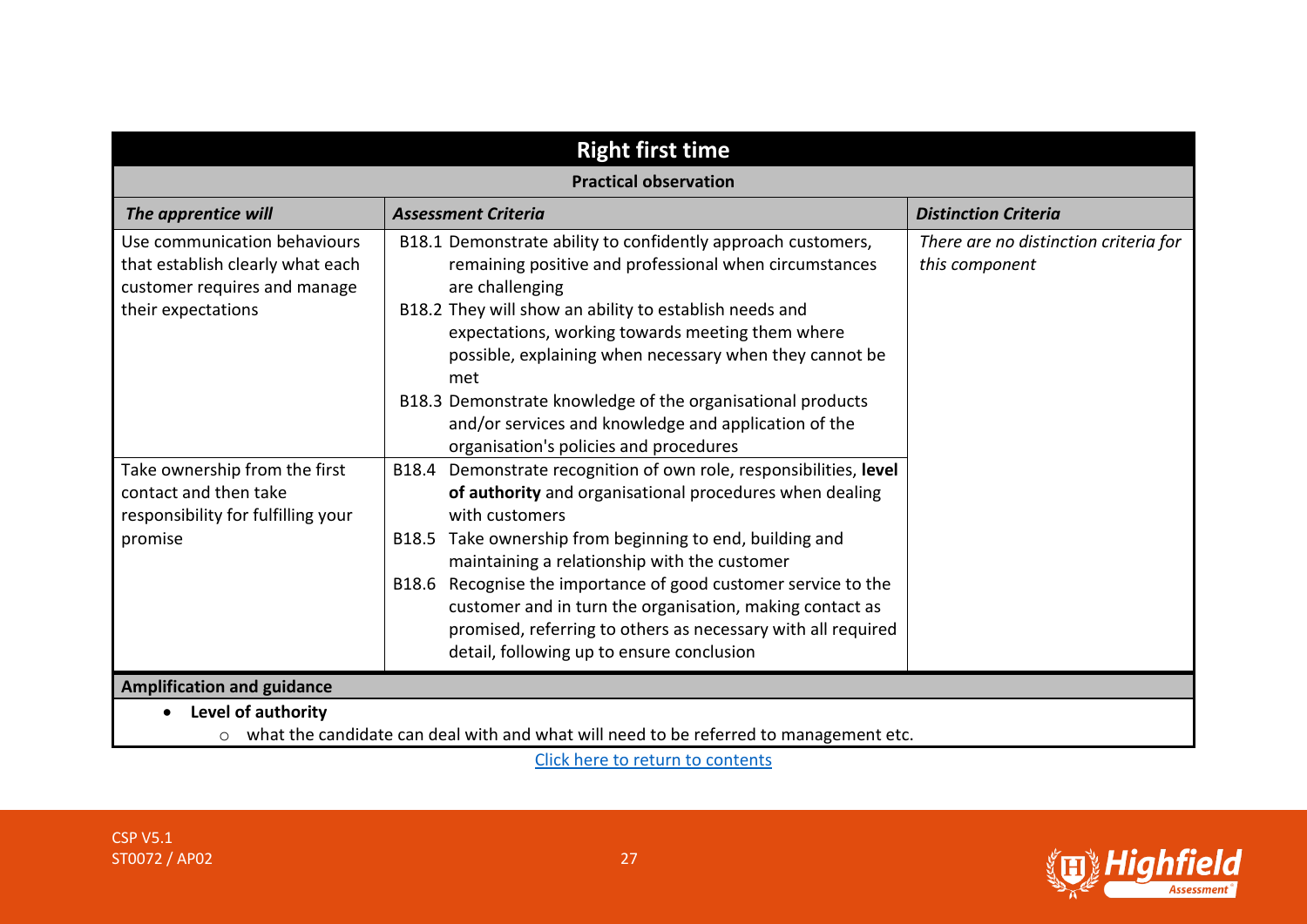## **Assessment summary**

<span id="page-27-0"></span>The end-point assessment for the Customer Service Practitioner Apprenticeship Standard is made up of 3 components:

- 1. Apprentice showcase including a 30-minute interview
- 2. 90-minute observation
- 3. 60-minute professional discussion

The professional discussion should follow the practical observation.

As an employer/training provider, you should agree a plan and schedule with the apprentice to ensure all assessment components can be completed effectively.

Each component of the end-point assessment will be assessed against the appropriate criteria laid out in this kit, which will be used to determine a grade for each individual component.

## **Apprentice showcase**

In order to achieve a pass in the apprentice showcase:

• **all** pass criteria **must** be met

To achieve a distinction in the apprentice showcase:

• **all** pass criteria and at least 7 out of 10 of the distinction criteria **must** be met

## **Practical observation**

In order to achieve a pass in the observation:

- **all** pass criteria **mus**t be met
- To achieve a distinction in the observation:
	- **all** pass criteria and at least 4 out of 5 distinction criteria **must** be met

## **Professional discussion**

To achieve a pass in the professional discussion:

• **all** pass criteria **must** be met

To achieve a distinction in the professional discussion:

• **all** pass criteria and at least 3 out of 4 distinction criteria **must** be met

To achieve a **distinction** overall, a distinction **must** be achieved in all 3 assessment components.



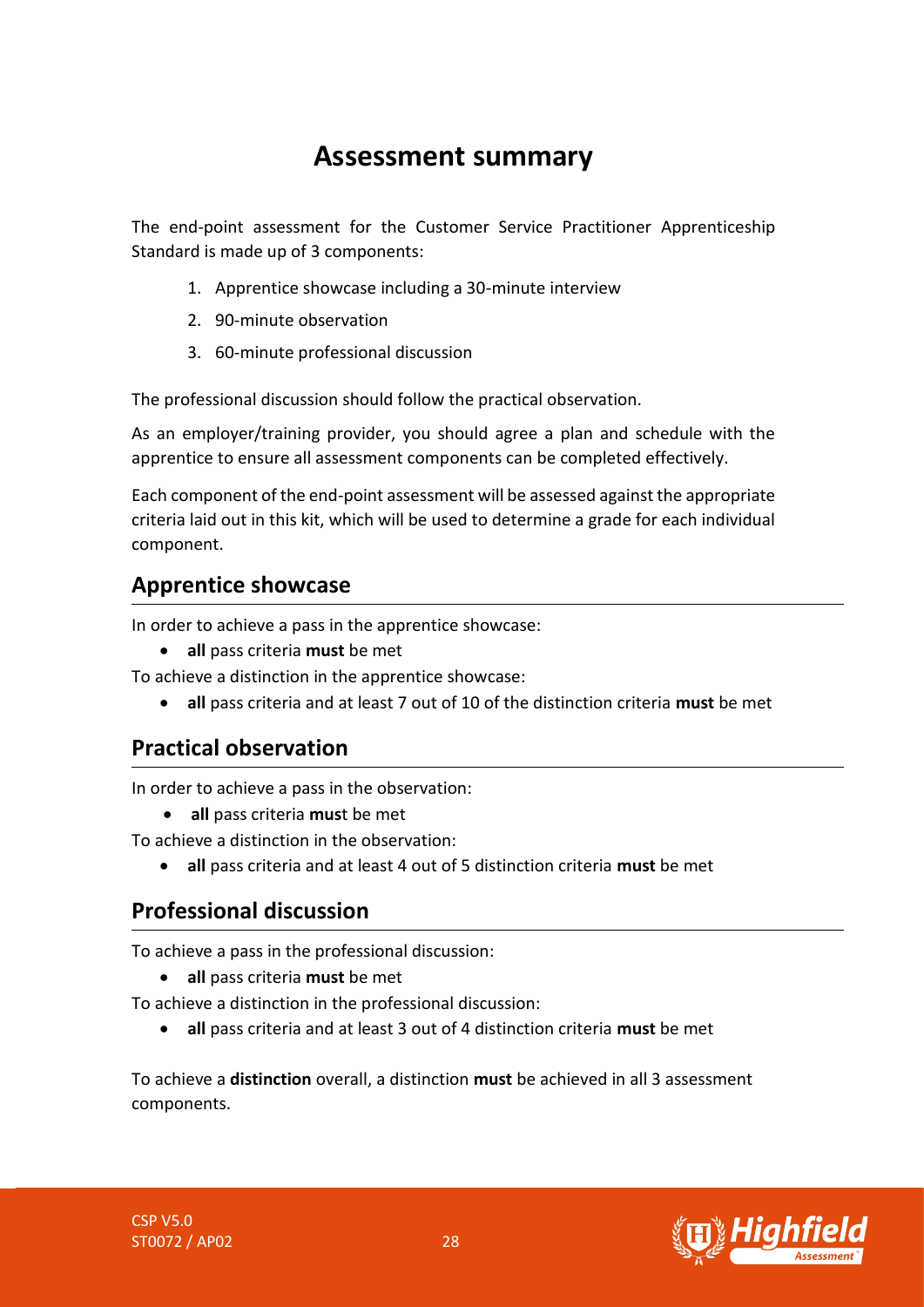### **Retake and resit information**

If an apprentice fails an end-point assessment method, it is up to the employer, provider and apprentice to decide whether a resit or retake should be attempted. If a **resit** is chosen, please call the Highfield scheduling team to arrange the resit. If a **retake** is chosen, the apprentice will require a period of further learning and will need to complete a new gateway readiness meeting and report. Once this is completed, please call the Highfield scheduling team to arrange the retake.

When undertaking a resit or retake, the assessment method(s) will need to be reattempted in full, regardless of any individual assessment criteria that were passed on any prior attempt. The EPA Report will contain feedback on areas for development and resit or retake guidance.

Apprentices who achieve a pass grade cannot resit or retake the EPA to achieve a higher grade.

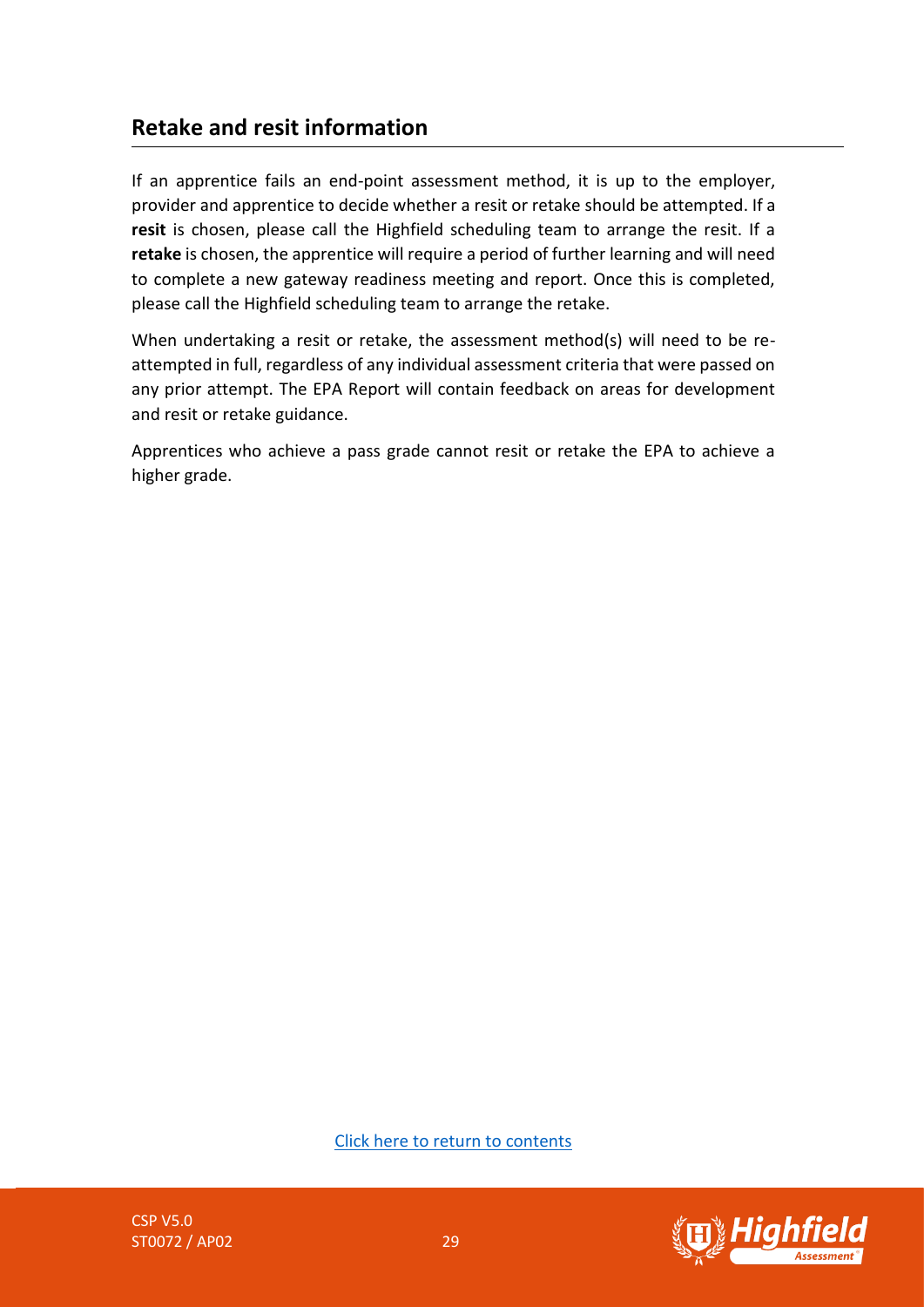## <span id="page-29-0"></span>**Assessing the apprentice showcase**

The apprentice showcase should be compiled **after** 12 months of on-programme learning and should comprise work that is solely that of the apprentice. With guidance from the employer and/or training provider, the apprentice will select appropriate examples from their on-programme work to demonstrate the minimum requirements of certain standards.

The apprentice will present their showcase to the end-point assessor remotely or face to face. Their work can be either**:**

- a) Submitted as a written report. The written report is recommended to be a maximum of 4,500 words in length, excluding any annexes. The report must be accompanied by the written submission sheet which is available to download from the Highfield Assessment website. In addition, an interview lasting up to **30 minutes** for additional questioning by the assessor. **or**
- b) A real-time presentation (either in person or by forms that allow audio recording) – recommended to be approximately **45 minutes** plus an interview lasting up to **30 minutes** for additional questioning by the assessor.

The apprentice can submit supplementary evidence within an appendix to accompany the showcase, which may include customer feedback, recordings, manager statements and witness testimonies. This supplementary evidence will not form part of the overall word count.

If the apprentice chooses to complete a written report for their showcase, this can be submitted in any format, but if submitting via Dropbox or e-portfolio, please allow access to only the specific work of the candidate who is due to be assessed.

#### **30-minute interview**

As part of the showcase, all apprentices will be given the opportunity to expand on the criteria within an interview led by the end-point assessor. This interview will last up to 30 minutes and will provide the assessor with an opportunity to delve deeper into their learning and experience. This will also ensure the apprentice is given ample opportunity to evidence the required assessment criteria. Apprentices are permitted to bring their report or presentation slides with them to the interview. The interview for the showcase is likely to take place just before the professional discussion.

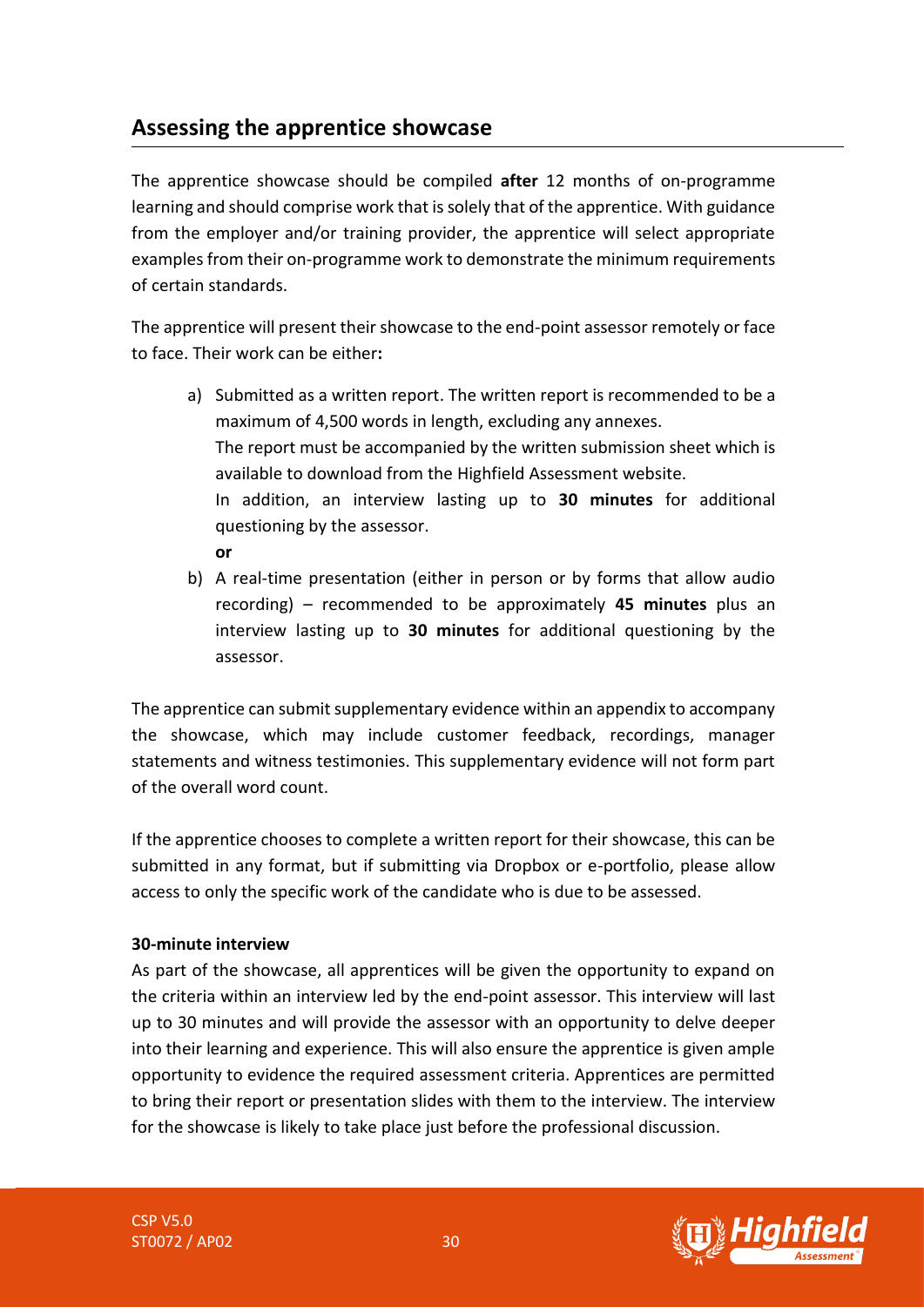During the interview, the questions asked by the assessor will be open and will not lead the apprentice. This interview will centre around the criteria not already met by the apprentice in the showcase report/presentation or where criteria require further expansion.

#### **Before the assessment**

- Employers/training providers should brief the apprentice on the requirements of the apprentice showcase
- It is important that the apprentice knows in good time that they must produce an apprentice showcase, and that they have the opportunity to collect appropriate evidence (customer feedback, recordings, manager statements and witness statements as well as evidence from others, such as mid and endof-year performance reviews, and feedback)
- Arrangements for confirming the authenticity of the apprentice showcase should be agreed and implemented
- In readiness for end-point assessment, the employer/training provider should give the apprentice the Highfield Apprentice Showcase Brief
- The apprentice should use the brief to guide them in pulling together their showcase, including the use of appropriate evidence gathered on-programme
- The apprentice should check that all the required evidence standards are covered, and that they are prepared to present the showcase to the end-point assessor
- In the case of the apprentice opting for a presentation, it is suggested that a trial run is carried out by the apprentice in advance of the end-point assessment with the training provider/employer giving feedback on any areas for improvement

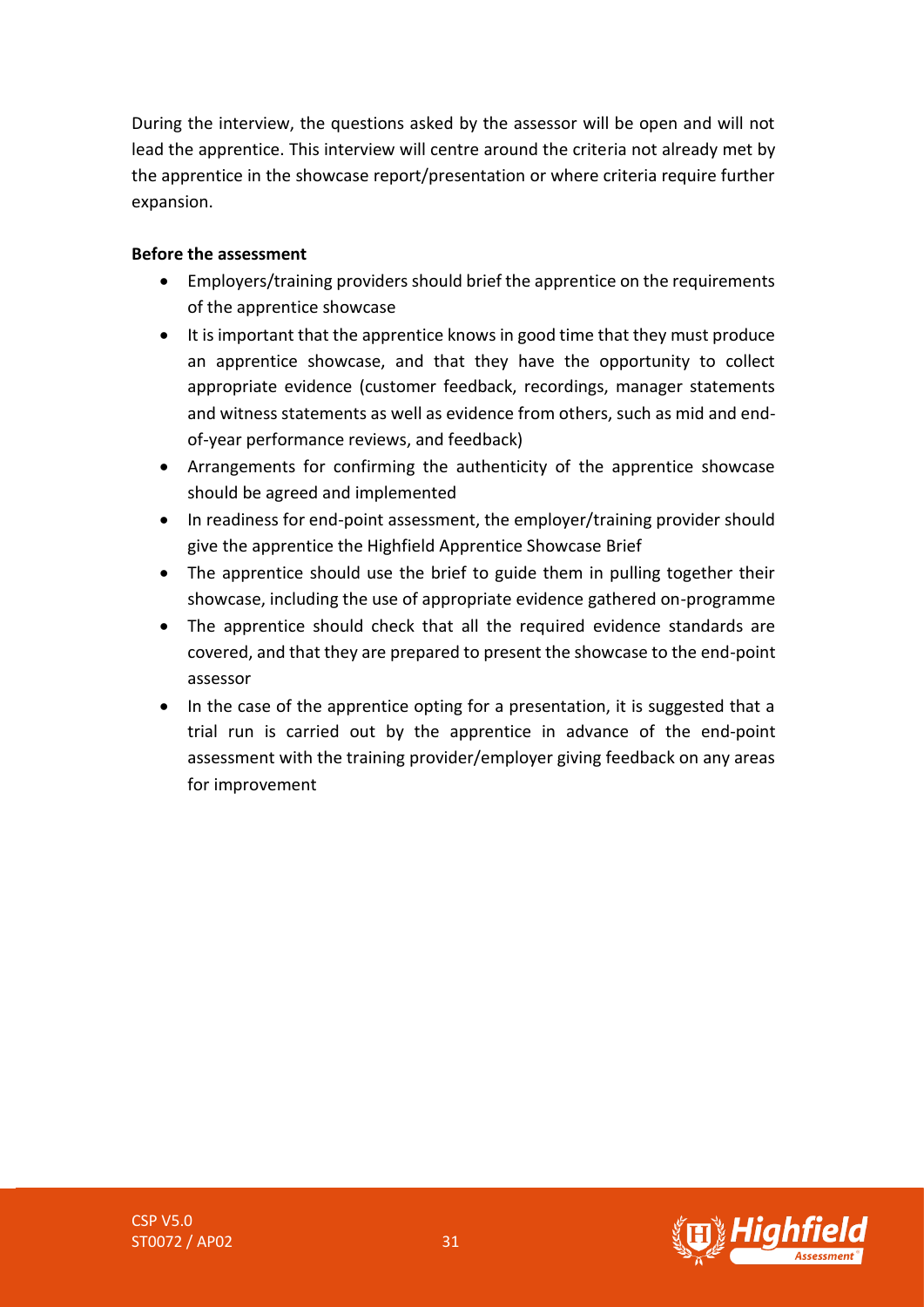## **Apprentice showcase brief and criteria**

In this brief, apprentices are asked to carry out 3 tasks that will cover all the relevant parts of the standard. These tasks should be covered in 1 report or 1 presentation.

- 1. **Understanding your own organisation and what it does**
- 2. **Customer service essentials**  this covers the background knowledge and understanding of the systems, legislation and personal organisation necessary to be able to function in a customer service environment
- 3. **Customer service in action** this is all about how the apprentice has dealt with customers and their expectations effectively

The apprentice has a choice as to how to approach the showcase; they can either:

- submit a 4500-word written report **or**
- deliver a 45-minute presentation to the end-point assessor through a suitable format that can have an audio recording or be witnessed in person

Once the apprentice has chosen either the report or the presentation, they must keep that format of presenting throughout the showcase.

The apprentice may submit supplementary evidence within an appendix to accompany the showcase, which may include customer feedback, recordings, manager statements and witness testimonies. This supplementary evidence will **not** form part of the overall word count.

All apprentices will be given the opportunity to take part in a 30-minute interview led by the end-point assessor. This interview will centre around the criteria not met by the apprentice in the showcase report/presentation or where criteria require further expansion. Apprentices are permitted to bring their report or presentation slides with them to the interview.

Apprentices will be assessed against the pass and distinction criteria included in the tables on the following pages. Apprentices meeting **all** pass criteria will be awarded a pass. If 7 out of 10 distinction criteria are also met, the result will be a distinction.

The following pages contain the tasks the apprentice will be required to meet in either the report or presentation. Highfield has provided an example structure at the end of this section, including a recommended word count.

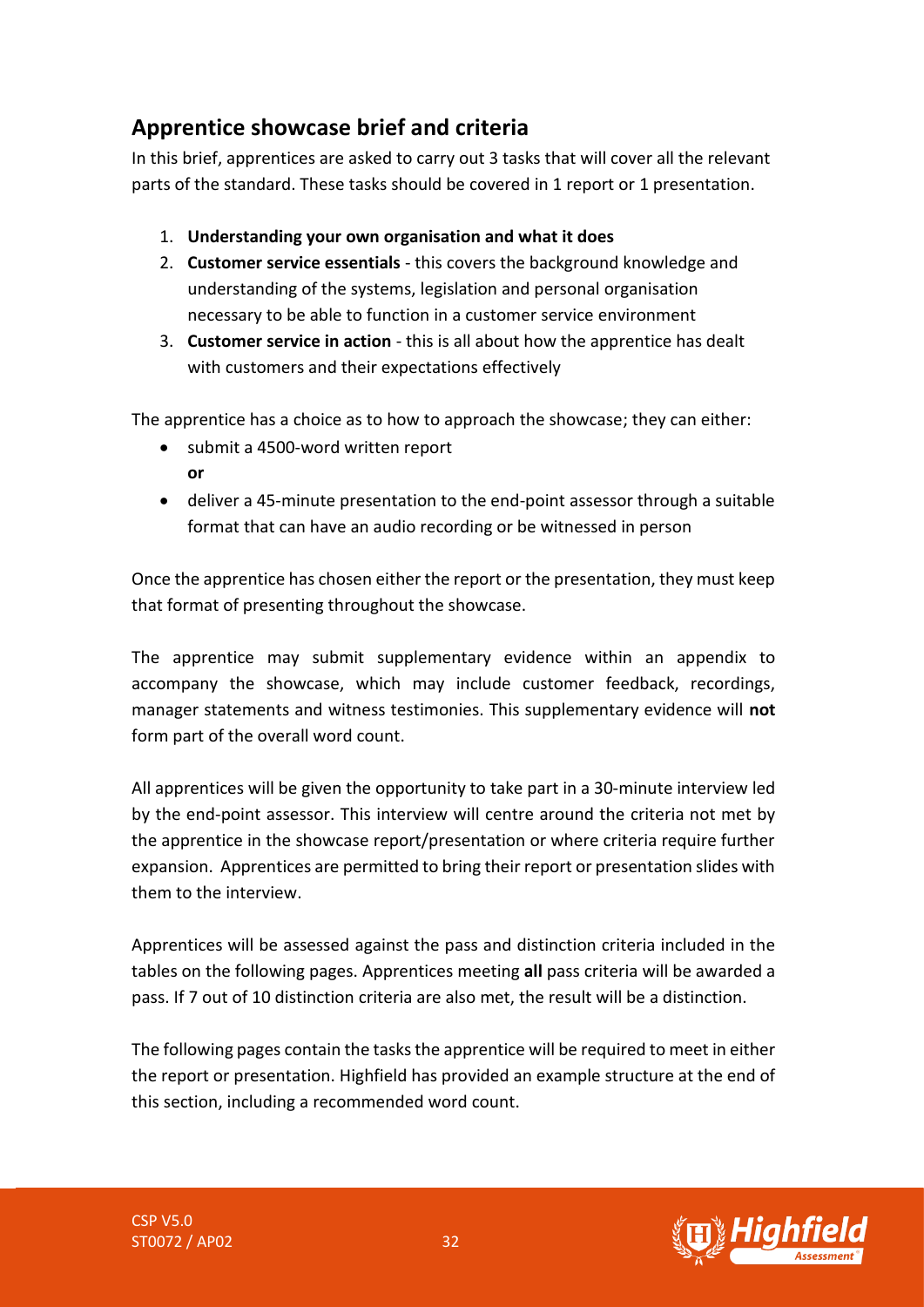## **Apprentice showcase criteria**

| . .<br>×<br>۰. |
|----------------|
|----------------|

| Understanding your organisation and what it does                                               |                                                    |  |  |
|------------------------------------------------------------------------------------------------|----------------------------------------------------|--|--|
| Report                                                                                         | Presentation                                       |  |  |
| To pass this task, you must meet the criteria contained within the following pages             |                                                    |  |  |
| Produce a report or presentation that describes your organisation and what it does. You        |                                                    |  |  |
| should include knowledge of your organisation and the products and services it offers by       |                                                    |  |  |
| covering:                                                                                      |                                                    |  |  |
| the aims of the organisation<br>$\overline{\phantom{a}}$                                       |                                                    |  |  |
| the organisation's brand promise<br>$\overline{\phantom{a}}$                                   |                                                    |  |  |
| $\overline{\phantom{a}}$                                                                       | the organisation's core values and service culture |  |  |
| the policies and procedures that affect your customer service role<br>$\overline{\phantom{a}}$ |                                                    |  |  |
| the social media policy<br>$\overline{\phantom{a}}$                                            |                                                    |  |  |
| the features and benefits of products and services<br>$\overline{\phantom{a}}$                 |                                                    |  |  |
|                                                                                                |                                                    |  |  |

- how you maintain your knowledge of products and services

| <b>Assessment criteria</b> |                                                                                                                                         |      | <b>Distinction criteria</b>       |
|----------------------------|-----------------------------------------------------------------------------------------------------------------------------------------|------|-----------------------------------|
|                            | Understanding the organisation                                                                                                          |      |                                   |
| K2.1                       | State the aims of the organisation in relation to its<br>sector                                                                         | K2.6 | Explain how the<br>organisational |
| K2.2                       | State what is meant by the organisation's 'brand<br>promise'                                                                            |      | policies and<br>procedures        |
| K2.3                       | Explain how the organisation's core values relate to<br>its service culture                                                             |      | impact on the<br>delivery of      |
| K2.4                       | State the purpose of different organisational policies<br>and procedures that affect their customer service<br>role                     |      | customer service                  |
| K2.5                       | Describe the type of guidelines in a digital media<br>policy that affect the use of social and digital media<br>in the work environment |      |                                   |
|                            | <b>Product and service knowledge</b>                                                                                                    | K7.3 | Explain why it is                 |
| K7.1                       | Explain the difference between the features and                                                                                         |      | important to                      |
|                            | benefits of products and/or services in relation to                                                                                     |      | update their                      |
|                            | the organisation                                                                                                                        |      | knowledge on                      |
| K7.2                       | Describe how to maintain their knowledge of the                                                                                         |      | the                               |
|                            | organisation's products and/or services                                                                                                 |      | organisation's                    |
|                            |                                                                                                                                         |      | products and/or                   |
|                            |                                                                                                                                         |      | services.                         |

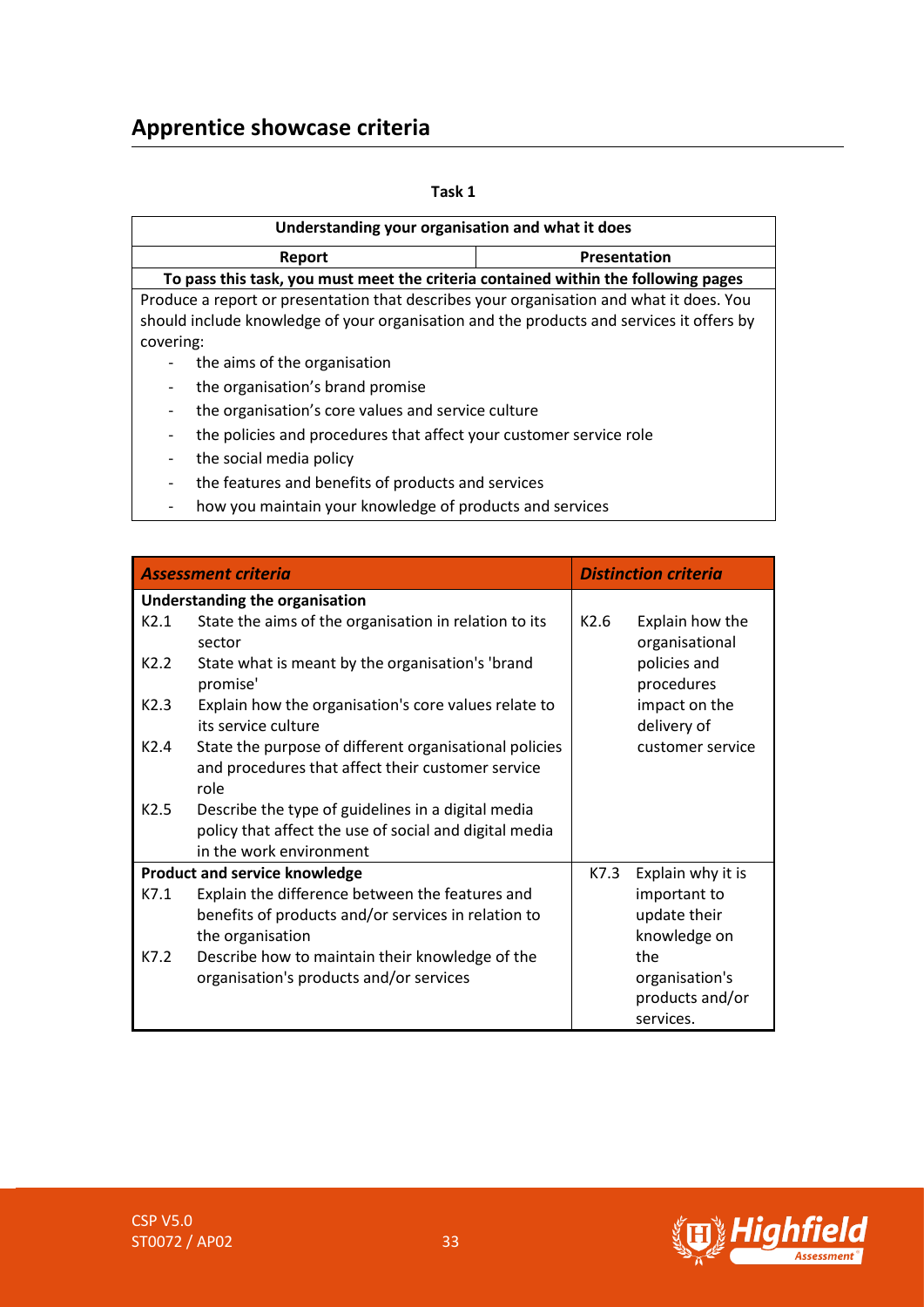| . .<br>×<br>۰.<br>× |  |
|---------------------|--|
|---------------------|--|

| <b>Customer service essentials</b>                                                       |              |  |
|------------------------------------------------------------------------------------------|--------------|--|
| Report                                                                                   | Presentation |  |
| To pass this task, you must meet the criteria contained within the following pages       |              |  |
| Produce a report or presentation that describes how you organise yourself in your        |              |  |
| customer service role. You should undertake research into the regulation and legislation |              |  |
| relevant to your own role and organisation, and the systems and technology you use.      |              |  |
| Your showcase should cover:                                                              |              |  |
| legislation and regulation                                                               |              |  |
| technology and systems                                                                   |              |  |
| planning and prioritising tasks<br>-                                                     |              |  |
| confidentiality                                                                          |              |  |
| health and safety                                                                        |              |  |

|      | <b>Assessment criteria</b>                                                                                      |           | <b>Distinction criteria</b>                                  |
|------|-----------------------------------------------------------------------------------------------------------------|-----------|--------------------------------------------------------------|
|      | <b>Meeting regulations and legislation</b>                                                                      |           |                                                              |
| K3.1 | Explain how the relevant legislation and<br>regulations affect the organisation's customer<br>service provision | K3.4      | Explain the<br>potential impact<br>on the                    |
| K3.2 | State their responsibilities for keeping<br>information confidential in the organisation                        |           | organisation if it<br>fails to adhere                        |
| K3.3 | State the responsibilities of employees and<br>employers under the Health and Safety at<br><b>Work Act</b>      |           | to each of the<br>relevant<br>legislation and<br>regulations |
|      |                                                                                                                 | K3.5      | Explain how a                                                |
|      |                                                                                                                 |           | code of practice                                             |
|      |                                                                                                                 |           | or ethical<br>standards                                      |
|      |                                                                                                                 |           | affects customer                                             |
|      |                                                                                                                 |           | service                                                      |
|      | <b>Systems and resources</b>                                                                                    |           | There are no distinction                                     |
|      | K4.1 Explain the use of the different systems,                                                                  |           | criteria for this                                            |
|      | equipment and/or technology available in the                                                                    | component |                                                              |
|      | organisation to meet customer needs<br>effectively                                                              |           |                                                              |
| K4.2 | Describe the measures and evaluation tools                                                                      |           |                                                              |
|      | used in the organisation to monitor customer                                                                    |           |                                                              |
|      | service levels                                                                                                  |           |                                                              |
|      | <b>Personal organisation</b>                                                                                    | S11.3     | Respond in a                                                 |
|      | S11.1 Prioritise and plan the completion of tasks                                                               |           | professional                                                 |
|      | according to agreed deadlines                                                                                   |           | manner to                                                    |
|      | S11.2 Use appropriate tools and techniques to<br>monitor the progress of tasks completion                       |           | challenges and<br>changes and                                |
|      |                                                                                                                 |           | adjust priorities                                            |
|      |                                                                                                                 |           | accordingly                                                  |

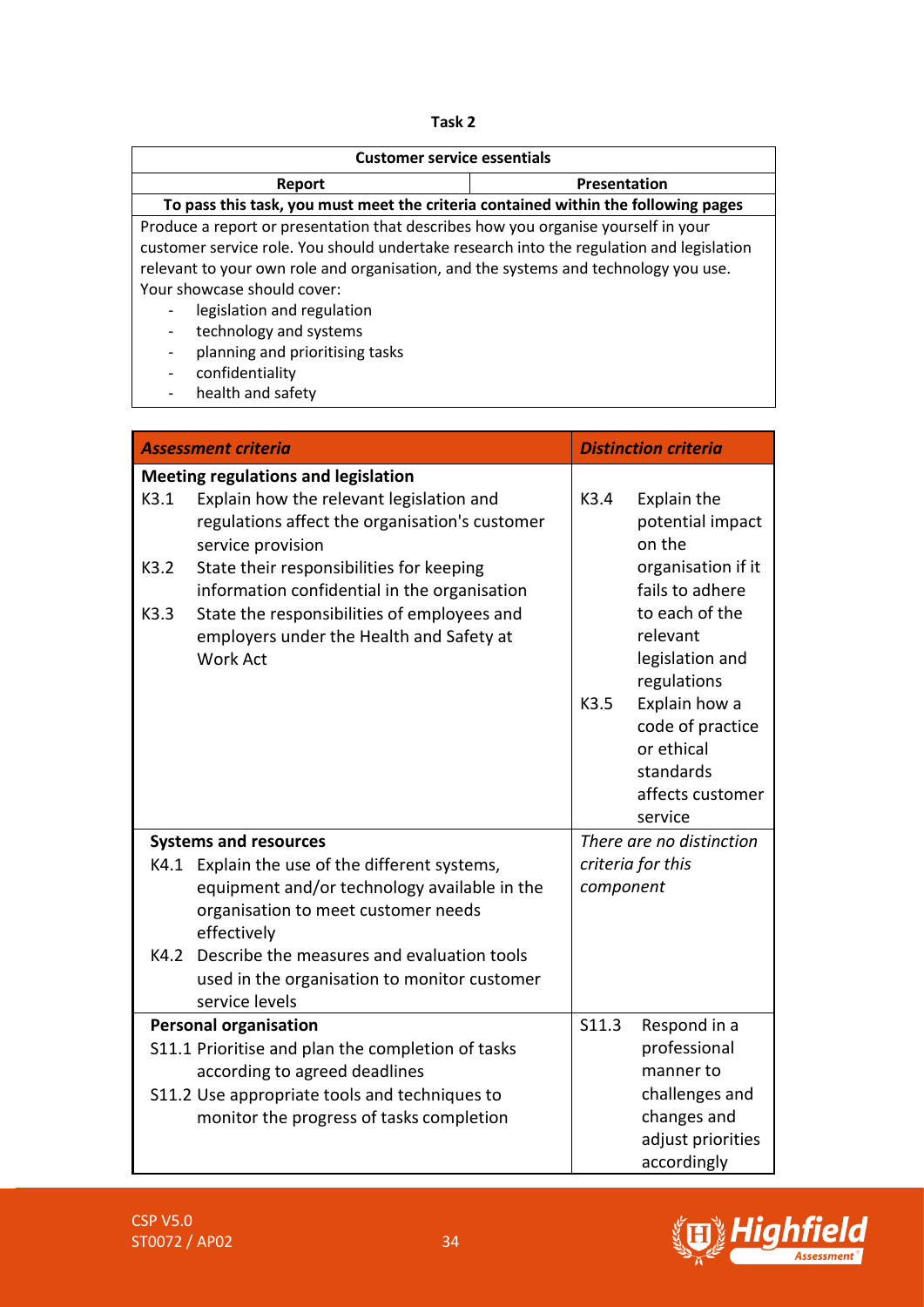| . .<br>×<br>۰.<br>۰.<br>×<br>v |  |
|--------------------------------|--|
|--------------------------------|--|

| <b>Customer service in action</b>                                                       |                     |
|-----------------------------------------------------------------------------------------|---------------------|
| <b>Report</b>                                                                           | <b>Presentation</b> |
| To pass this task, you must meet the criteria contained within the following pages      |                     |
| Produce a report or presentation covering real examples of how you conduct yourself     |                     |
| within your customer service role. Within your showcase you should provide examples of: |                     |
| how to influence others                                                                 |                     |
| dealing with customer conflict and challenge                                            |                     |
| how to develop yourself                                                                 |                     |
| being open to feedback                                                                  |                     |
| working in a team                                                                       |                     |

|       | <b>Assessment criteria</b>                                                                                                         |       | <b>Distinction criteria</b>                               |
|-------|------------------------------------------------------------------------------------------------------------------------------------|-------|-----------------------------------------------------------|
|       | <b>Influencing skills</b>                                                                                                          |       |                                                           |
| S10.1 | Offer appropriate product and/or service<br>options to meet the identified needs of<br>customers and the needs of the organisation | S10.4 | Provide<br>appropriate<br>explanations to                 |
| S10.2 | Communicate to customers in a clear and<br>coherent manner how the products and/or<br>services offered meet their needs            |       | customers in<br>situations where<br>a mutually            |
| S10.3 | Handle customer objections in a positive and<br>professional manner                                                                |       | beneficial<br>outcome cannot<br>be reached                |
|       | Dealing with customer conflict and challenge                                                                                       |       |                                                           |
|       | S12.1 Maintain calm and patient at all times when<br>dealing with challenging customer situations                                  | S12.7 | Take ownership<br>of customer                             |
| S12.2 | Demonstrate sensitivity to, and interest in, the<br>customers' concerns                                                            |       | issues, taking the<br>appropriate                         |
| S12.3 | Communicate in a clear and coherent manner<br>the next steps and/or options to meet the<br>needs and expectations of customers     |       | actions to ensure<br>customers' needs<br>and expectations |
| S12.4 | Resolve customer conflicts and/or challenges<br>in line with the relevant organisational policies<br>and/or procedures             |       | are met                                                   |
| S12.5 | Keep customers informed of progress while<br>resolving issues                                                                      |       |                                                           |
| S12.6 | Maintain accurate record of customer issues<br>and progress to resolution                                                          |       |                                                           |
|       | <b>Developing self</b>                                                                                                             |       |                                                           |
|       | B13.1 Conduct a self-assessment to identify their<br>strengths and weaknesses in relation to the<br>job role                       | B13.3 | Review the<br>effectiveness of<br>their personal          |
| B13.2 | Produce a personal development plan to<br>support the achievement of their agreed<br>learning and development goals                |       | development<br>plan and update<br>it accordingly          |

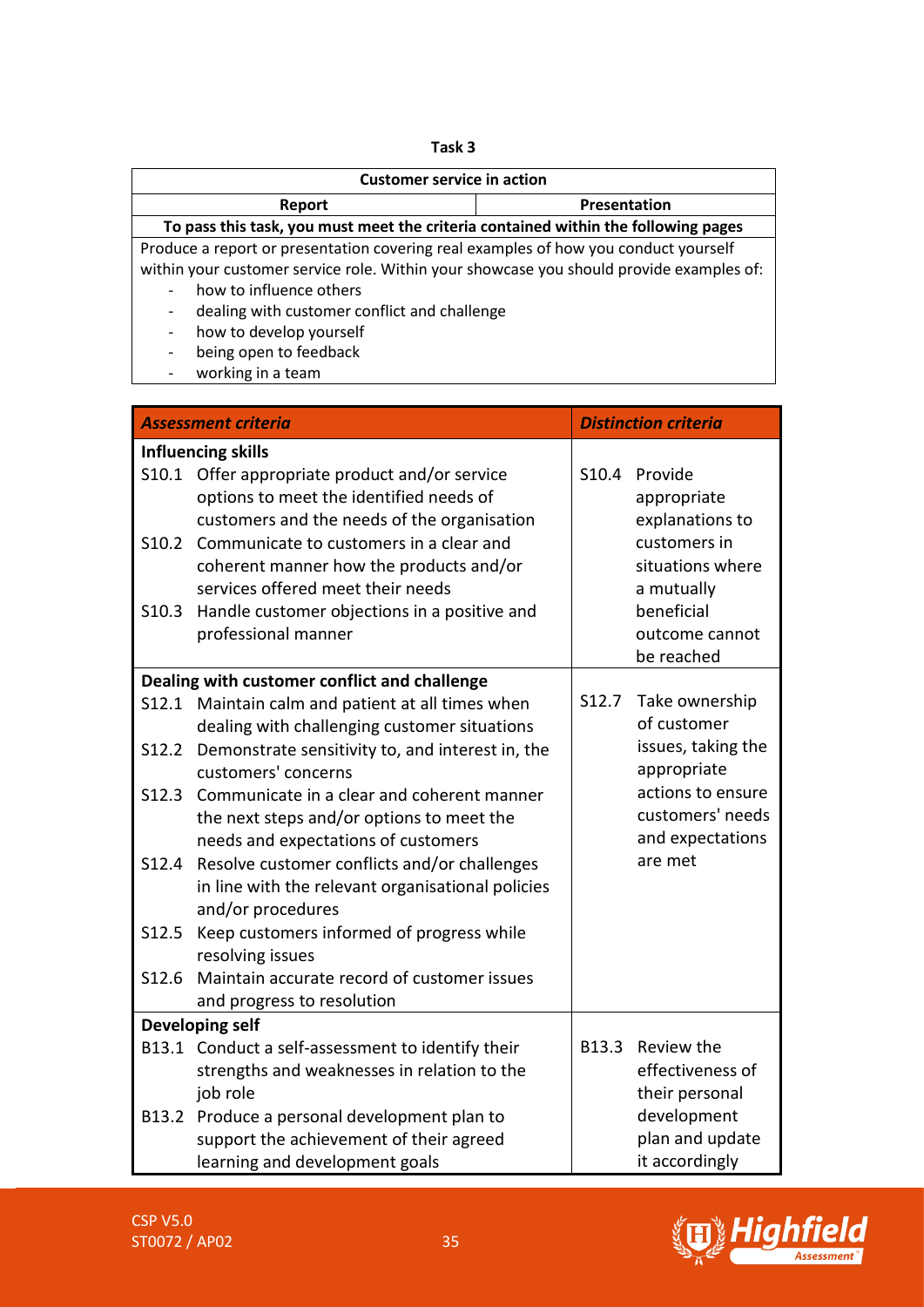|       | Being open to feedback                              |           | There are no distinction |
|-------|-----------------------------------------------------|-----------|--------------------------|
|       | B14.1 Seek constructive feedback about their        |           | criteria for this        |
|       | customer service skills and knowledge from          | component |                          |
|       | others                                              |           |                          |
|       | B14.2 Use feedback from others to develop their     |           |                          |
|       | customer service skills and knowledge               |           |                          |
|       | (include examples of how you have sought and        |           |                          |
|       | used feedback)                                      |           |                          |
|       | <b>Team working</b>                                 |           |                          |
|       | B15.1 Work with others in a positive and productive | B15.4     | Recognise when           |
|       | manner                                              |           | to adapt personal        |
|       | B15.2 Communicate information in a timely and       |           | behaviours and           |
|       | reliable manner to team members to support          |           | communication            |
|       | them in meeting customer needs efficiently          |           | approach to              |
| B15.3 | Share personal learning and information with        |           | meet the needs           |
|       | others to support good customer service             |           | of team members          |
|       | practice                                            |           | and customers            |
|       |                                                     |           | B15.5 Present reasoned   |
|       |                                                     |           | ideas for                |
|       |                                                     |           | improving                |
|       |                                                     |           | customer service         |
|       |                                                     |           | practice to the          |
|       |                                                     |           | appropriate              |
|       |                                                     |           | colleagues               |

## **Sample report format**

| <b>Customer Service Practitioner Apprentice Showcase</b>  |
|-----------------------------------------------------------|
| Name:                                                     |
| Date of Birth:                                            |
| Employer:                                                 |
|                                                           |
| Task 1 - Understanding your organisation and what it does |
| The aims of the organisation                              |
| Approximately 100-150 words<br>$\bullet$                  |
| The organisation's brand promise                          |
| Approximately 100-150 words<br>$\bullet$                  |
| The organisation's core values and service culture        |

• Approximately 100-150 words

#### **The policies and procedures that affect your customer service role**

• Approximately 150-200 words

#### **The social media policy**

• Approximately 50-100 words

CSP V5.0 ST0072 / AP02 36

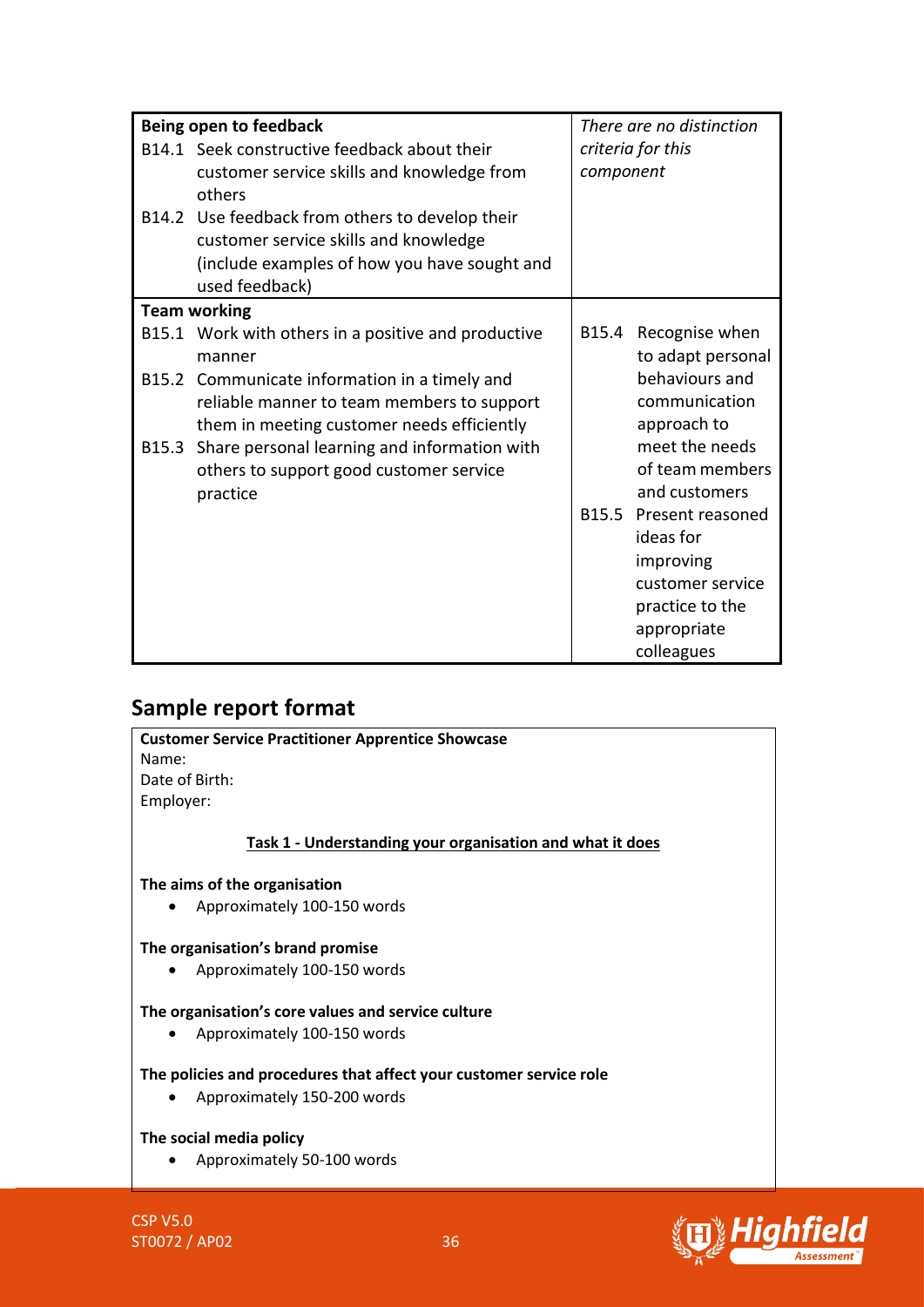#### **Features and benefits of products and services**

• Approximately 150-200 words

#### **How you maintain your knowledge or products and services**

• Approximately 100-150 words

#### **Task 2 - Customer service essentials**

#### **Legislation and regulation**

• Approximately 300 words

#### **Technology and systems**

• Approximately 200-300 words

#### **Planning and prioritising tasks**

• Approximately 200-300 words

#### **Confidentiality**

• Approximately 200-250 words

#### **Health and safety**

• Approximately 150-250 words

#### **Task 3 - Customer service in action**

#### **How to influence others**

• Approximately 400 words

#### **Dealing with customer conflict and challenge**

• Approximately 400 words

#### **How to develop yourself**

• Approximately 400 words

#### **Being open to feedback**

• Approximately 400 words

#### **Working in a team**

• Approximately 400 words

#### **Appendix**

#### Any supporting evidence or examples of:

- customer feedback
- manager statements
- witness testimonies
- emails
- letters
- feedback

CSP V5.0 ST0072 / AP02 37

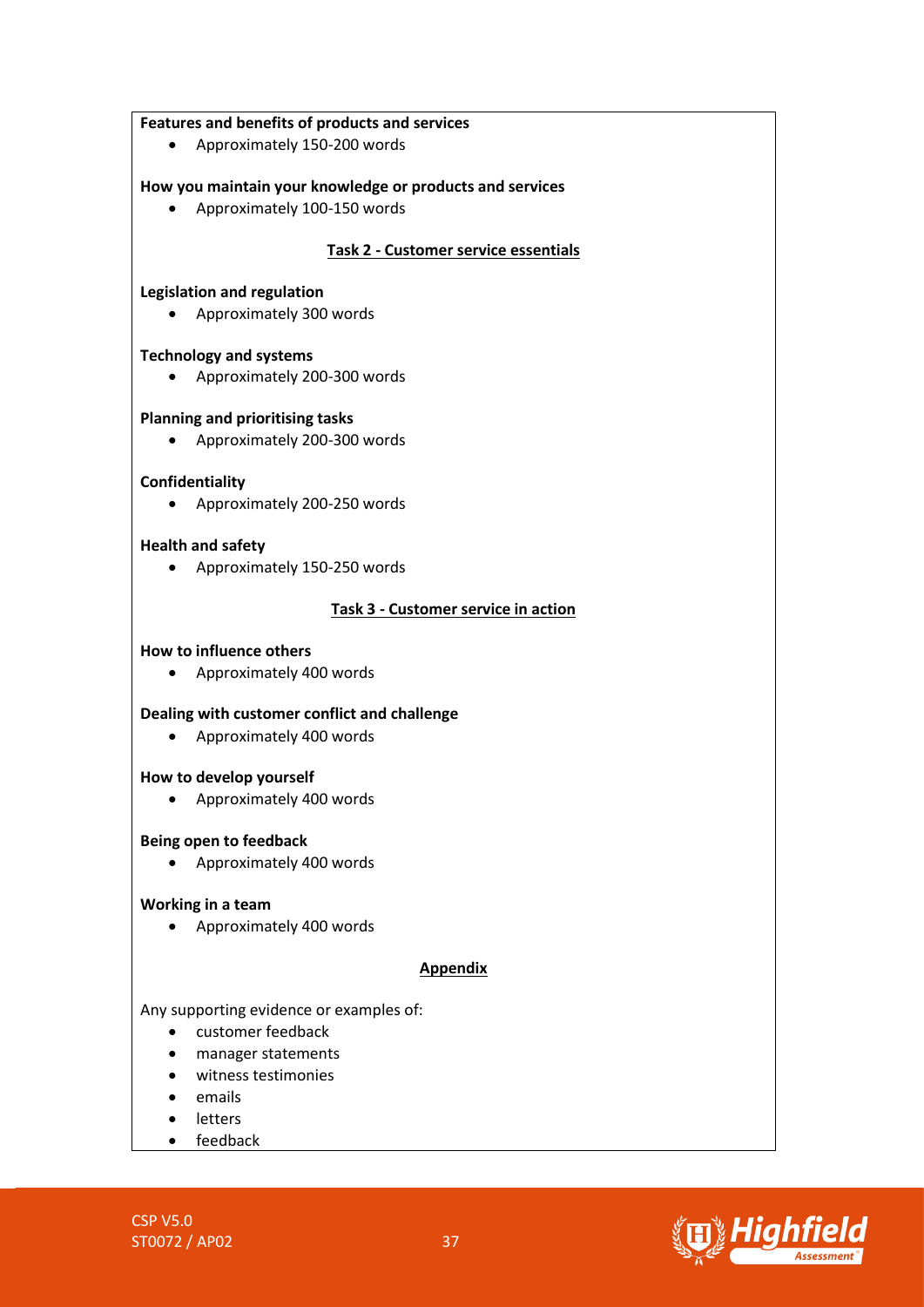#### **Sample presentation format**

**Customer Service Practitioner Apprentice Showcase** Name: Date of Birth: Employer: **Task 1 - Understanding your organisation and what it does** Approximately 10 minutes Slide 1 The aims of the organisation Slide 2 The organisation's brand promise Slide 3 The organisation's core values and service culture Slide 4 The policies and procedures that affect your customer service role Slide 5 The social media policy Slide 6 Features and benefits of products and services Slide 7 How you maintain your knowledge or products and services **Task 2 - Customer service essentials** Approximately 15 minutes Slide 8 Legislation and regulation Slide 9 Technology and systems Slide 10 Planning and prioritising tasks Slide 11 Confidentiality Slide 12 Health and safety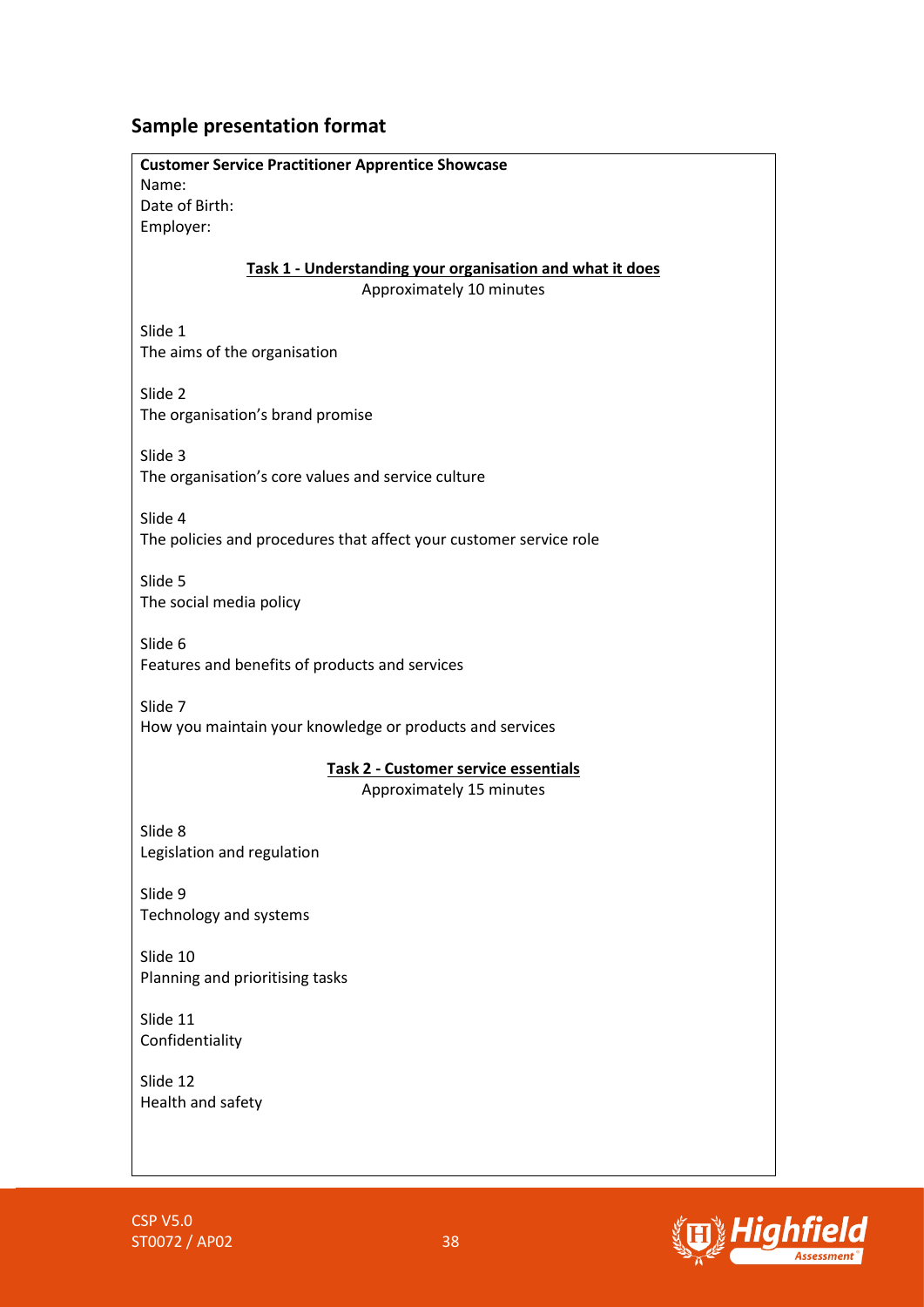#### **Task 3 - Customer service in action** Approximately 20 minutes

Slide 13 How to influence others

Slide 14 Dealing with customer conflict and challenge

Slide 15 How to develop yourself

Slide 16 Being open to feedback

Slide 17 Working in a team

#### **Appendix**

Slide 18 Any supporting evidence or examples of:

- customer feedback
- manager statements
- witness testimonies
- emails
- letters
- feedback



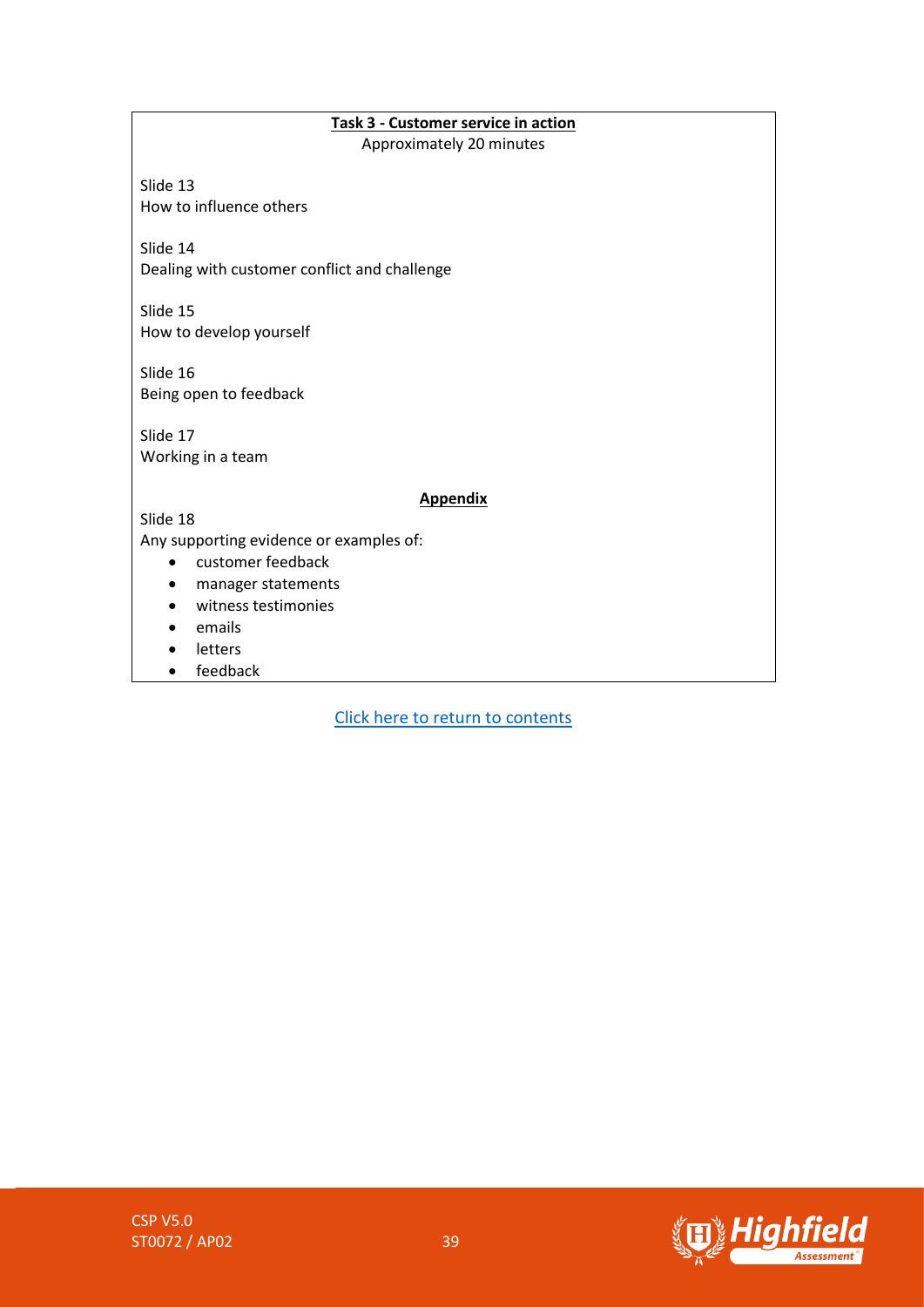## <span id="page-39-0"></span>**Assessing the practical observation**

The end-point assessment plan states that the practical observation should be no longer than 90 minutes, will be pre-planned, and scheduled at a time when the apprentice will be in their normal place of work.

The end-point assessor and will carry out the practical observation that should enable the apprentice to evidence their skills, knowledge and behaviour from across these standards to demonstrate genuine and demanding work objectives.

During the practical observation, where possible, situations and evidence such as customer interactions should be naturally occurring, however, to ensure that all criteria can be covered, some simulation will be allowed to ensure total coverage of the standards. This can be arranged before the assessment takes place to give the best opportunity for all criteria to be met. It is recommended that employers/training providers ensure that customers are available during the assessment so that simulation is not required.

Where it is not possible for the apprentice to evidence the criteria available due to a situation not arising, the criteria may be carried over to the professional discussion. Criteria **cannot** be carried over if they have been attempted but not passed.

#### **Before the assessment**

- Employers/training providers should plan a relevant observation activity, or series of activities, that provide the apprentice with the opportunity to demonstrate each of the required standards outlined in the following pages. The practical observation activities should provide the apprentice with opportunities to:
	- o show direct customer contact
	- $\circ$  show contact with team members
	- o make decisions

#### **Employers/training providers should:**

- ensure the apprentice knows the date and location of the assessment
- ensure that the assessment schedule information is available and up to date and that all necessary rooms and resources are booked
- brief the apprentice on the activities to be carried out and the duration of the assessment (90 minutes)
- ensure the apprentice knows which customer service practitioner standards will be assessed (outlined on the following pages)
- encourage the apprentice to reflect on their experience and learning onprogramme to understand what is required to meet the standard

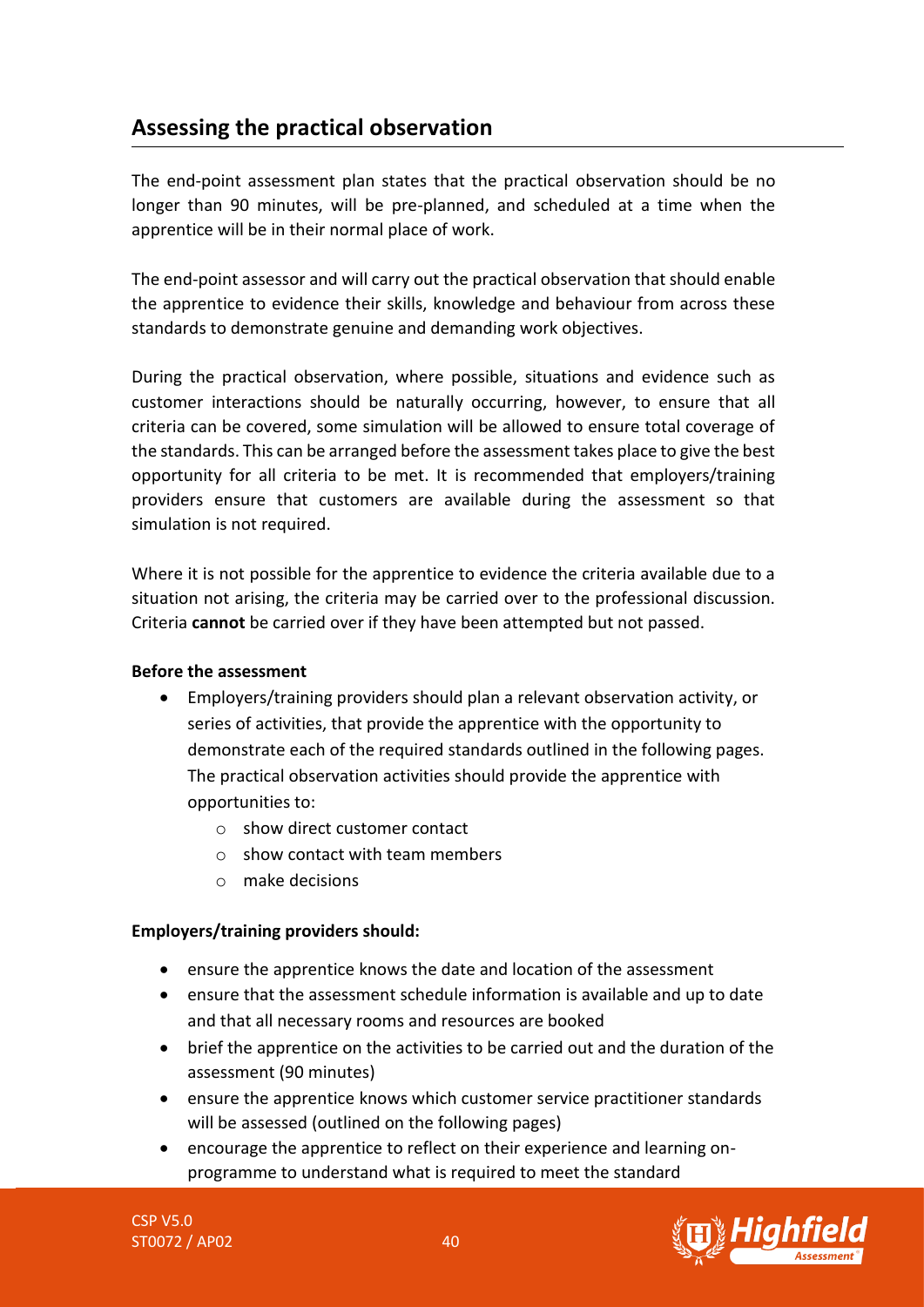• be prepared to provide clarification to the apprentice, and signpost them to relevant parts of their on-programme experience as preparation for this assessment

It is suggested that a mock observation is carried out by the apprentice in advance of the EPA with the training provider/employer giving feedback on any areas for improvement.

Apprentices will be marked against the pass and distinction criteria included in the tables on the following pages. Apprentices need to meet **all pass criteria** to be awarded a pass, and all pass and 4 of the 5 distinction criteria to be awarded a distinction.

If the apprentice fails the practical observation, Highfield will offer a resit of this assessment component along with an additional professional discussion follow-up of 30 minutes if a suitable situation to evidence the criteria did not occur.

### **Practical observation mock assessment**

It is the employer/training provider's responsibility to prepare apprentices for their end-point assessment, and Highfield recommends that they experience a mock observation in preparation for the real thing. The most appropriate form of mock will depend on the apprentice's setting and the resources available at the time.

In designing a mock assessment, the employer/training provider should include the following elements in their planning:

- the mock observation should take place in a real workplace, or a realistic simulation if the real workplace does not present all the required assessment opportunities
- It is recommended that employers/training providers ensure that customers are available during the assessment
- it is strongly recommended that the mock observation has been practised beforehand and all personnel involved are properly briefed on their roles
- the roles should provide the opportunity for the apprentice to demonstrate both the 'pass' level and the 'distinction' level criteria
- a 90-minute time slot should be available for the complete observation, if it is intended to be a complete mock observation covering all relevant standards, however, this time may be split up to allow for progressive learning
- consider a video recording of the mock and allow the mock to be observed by other apprentices, especially if it is not practicable for the employer/training provider to carry out a separate mock with each apprentice

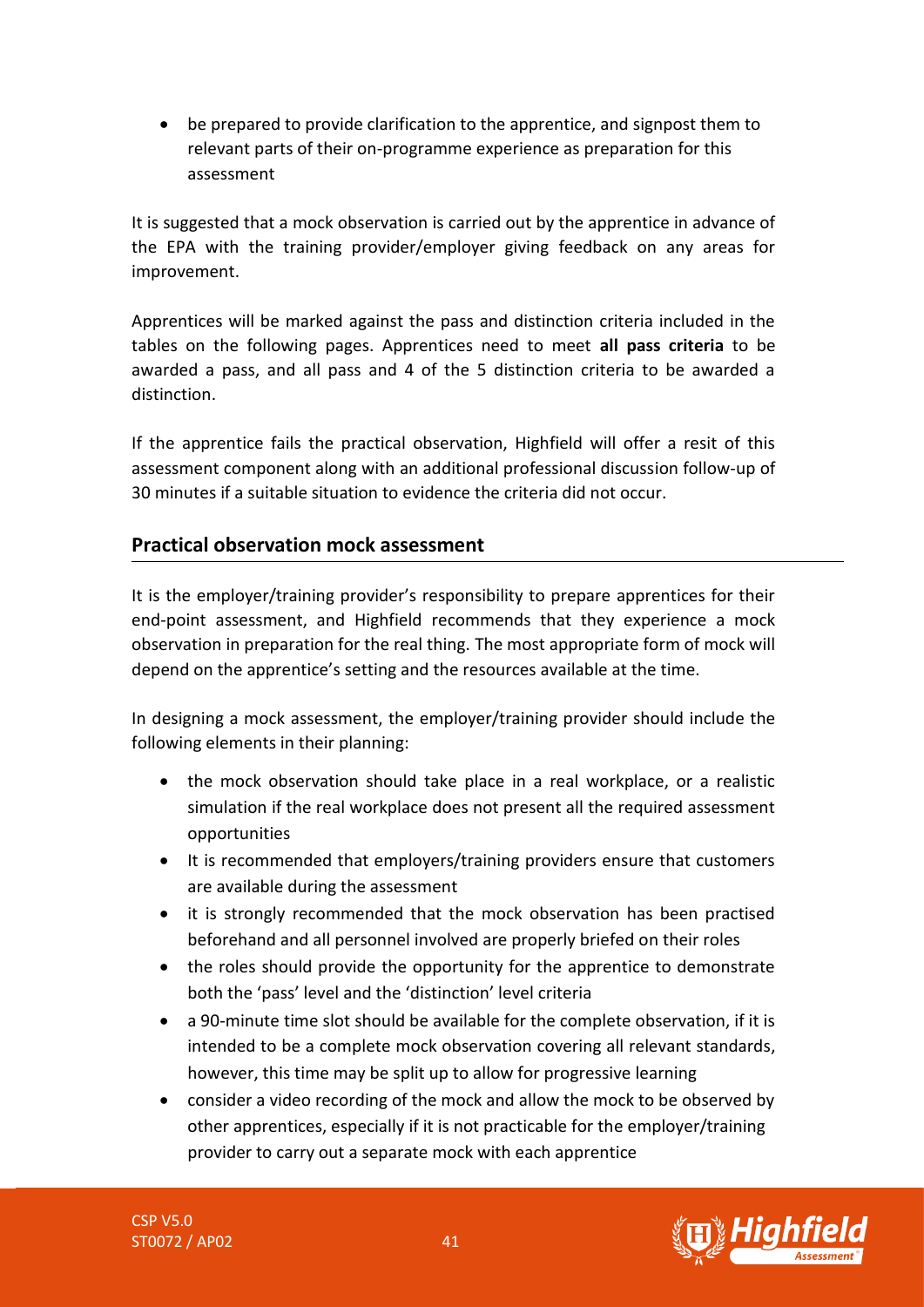• ensure that the apprentice's performance is assessed by a competent trainer/assessor, and that feedback is shared with the apprentice to complete the learning experience; mock assessment sheets are available to download from the Highfield Assessment website and may be used for this purpose

The 90 minutes should involve the apprentice dealing with customers as part of their normal duties and should cover:

| <b>Area of the standard</b>                         | <b>Face to face</b>                                                                                                          | <b>Non-facing</b>                                                                                                                      |
|-----------------------------------------------------|------------------------------------------------------------------------------------------------------------------------------|----------------------------------------------------------------------------------------------------------------------------------------|
| <b>Interpersonal skills</b>                         | Willingness to engage with a customer as well as rapport<br>building                                                         |                                                                                                                                        |
| <b>Communication</b>                                | Confidence in approaching<br>and communication with<br>customers using appropriate<br>body language and<br>summarising       | Using appropriate<br>communication skills to<br>make initial customer<br>contact and adapting tone<br>and behaviour, when<br>necessary |
| Equality - treating all<br>customers as individuals | Recognising and responding to individual needs while<br>upholding the core values and service culture of the<br>organisation |                                                                                                                                        |
| Presentation - dress code,<br>professional language | Being appropriately<br>dressed/presented for the<br>role in line with<br>organisational dress code<br>and code of conduct    | Demonstrating positive<br>attitude and maintaining<br>professional and positive<br>language consistently                               |
| <b>Right first time</b>                             | Taking ownership and remaining confident during<br>challenging situations                                                    |                                                                                                                                        |
| <b>Personal organisation</b>                        | Prioritising, understanding and undertaking duties<br>appropriately, effective time management and being<br>prompt           |                                                                                                                                        |

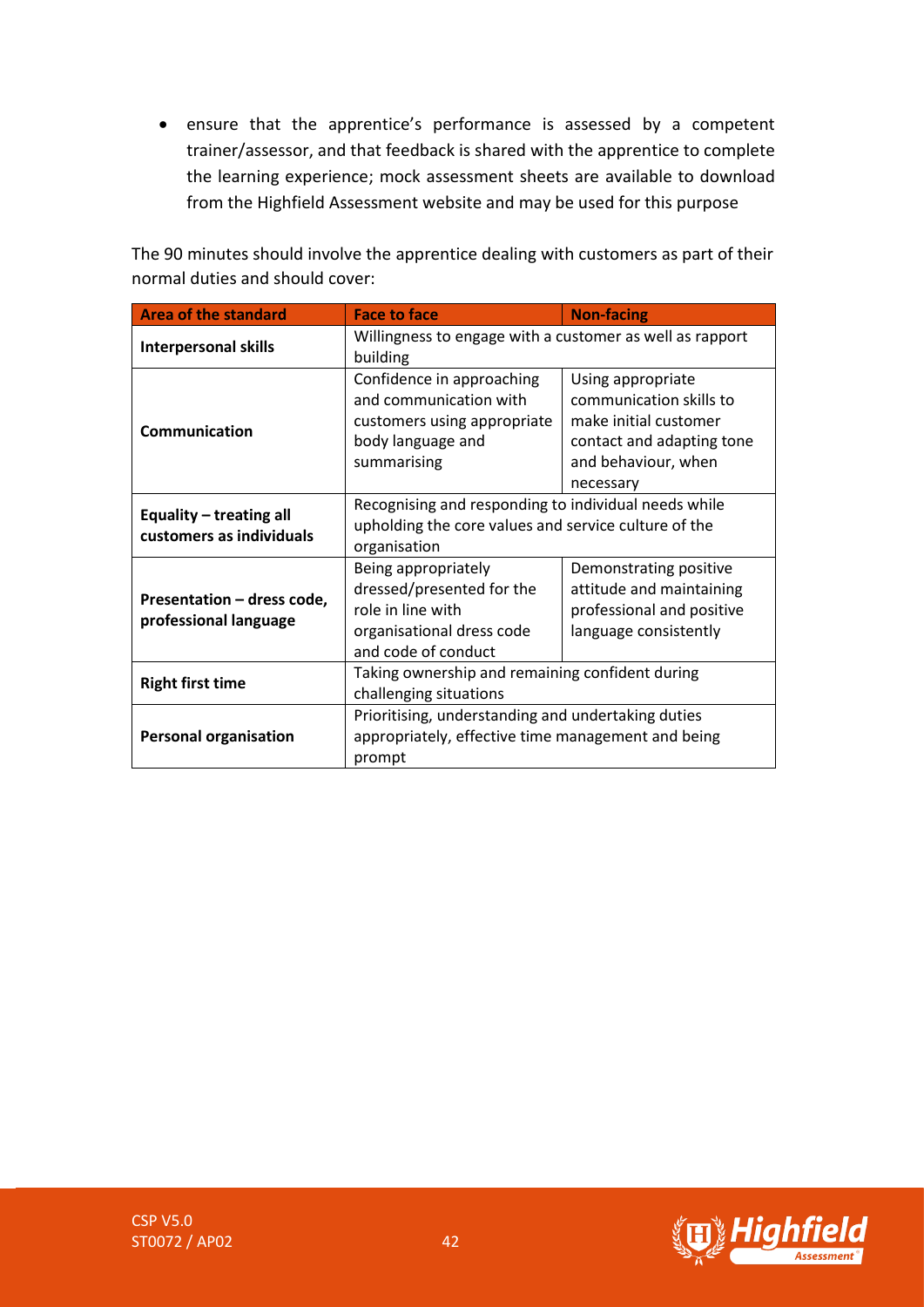## **Practical observation criteria**

Throughout the observation, which will last approximately 90 minutes, the following standards should be evidenced.

|      | <b>Interpersonal skills</b>                                                                                                    |      |                                                                                                                                   |
|------|--------------------------------------------------------------------------------------------------------------------------------|------|-----------------------------------------------------------------------------------------------------------------------------------|
|      | <b>Assessment criteria</b>                                                                                                     |      | <b>Distinction criteria</b>                                                                                                       |
| S8.1 | Demonstrate willingness and ability<br>to engage with customers in a<br>positive manner using relevant<br>interpersonal skills | S8.4 | Demonstrate ability to adapt<br>interpersonal skills when<br>working on meeting the<br>needs and expectations of                  |
| S8.2 | Work with customers to build a<br>rapport, recognising and where<br>possible meeting their needs and<br>expectations           |      | different customers, showing<br>knowledge of the application<br>of the Equality Act when<br>communicating (verbally or            |
| S8.3 | Show willingness to work with<br>others and share ideas where<br>appropriate                                                   | S8.5 | non-verbally)<br>Demonstrate ability to<br>balance the needs and<br>expectations of the customer<br>with that of the organisation |
|      |                                                                                                                                | S8.6 | Pro-actively work with others<br>to ensure efficient customer<br>service delivery                                                 |

|              | Communication                                                                                                                                                                                                                                                                                  |      |                                                                                                                                                                                                                                                           |
|--------------|------------------------------------------------------------------------------------------------------------------------------------------------------------------------------------------------------------------------------------------------------------------------------------------------|------|-----------------------------------------------------------------------------------------------------------------------------------------------------------------------------------------------------------------------------------------------------------|
|              | <b>Assessment criteria</b>                                                                                                                                                                                                                                                                     |      | <b>Distinction criteria</b>                                                                                                                                                                                                                               |
| S9.1<br>S9.2 | <b>'Face to face'</b> - demonstrate ability<br>to make initial customer contact<br>and use appropriate verbal and<br>non-verbal communication skills<br>Adapt tone, behaviour and body<br>language when necessary,<br>recognising and confirming<br>understanding of needs and<br>expectations | S9.7 | In all roles, demonstrate<br>ability to adapt<br>communication - tone,<br>behaviour and language - to<br>different customers and their<br>interactions, showing clear<br>knowledge of the application<br>of the Equality Act in all<br>customer handling. |
| S9.3         | Demonstrate ability to recognise<br>when to summarise and the<br>techniques to use                                                                                                                                                                                                             | S9.8 | In all roles, demonstrate<br>ability to flex to various<br>customer personalities, while                                                                                                                                                                  |
| S9.4         | 'Non-facing' - demonstrate ability<br>to make initial customer contact<br>and make use of appropriate<br>communication skills                                                                                                                                                                  |      | remaining calm and in<br>control where necessary.<br>They will also demonstrate<br>they know the organisational                                                                                                                                           |
| S9.5         | Adapts tone and behaviour when<br>necessary, recognising and                                                                                                                                                                                                                                   |      | procedures to be followed in<br>all communication and the<br>importance to the                                                                                                                                                                            |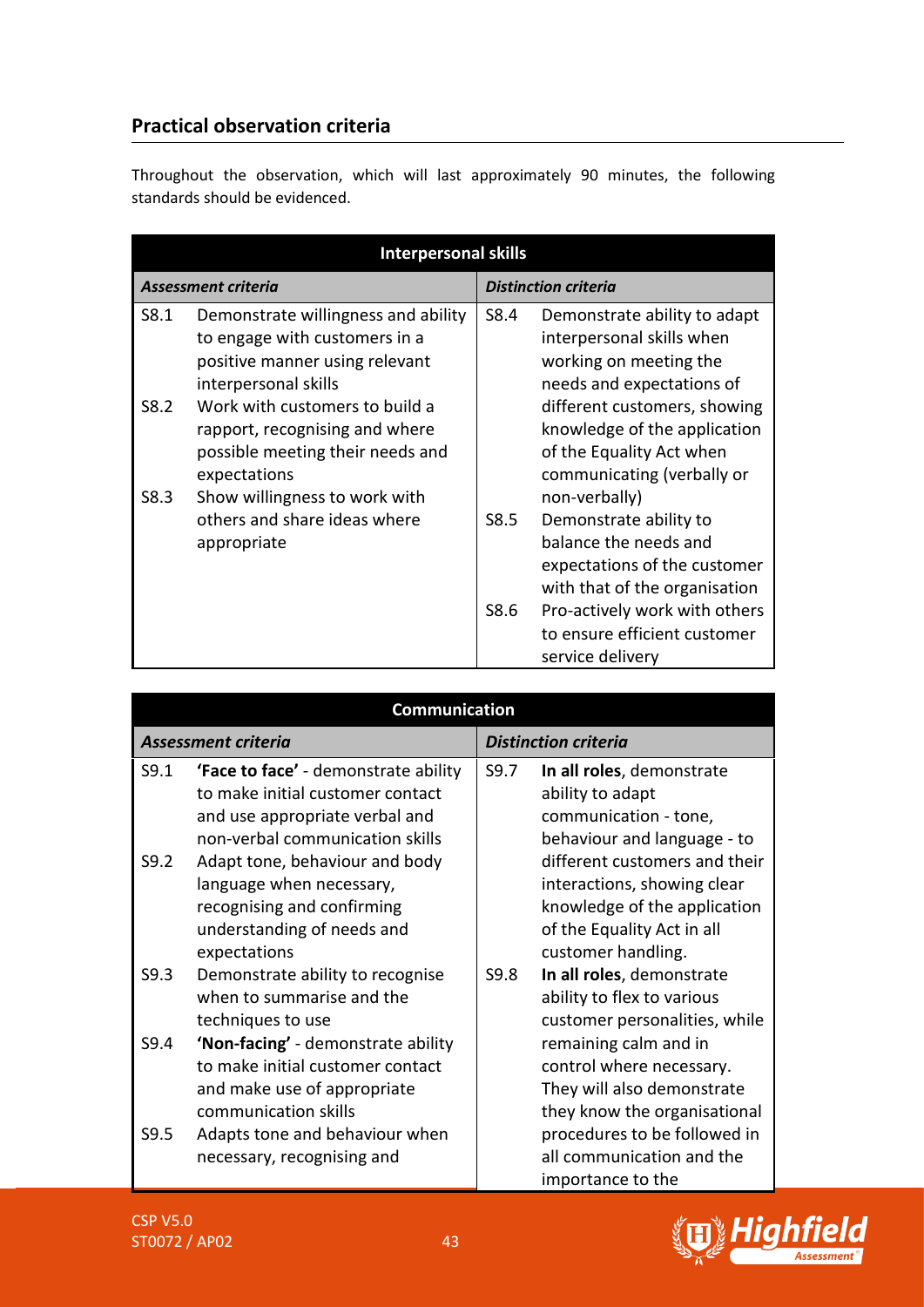|      | <b>Communication</b>                                                                                                                                           |                                            |
|------|----------------------------------------------------------------------------------------------------------------------------------------------------------------|--------------------------------------------|
|      | <b>Assessment criteria</b>                                                                                                                                     | <b>Distinction criteria</b>                |
| S9.6 | confirming understanding of needs<br>and expectations<br>Demonstrates ability to recognise<br>and use reinforcement techniques<br>during customer interactions | brand/organisation of this<br>requirement. |

| <b>Equality</b>                        |                                       |
|----------------------------------------|---------------------------------------|
| <b>Assessment criteria</b>             | <b>Distinction criteria</b>           |
| B16.1 Recognise and respond to         | There are no distinction criteria for |
| individual needs to provide a          | this component                        |
| personalised customer service          |                                       |
| experience                             |                                       |
| B16.2 Behave in a way that upholds the |                                       |
| core values and service culture of     |                                       |
| the organisation                       |                                       |

| <b>Presentation/dress code</b> |
|--------------------------------|
|--------------------------------|

| <b>Assessment criteria</b> |                                      | <b>Distinction criteria</b>           |
|----------------------------|--------------------------------------|---------------------------------------|
|                            | B17.1 Face to face:                  | There are no distinction criteria for |
|                            | Present a professional image in line | this component                        |
|                            | with the organisational dress code   |                                       |
|                            | and code of conduct                  |                                       |
| Or                         |                                      |                                       |
|                            | None facing:                         |                                       |
|                            | Demonstrate a positive attitude      |                                       |
|                            | and welcoming approach               |                                       |
|                            | consistently when dealing with       |                                       |
|                            | customers                            |                                       |
| B17.2                      | Maintain professional and positive   |                                       |
|                            | language consistently in customer    |                                       |
|                            | interactions                         |                                       |

| <b>Right first time</b>    |                                                                                                                                                                                    |                                                         |
|----------------------------|------------------------------------------------------------------------------------------------------------------------------------------------------------------------------------|---------------------------------------------------------|
| <b>Assessment criteria</b> |                                                                                                                                                                                    | <b>Distinction criteria</b>                             |
|                            | B18.1 Demonstrate ability to confidently<br>approach customers, remaining<br>positive and professional when<br>circumstances are challenging<br>B18.2 They will show an ability to | There are no distinction criteria for<br>this component |
|                            | establish needs and expectations,<br>working towards meeting them<br>where possible, explaining when                                                                               |                                                         |

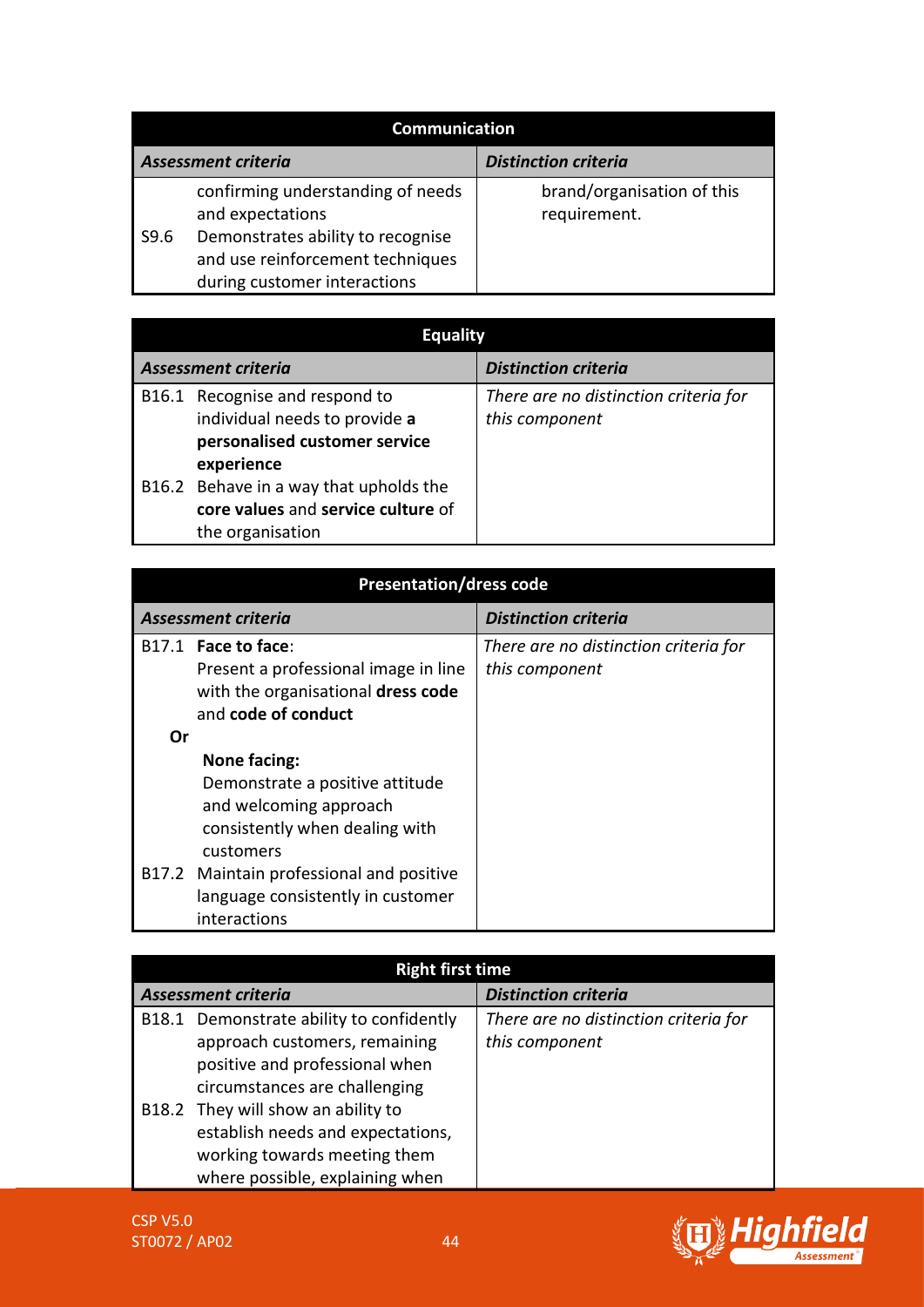|       | necessary when they cannot be          |  |
|-------|----------------------------------------|--|
|       | met                                    |  |
|       | B18.3 Demonstrate knowledge of the     |  |
|       | organisational products and/or         |  |
|       | services and knowledge and             |  |
|       | application of the organisation's      |  |
|       | policies and procedures                |  |
|       | B18.4 Demonstrate recognition of own   |  |
|       | role, responsibilities, level of       |  |
|       | authority and organisational           |  |
|       | procedures when dealing with           |  |
|       | customers                              |  |
|       | B18.5 Take ownership from beginning to |  |
|       | end, building and maintaining a        |  |
|       | relationship with the customer         |  |
| B18.6 | Recognise the importance of good       |  |
|       | customer service to the customer       |  |
|       | and in turn the organisation,          |  |
|       | making contact as promised,            |  |
|       | referring to others as necessary       |  |
|       | with all required detail, following    |  |
|       | up to ensure conclusion                |  |

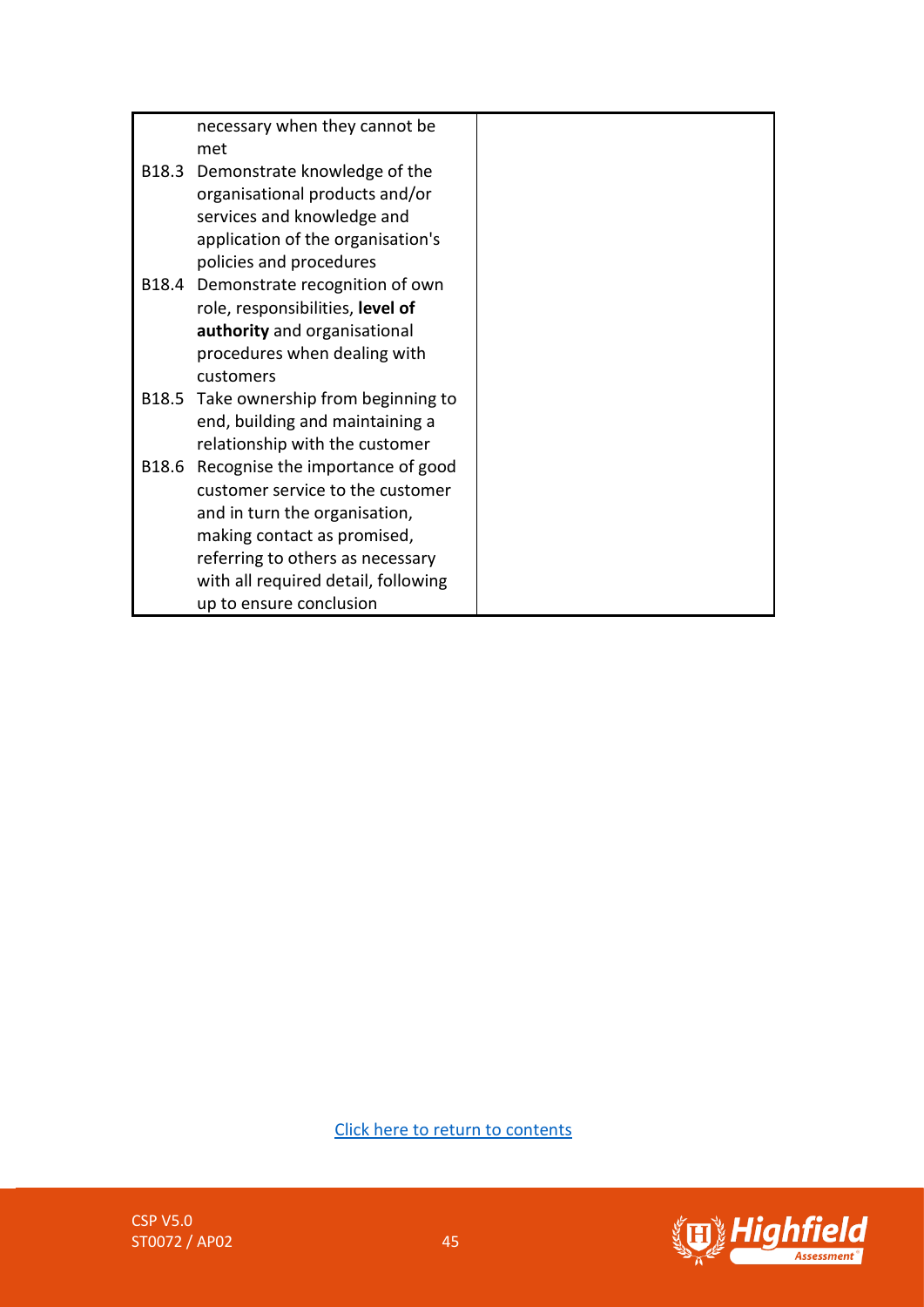## <span id="page-45-0"></span>**Assessing the professional discussion**

The professional discussion will be a structured discussion between the apprentice and the end-point assessor. This will follow the observation in order to establish the apprentice's understanding and application of the set criteria of knowledge, skills and behaviours. The professional discussion can be used to pick up any criteria that were not evidenced during the observation due to a suitable situation not arising.

The professional discussion will need to take place in a suitable environment and should last for a **maximum of 1 hour**. The discussion will be against set criteria outlined in the following pages and it will be appropriately structured to draw out the best of the apprentice's energy, enthusiasm, competence and excellence.

The purpose of the professional discussion is to clarify any questions the end-point assessor has for specified standards, and they will:

- confirm and validate judgements about the quality of work
- explore aspects of the work, including how it was carried out, in more detail
- ask questions in relation to personal development and reflection
- provide a basis for the end-point assessor to make a decision about the grade to be awarded

Apprentices will be marked against the pass and distinction criteria included in the tables on the following pages. Apprentices need to meet **all pass criteria** to be awarded a pass, and all pass and 3 of the 4 distinction criteria to be awarded a distinction.

#### **Before the assessment:**

Employers/training providers should:

- plan the professional discussion to allow the apprentice the opportunity to demonstrate each of the required standards
- ensure the apprentice knows the date, time and location of the assessment
- ensure the apprentice knows which criteria will be assessed (outlined on the following pages)
- encourage the apprentice to reflect on their experience and learning onprogramme to understand what is required to meet the standard
- be prepared to provide clarification to the apprentice, and signpost them to relevant parts of their on-programme experience as preparation for this assessment



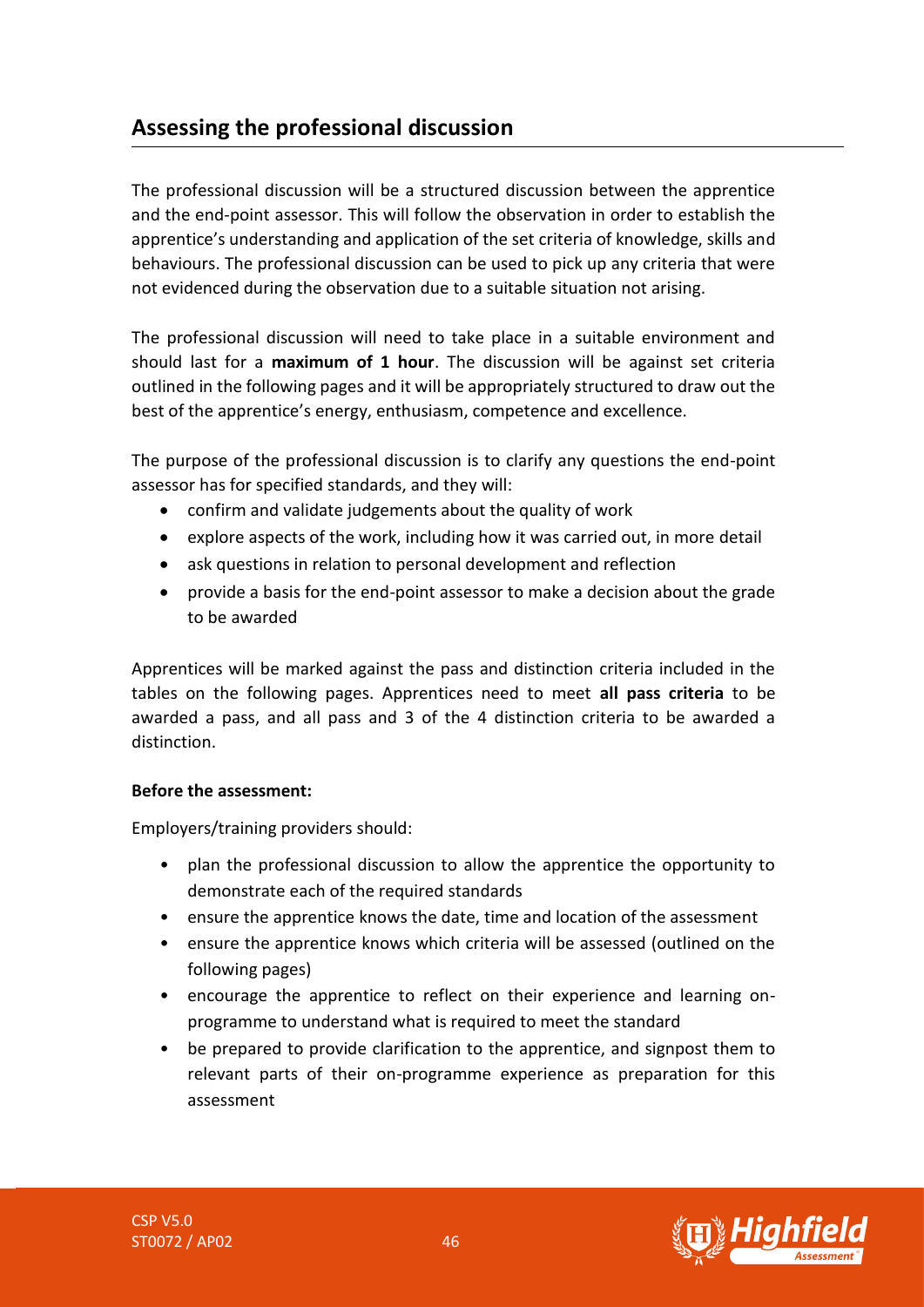### **Professional discussion mock assessment**

It is the employer/training provider's responsibility to prepare apprentices for their end-point assessment, and Highfield recommends that they experience a mock professional discussion in preparation for the real thing. The most appropriate form of mock will depend on the apprentice's setting and the resources available at the time.

In designing a mock assessment, the employer/training provider should consider the following elements in their planning:

- a 1-hour time slot should be available for the complete professional discussion, if it is intended to be a complete mock assessment covering all relevant standards, however this time may be split up to allow for progressive learning
- consider an audio recording of the mock, and to allow the mock to be observed by other apprentices, especially if it is not practicable for the employer/training provider to carry out a separate mock with each apprentice
- ensure that the apprentice's performance is assessed by a competent trainer/assessor and that feedback is shared with the apprentice, to complete the learning experience
- structured 'open' questions should be used as part of the professional discussion that do not lead the candidate but allows them to express their knowledge in a calm and comfortable manner; some examples of this may include the following:
	- o knowing your customers
		- who are your internal and external customers and how do you ascertain the needs of certain customers and adapt your service approach?
	- o your role and responsibility
		- how do you achieve agreed targets and goals?
	- o customer experience
		- how can an understanding of the facts be used to create a customer-focused experience?